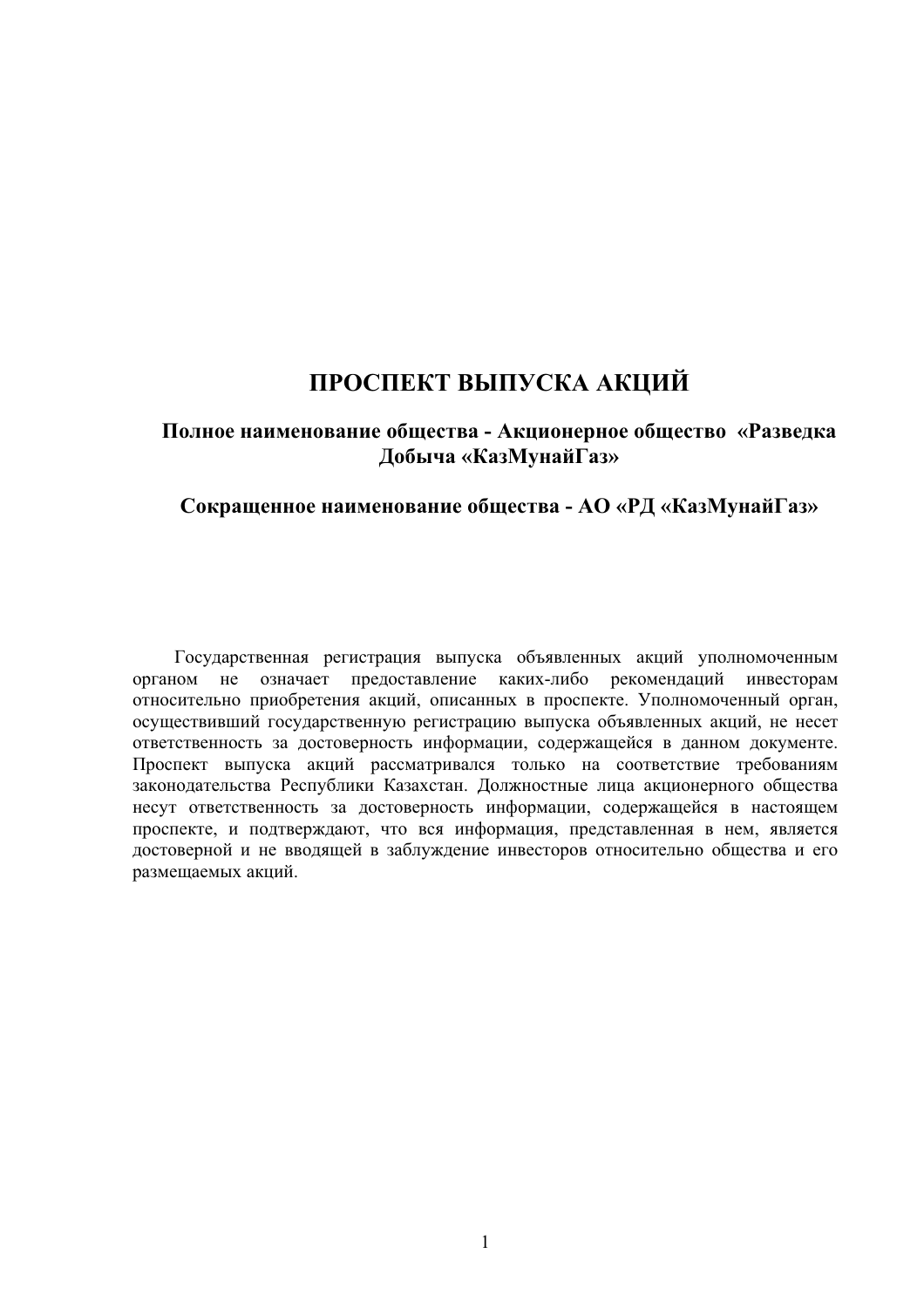# 1. Общие сведения об акционерном обществе

#### 2. Наименование акиионерного обшества

- полное наименование на государственном языке «КазМұнайГаз» Барлау  $\Theta$ ндіру» акционерлік қоғамы, сокращенное – «ҚазМұнайГаз» Б $\Theta$ » АҚ;
- полное наименование на русском языке акционерное общество «Разведка Добыча «КазМунайГаз», сокращенное - АО «РД «КазМунайГаз»;
- полное наименование на английском языке joint stock company «KazMunaiGas» Exploration Production, сокращенное – JSC «KazMunaiGas» EP.

Акционерное общество «Разведка Добыча «КазМунайГаз» (далее – Общество) создано в результате реорганизации в форме слияния открытого акционерного общества «Эмбамунайгаз» и открытого акционерного общества «Узеньмунайгаз» и является правопреемником всего имущества, всех прав и обязанностей открытого акционерного общества «Эмбамунайгаз» и открытого акционерного общества «Узеньмунайгаз».

# 3. Сведения о государственной регистрации (перерегистрации) акционерного  $o$ *бшества*.

Государственная регистрация произведена департаментом юстиции города Астаны 31 марта 2004 года. Свидетельство о государственной регистрации юрилического лица от 31 марта 2004 года №15971-1901-АО.

### 4. Регистрационный номер налогоплательщика – 620100210124

5. Информация о месте нахождения акционерного общества, номера контактных *телефонов и факса, адрес электронной почты.* 

Юридический адрес: 010000, г. Астана, Алматы район, улица Тауелсыздык, дом 2. Фактический адрес: 010000, г. Астана, Алматы район, Тауелсыздык, дом 2. Контактные телефоны: 8 (7172) 97 74 82, 97 75 79; факс 8(7172) 97 78 92. Адрес электронной почты: R.Musin@kmgep.kz.

 $6.$  Банковские реквизиты акционерного общества. АО "Народный Банк Казахстан" Астанинский региональный филиал БИК 195301603, PHH 620100210124, ИИК 026467396. код сектора экономики 7, признак резиденства 1

#### 7. Виды деятельности акционерного обшества.

1) проведение геологоразведочных, изыскательских работ и разработка нефтяных, газовых и газоконденсатных месторождений; добыча, транспортировка нефти и газа: подготовка нефти и переработка газа, реализация сырья и продуктов переработки; 2) бурение поисковых, разведочных, структурных и эксплуатационных скважин на нефть, газ и воды, их консервация и ликвидация;

3) обустройство нефтяных, газовых месторождений;;

4) испытание и освоение добывающих (нефтяных, газовых) и нагнетательных скважин;

5) комплексное гидродинамическое исследование и тестирование нефтегазовых и воляных скважин:

6) комплекс геофизических исследований и перфорации скважин;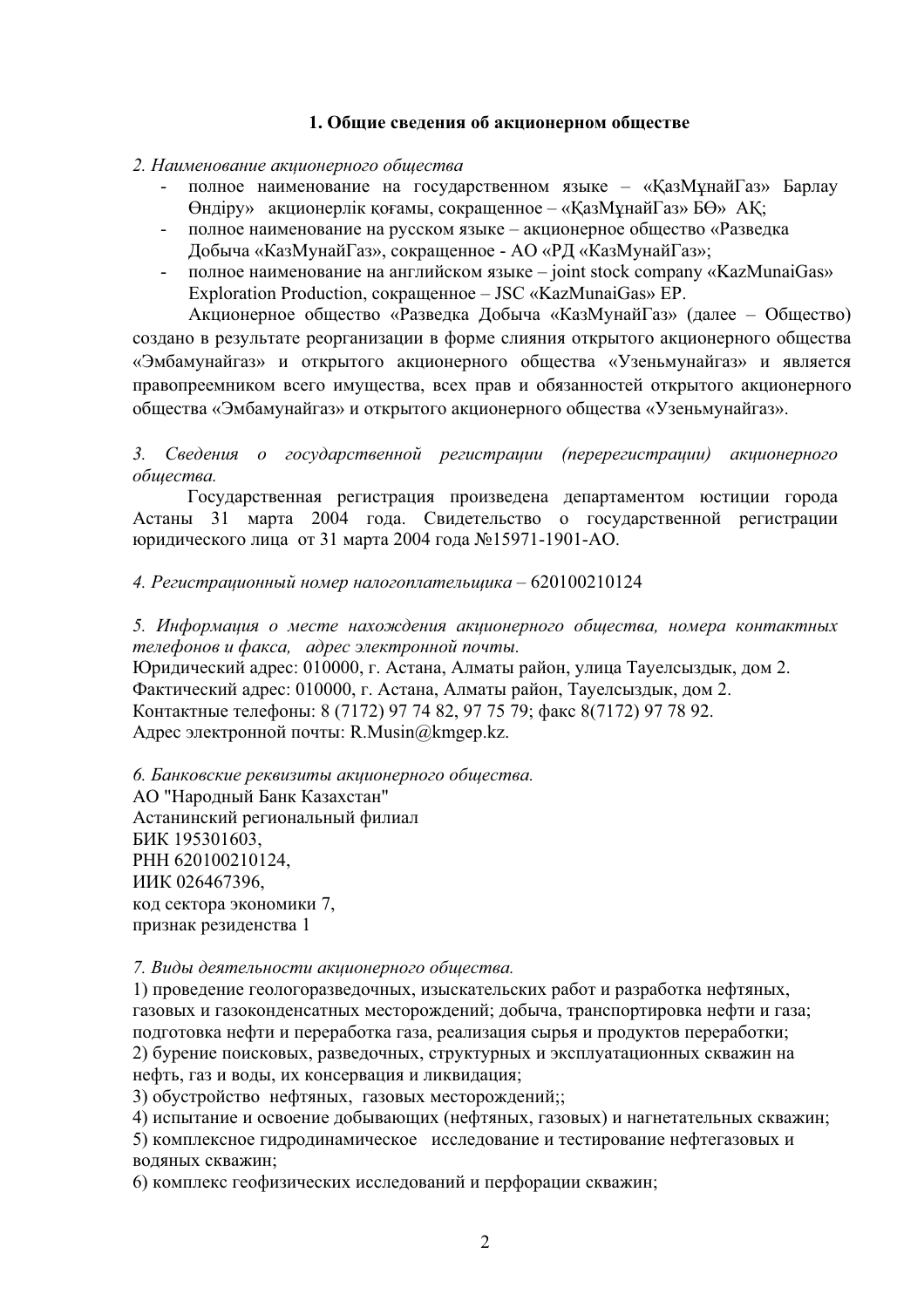7) повышение нефтеотдачи пластов путем применения химических, физических, физико-химических методов воздействия в прозабойную зону скважин (ГРП, ГДРП, ТБХО, закачка химреагентов, кислот, ЭКВ, ВУВЭ и пр.);

8) проведение топомаркшей дерских работ:

9) лабораторные работы по определению физико-химических свойств нефти, газа, воды и пород:

10) осуществление наблюдения за сейсмическими, геодинамическими режимами района разработки месторождения;

11) ведение мониторинга для определения степени и типов загрязнения первого от поверхности водоносного горизонта и влияния загрязняющих веществ на окружающую среду на месторождениях;

12) исключен:

13) строительство, текущий и капитальный ремонт эксплуатационных скважин на нефтегазопромыслах (строительство эксплуатационных скважин, капитальный ремонт скважин включая зарезку второго ствола, подземный ремонт скважин);

14) выработка сжиженного газа, углеводородной смеси, печного топлива и другой продукции газопереработки;

15) интенсификация добычи нефти;

15-1) проведение сертификационных испытаний нефти, нефтепродуктов, продуктов переработки газа и кислорода газообразного;

16) осуществление высотно-монтажных работ;

17) техническое перевооружение и реконструкция производственных мощностей для обеспечения наиболее эффективного извлечения и использования нефти;

18) организация работ по внедрению новых видов технологически устойчивого оборудования, проведение пуско-наладочных, шеф-монтажных работ на объектах нефтегазодобычи, нефтегазотранспорта, нефтегазопереработки и химии;

19) разработка конструкторско-технической документации нефтепромыслового оборудования по решению наиболее острых проблем в нефтедобыче и их внедрение; 20) изготовление, капитальный ремонт бурового, нефтепромыслового и других видов специального оборудования, транспортных средств, инструмента и запасных частей для собственных нужд;

21) эксплуатация промышленных взрывоопасных производств, эксплуатация и ремонт сосудов и трубопроводов, работающих под давлением;

22) монтаж технологического нефтегазопромыслового оборудования;

23) изготовление сварочно-монтажных конструкций (в т.ч. несущих), их

дефектоскопия, ремонт и испытания, составление ПСД;

24) проведение работ на продление срока эксплуатации оборудования после ремонта с занесением видов ремонта в паспорт оборудования, не регистрируемых в органах технадзора;

25) эксплуатация, монтаж и ремонт трубопроводов, подводящих газ к печи, а также запорной арматуры и регуляторов давления;

26) проведение планово-предупредительного ремонта и техническое обслуживание газового оборудования;

27) ремонт, наладка и испытания печей подогревов, котлов, сосудов, резервуаров, работающих под давлением, оборудования газодобычи, газотранспортировки,

грузоподъемных механизмов и машин, автомобильных газобаллонных установок. кузнечных цехов;

28) выполнение всего комплекса работ по улучшению экологической обстановки на нефтяных месторождениях;

29) сбор, утилизация, переработка и ликвилация амбарной и разлитой нефти,

нефтешламов, замазученных (территорий) грунтов и рекультивация земель;

30) лабораторные исследования, мониторинг окружающей среды и химический анализ веществ;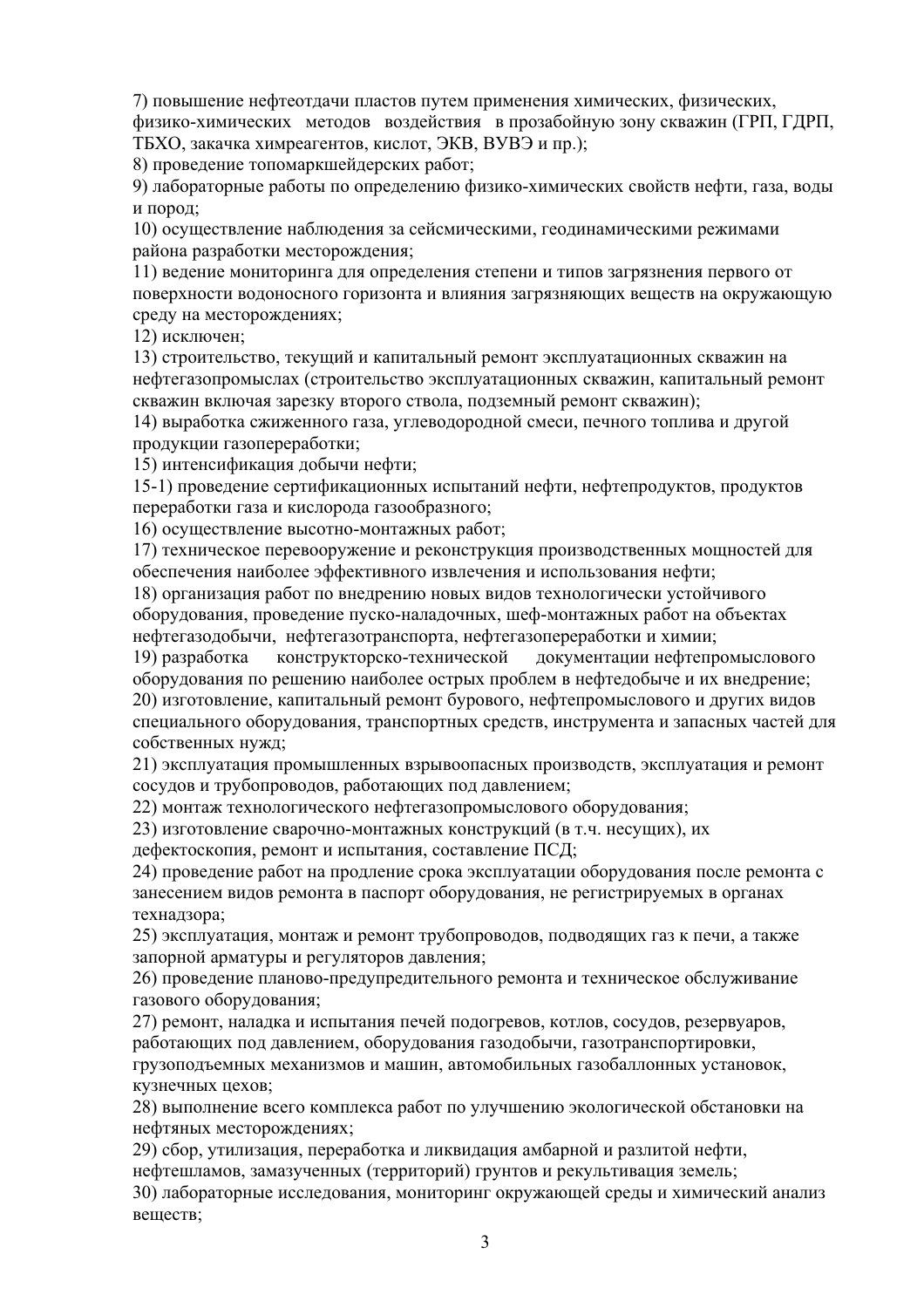31) проведение работ по депарафинизации скважин, труб и оборудования;

32) выполнение работ по химизации технологических процессов нефтедобычи;

33) капитальный ремонт оборудования, сетей и сооружений объектов химизации, экологических мероприятий, пуско-наладочные работы;

34) прием, хранение химических материалов, реагентов (в т.ч. пожароопасных и ядовитых) и средств, их транспортировка и применение;

35) техническая эксплуатация электроустановок. Передача, распределение, транспортировка и продажа электроэнергии;

36) текущий и капитальный ремонты и обслуживание электромеханического оборудования, монтаж КИПиА, средств связи;

37) монтаж и наладка электрических сетей и электрооборудования напряжением до и выше 1000 В, 35 кВ включительно;

38) хранение, использование и транспортировка взрывчатых веществ, средств взрывания и источников ионизирующего излучения (радиоактивные вещества), импорт этих средств в установленном порядке;

39) исключен:

40) эксплуатация спецтехники, автотранспортных средств, землеройных машин, грузоподъемных механизмов производства стран СНГ и других иностранных производителей:

41) осуществление автотранспортной, железнодорожной, морской и авиа перевозки грузов и пассажиров;

42) изыскание, проектирование промышленных (в т.ч. обустройство месторождений), социальных и жилищных объектов, общие строительно-монтажные и ремонтностроительные работы в области архитектуры и градостроительства, строительство, эксплуатация и ремонт автодорог, железнодорожных подъездных путей, причальных сооружений;

43) изыскание, проектирование объектов, в части касающейся разработки нефтяных, газовых, газоконденсатных месторождений, их строительство и капитальный ремонт; 44) строительство, ремонт инженерных коммуникаций, сетей (в т.ч. сетей

водоснабжения и газоснабжения) объектов производственного назначения, жилья и соцкультбыта;

45) проектирование, разработка, изготовление, монтаж, наладка, эксплуатация, ремонт, техническое обслуживание приборов, устройств, аппаратуры, оборудования систем технической кибернетики, автоматического контроля и управления, электроники, вычислительной техники, информационных систем, систем связи и телекоммуникации; 46) монтаж; и ремонт аппаратуры и систем контроля, противопожарной защиты, автоматики и сигнализации, подъемных сооружений, а также котлов, сосудов и трубопроводов, работающих под давлением;

47) эксплуатация, хранение, техническое обслуживание, транспортировка и утилизация источников ионизирующего излучения;

48) техническое обслуживание персональных ЭВМ, копировальной и множительной техники (ксероксов, сканеров и принтеров);

49) предоставление услуг (телефонной, транкинговой, спутниковой) связи;

50) метрологические испытания и поверка измерительных приборов, систем средств измерения;

51) разработка и внедрение компьютерных программ и информационных технологий, информационно-вычислительное обслуживание;

52) исключен;

53) осуществление мероприятий, связанных с антикоррозийной защитой водоводов, оборудования и емкостей:

54) исключен;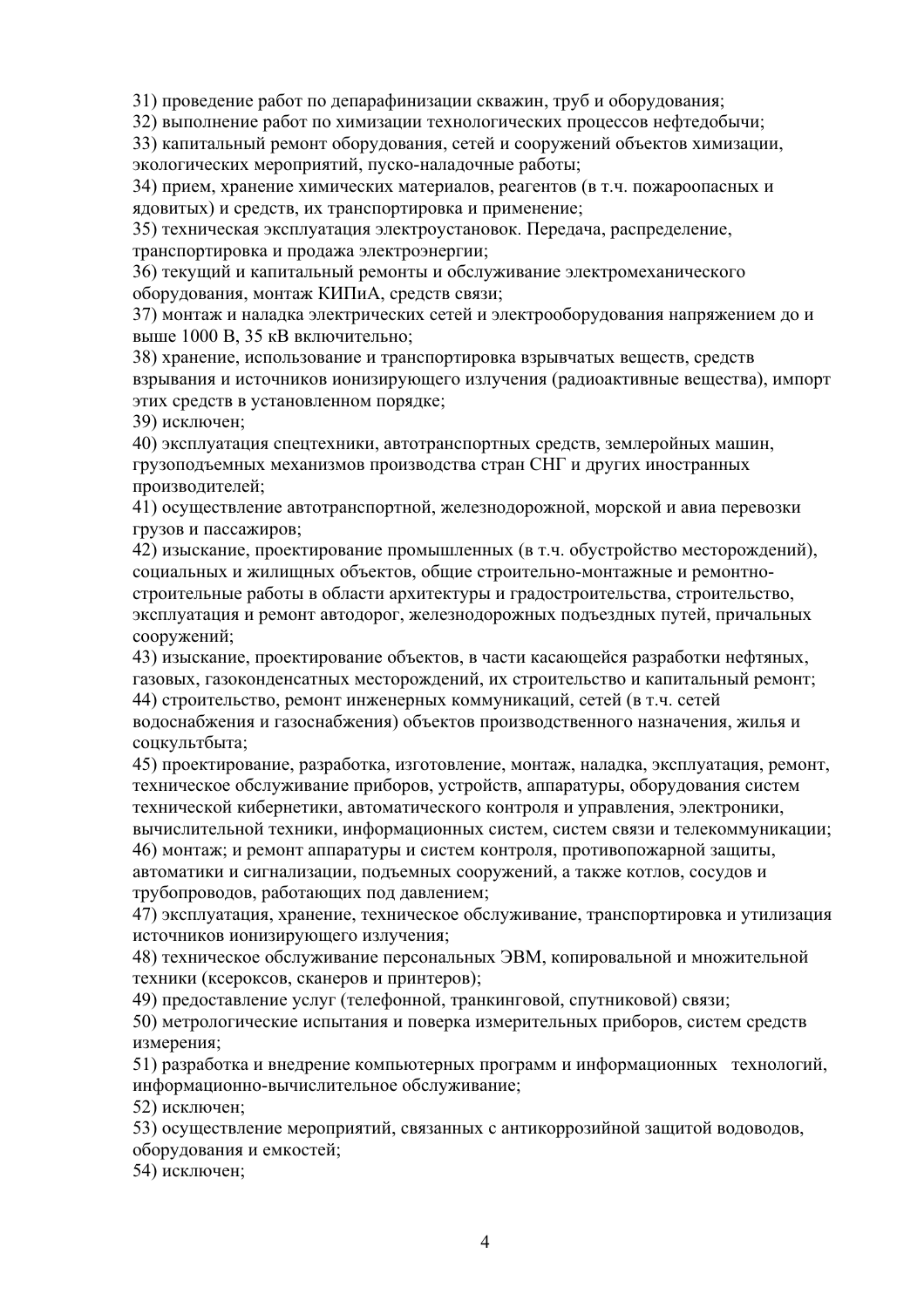55) монтаж, обслуживание, ремонт, наладка, дефектоскопия, испытания водоводов (в т.ч. высоконапорных), емкостей и насосов (в т.ч. погружных), приборов учета, КИПиА и иного оборудования;

56) исключен:

57) исключен;

58) обеспечение наиболее эффективного извлечения и использования нефти, в том числе за счет развития, технического перевооружения и реконструкции производственных мощностей, геологоразведочных и изыскательских работ;

59) внешнеэкономическая деятельность в соответствии с Законодательством:

осуществление операций по экспорту, импорту товаров и услуг, развитие

взаимовыгодных внешнеэкономических связей, торгово-экономического и научнотехнического сотрудничества с зарубежными фирмами и иная деятельность в рамках настоящей статьи, не противоречащая Законодательству;

60) медицинское обслуживание, диагностика и лечение;

61) осуществление иных видов деятельности, не запрещенных Законодательством, отвечающих целям и залачам Общества предусмотренным Уставом.

8. Сведения о наличии рейтингов, присвоенных акционерному обществу или выпущенным им ценным бумагам международными рейтинговыми агентствами и *(ɢɥɢ) ɪɟɣɬɢɧɝɨɜɵɦɢ ɚɝɟɧɬɫɬɜɚɦɢ Ɋɟɫɩɭɛɥɢɤɢ Ʉɚɡɚɯɫɬɚɧ.* Обществу рейтинги не присваивались.

9. Наименования, даты регистрации, места нахождения и почтовые адреса всех  $\omega$ илиалов и представительств акиионерного обшества.

1) Наименование филиала – Филиал акционерного общества «Разведка Добыча «КазМунайГаз» «Производственный филиал «Узеньмунайгаз»

Дата регистрации – 20 апреля 2004 г.

Местонахождения и почтовый адрес - Республика Казахстан, 466207, Мангистауская область, г. Жанаозен, ул. Сатпаева, 3;

2) Наименование филиала – Филиал акционерного общества «Разведка Добыча «КазМунайГаз» «Производственный филиал «Эмбамунайгаз»,

Дата регистрации - 20 апреля 2004г,

Местонахождения и почтовый адрес -Республика Казахстан, 465002, Атырауская область, г. Атырау, ул. Валиханова, 1;

В настоящее время Общество представительств не имеет.

 $10.$  Полное официальное наименование аудиторской организации (фамилия, имя, при *ɧɚɥɢɱɢɢ - ɨɬɱɟɫɬɜɨ ɚɭɞɢɬɨɪɚ) ɨɫɭɳɟɫɬɜɥɹɜɲɟɣ (ɨɫɭɳɟɫɬɜɥɹɜɲɟɝɨ) ɚɭɞɢɬ ɮɢɧɚɧɫɨɜɨɣ*  ${om}$ четности акционерного обшества.

Товарищество с ограниченной ответственностью «Эрнст энд Янг Казахстан». Руководитель группы по ОАО «Эмбамунайгаз» - Сагинов А.В., старший специалист по аудиту, Руководитель группы по ОАО «Узеньмунайгаз» - Гудинайте Инга.

#### $2.$  Органы эмитента и учредители (акционеры)

 $11.$  Совет директоров акционерного обшества. *1)*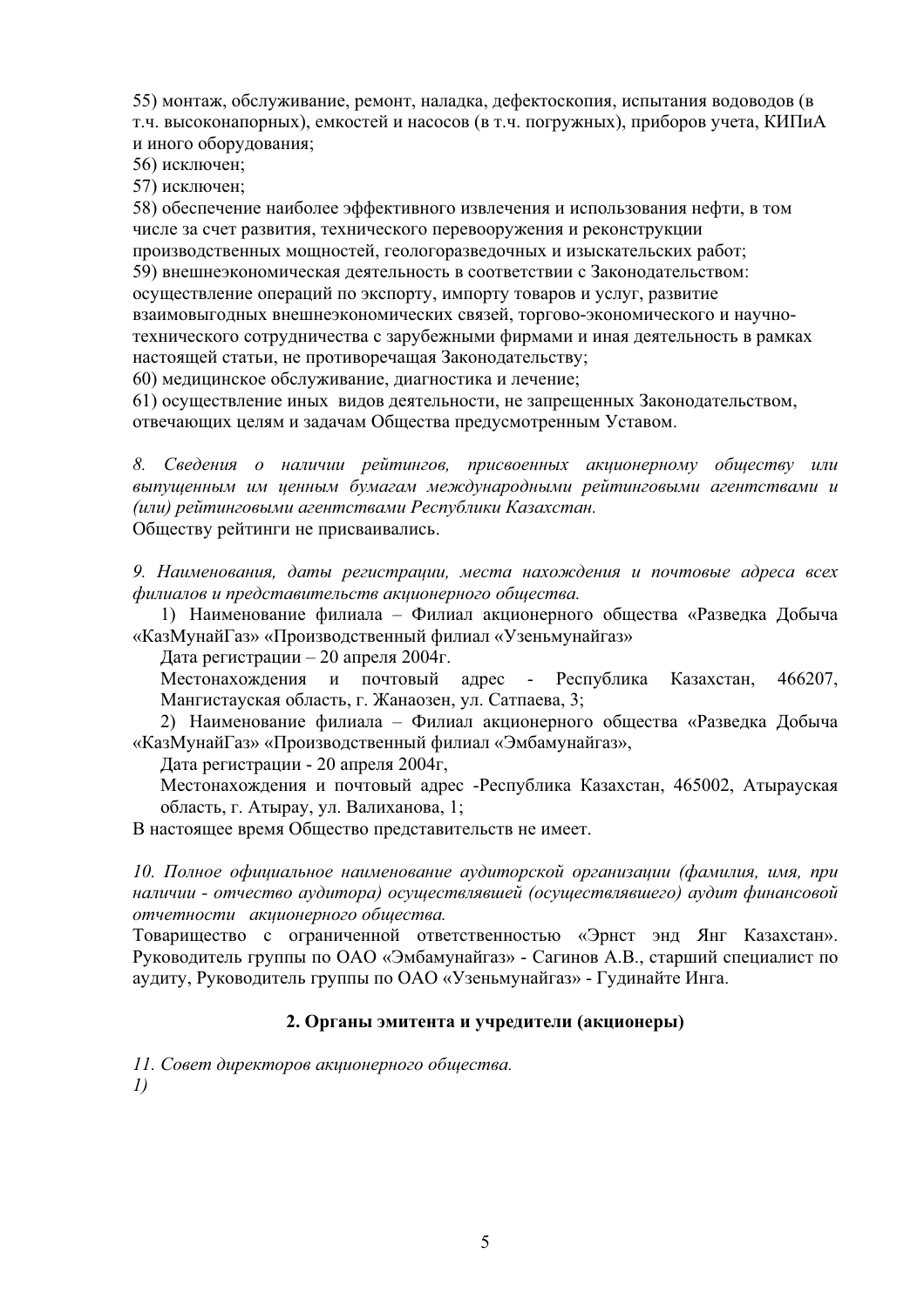| $\Phi$ . <i>H.O.</i>           | Дата       | Должности, занимаемые за         | Процентное    |
|--------------------------------|------------|----------------------------------|---------------|
|                                | рождения   | последние три года и в           | соотношение   |
|                                |            | настоящее время, в               | акций,        |
|                                |            | хронологическом порядке, в том   | принадлежащих |
|                                |            |                                  | членам совета |
|                                |            | числе - по совместительству      |               |
|                                |            |                                  | директоров к  |
|                                |            |                                  | общему        |
|                                |            |                                  | количеству    |
|                                |            |                                  | акций,        |
|                                |            |                                  | размещенных   |
|                                |            |                                  | акционерным   |
|                                |            |                                  | обществом.    |
| Председатель совета директоров |            |                                  |               |
| 1. Кабылдин                    | 01.01.1953 | С 04.2003г. по 07.2007г. -       | <b>HET</b>    |
| Каиргельды                     |            | управляющий директор по          |               |
| Максутович                     |            | транспортной инфраструктуре      |               |
|                                |            | и сервисным проектам             |               |
|                                |            | АО «НК «КазМунайГаз»;            |               |
|                                |            | с 07.2007г. по 09.2007г. - вице- |               |
|                                |            | президент AO «НК                 |               |
|                                |            | «КазМунайГаз»;                   |               |
|                                |            | с 09.2007г. по 08.2008г. -       |               |
|                                |            | заместитель председателя         |               |
|                                |            | правления AO «Казахстанский      |               |
|                                |            | холдинг по управлению            |               |
|                                |            | государственными активами        |               |
|                                |            |                                  |               |
|                                |            | «Самрук»;                        |               |
|                                |            | с 08.2008г. по настоящее время   |               |
|                                |            | - президент AO «НК               |               |
|                                |            | «КазМунайГаз».                   |               |
| Члены Совета директоров        |            |                                  |               |
| 2. Бозжанов                    | 11.02.1974 | С 08.2004г. по 2006г. -          | <b>HET</b>    |
| Толеген                        |            | исполнительный директор АО       |               |
| Джумадович                     |            | «НК «КазМунайГаз»;               |               |
|                                |            | с 2006г. по июль 2008г. -        |               |
|                                |            | генеральный директор АО          |               |
|                                |            | «Торговый дом                    |               |
|                                |            | «КазМунайГаз»;                   |               |
|                                |            | с июля 2008г. по настоящее       |               |
|                                |            | время - вице-президент АО «НК    |               |
|                                |            | «КазМунайГаз».                   |               |
|                                | 28.05.1968 | С 07.2002г. по 05.2006г. -       |               |
| 3. Жангаулов                   |            |                                  | 0,0021        |
| Ержан                          |            | Исполнительный директор по       |               |
| Арыстанбекович                 |            | правовому обеспечению            |               |
|                                |            | АО «НК «КазМунайГаз»;            |               |
|                                |            | С 06.2006г. по настоящее время   |               |
|                                |            | - Управляющий директор по        |               |
|                                |            | правовому обеспечению АО         |               |
|                                |            | «НК «КазМунайГаз»                |               |
|                                |            |                                  |               |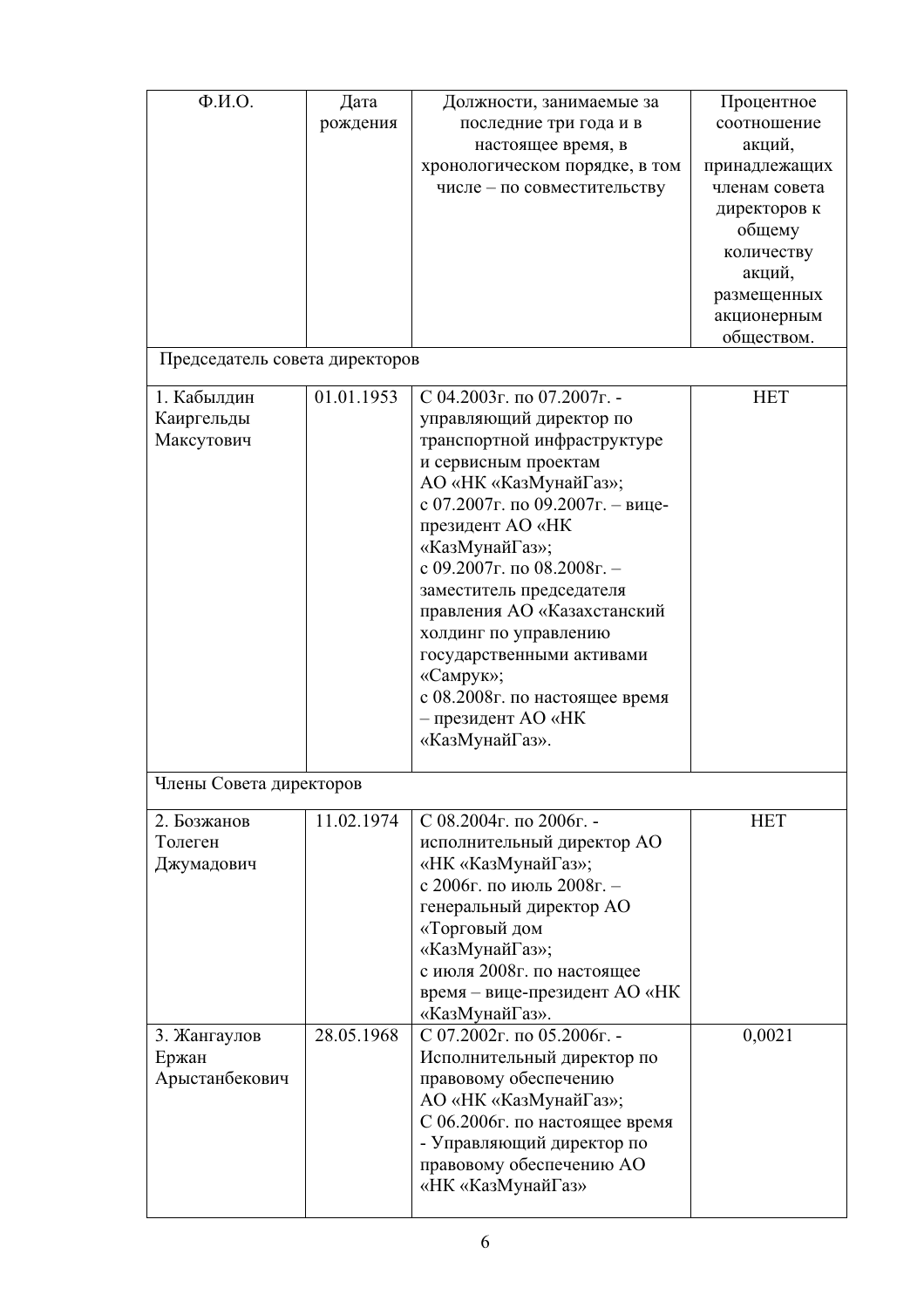| 4. Балжанов    | 23.04.1958 | С 03.2003г. по 04.2004г. -      | 0,0055     |
|----------------|------------|---------------------------------|------------|
| Аскар          |            | Первый заместитель              |            |
| Кумарович      |            | генерального директора ЗАО      |            |
|                |            | «МНК «КазМунайТениз»;           |            |
|                |            | С 04.2004г. по 07.2005г. -      |            |
|                |            | Управляющий директор АО         |            |
|                |            | «НК «КазМунайГаз»;              |            |
|                |            | С 07.2005г. по 06.2006г. -      |            |
|                |            | Генеральный директор АО         |            |
|                |            | «МНК «КазМунайТениз»;           |            |
|                |            | С 06.2006г. по 06.2009 -        |            |
|                |            | Генеральный директор АО «РД     |            |
|                |            | «КазМунайГаз»                   |            |
|                |            | С 06.2009 по настоящее время    |            |
|                |            | вице-президент AO «НК           |            |
|                |            | «КазМунайГаз».                  |            |
| 5. Ибрашев     | 14.07.1958 | С 2003г. по 2005г. директор по  | <b>HET</b> |
| Кенжебек       |            | развитию бизнеса в РК в Адір    |            |
| Ниязович       |            | Kazakhstan North Caspian        |            |
|                |            | Operating NV;                   |            |
|                |            | С 2005г. по 2006г. первый       |            |
|                |            | заместитель генерального        |            |
|                |            | директора в AO «МНК             |            |
|                |            | «КазМунайТениз»;                |            |
|                |            | С 2006г. по 2007г. генеральный  |            |
|                |            | директор AO «МНК                |            |
|                |            | «КазМунайТениз»;                |            |
|                |            | С 2007г. и по 05.2009 - вице-   |            |
|                |            | президент AO «НК                |            |
|                |            | «КазМунайГаз»                   |            |
|                |            | С 06.2009 по настоящее время -  |            |
|                |            | Генеральный директор АО «РД     |            |
|                |            | «КазМунайГаз».                  |            |
| 6. Макензи     | 28.06.1954 | С 12.2001г. по 01.2005г. -      | 0,0015     |
| Кристофер      |            | Brunswick Capital Ltd., Москва, |            |
| (независимый   |            | Генеральный директор; С         |            |
| директор)      |            | 01.2005г. по настоящее время -  |            |
|                |            | Equilibrium UK Ltd.,            |            |
|                |            | Председатель Совета             |            |
|                |            | Директоров                      |            |
| 7. Уолш Эдвард | 05.05.1941 | С 2001г. по настоящее время -   | 0,0015     |
| Томас          |            | Генеральный директор, Eddie     |            |
| (независимый   |            | Walshe Consulting Ltd.          |            |
| директор)      |            |                                 |            |
| 8. Мандука Пол | 15.11.1951 | С 12.2002г. по 03.2005г. -      | 0,0015     |
| (независимый   |            | Генеральный директор по         |            |
| директор)      |            | <b>Европе, Deutsche Asset</b>   |            |
|                |            | Management Ltd.                 |            |
|                |            |                                 |            |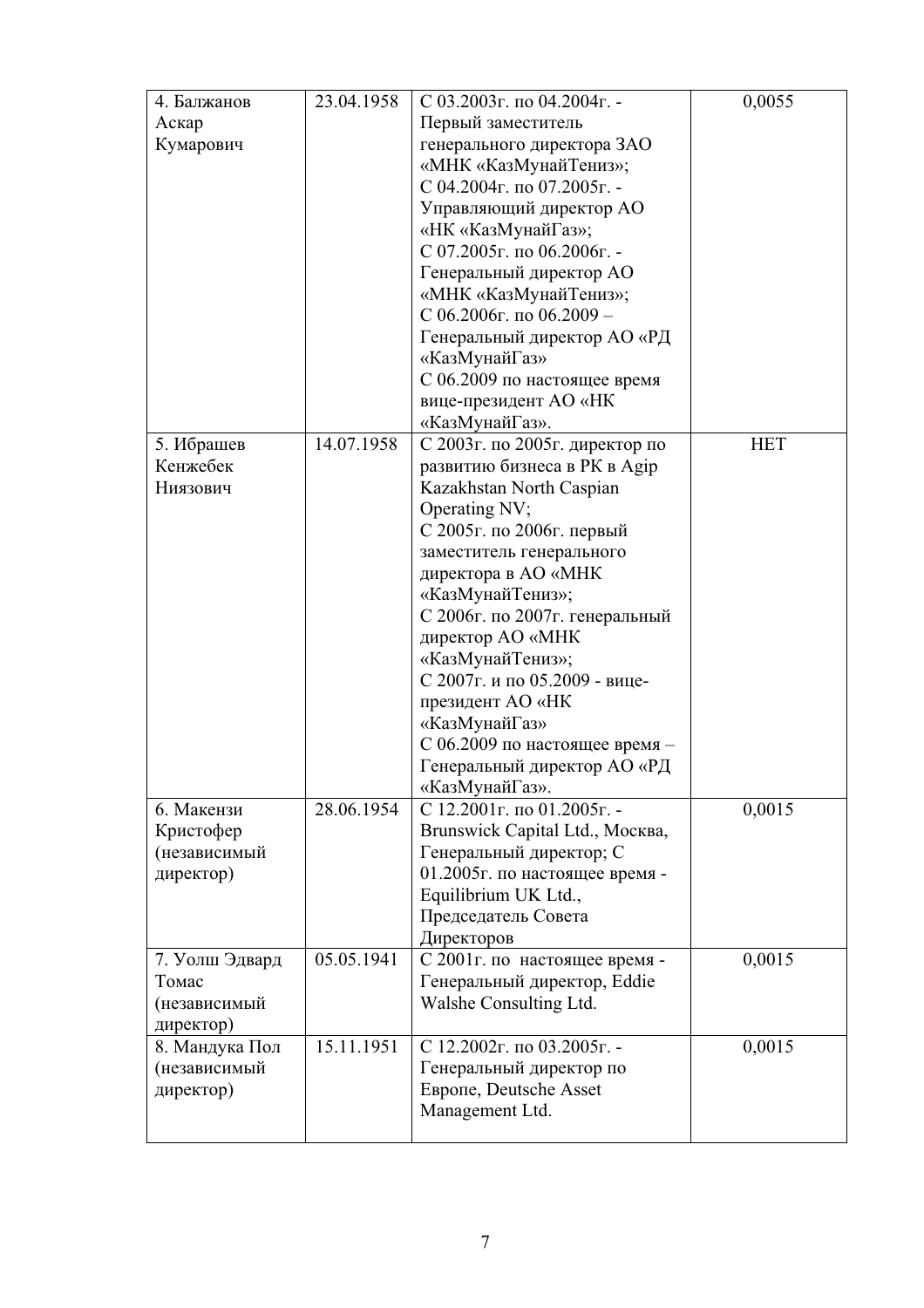2) процентное соотношение акций (долей в уставном капитале), принадлежащих членам совета директоров, в дочерних и зависимых организациях, к общему количеству  $pa$ змещенных акций (долей в уставном капитале) данными организациями – 0%;

Члены совета директоров не имеют акций и долей участия в уставных капиталах дочерних и зависимых организаций.

3) изменение в составе совета директоров в течение предыдущих двух лет и причины указанных изменений.

Изменения в составе Совета директоров АО «РД «КазМунайГаз» в течение предыдущих двух лет проведены на оснований решений общих собраний акционеров Общества по предложениям представителей акционеров.

| с 30 октября 2007г. по 23 января 2008 г.: | с 23 января 2008 г. по 24 сентября 2008 |
|-------------------------------------------|-----------------------------------------|
| 1. Жангаулов Е.А.;                        | года:                                   |
| 2. Ибрашев К.Н.;                          | 1. Жангаулов Е.А.;                      |
| 3. Сыргабекова А.Н.;                      | 2. Ибрашев К.Н.;                        |
| 4. Карабалин У.С.;                        | 3. Сатубалдина Ж.С.;                    |
| 5. Балжанов А.К.;                         | 4. Карабалин У.С.;                      |
| 6. Пол Мандука (независимый директор);    | 5. Балжанов А.К.;                       |
| 7. Кристофер Макензи (независимый         | 6. Пол Мандука (независимый директор);  |
| директор);                                | 7. Кристофер Макензи (независимый       |
| 8. Эдвард Томас Уолш (независимый         | директор);                              |
| директор);                                | 8. Эдвард Томас Уолш (независимый       |
|                                           | директор)                               |
|                                           |                                         |
|                                           |                                         |
| с 24 сентября 2008 г. и по настоящее      |                                         |
| время:                                    |                                         |
| 1. Жангаулов Е.А.;                        |                                         |
| 2. Ибрашев К.Н.;                          |                                         |
| 3. Бозжанов Т.Д.;                         |                                         |
| 4. Кабылдин К.М.;                         |                                         |
| 5. Балжанов А.К.;                         |                                         |
| 6. Пол Мандука (независимый директор);    |                                         |
| 7. Кристофер Макензи (независимый         |                                         |
| директор);                                |                                         |
| 8. Эдвард Томас Уолш (независимый         |                                         |
| директор)                                 |                                         |

2. Коллегиальный исполнительный орган акционерного общества.

Исполнительный орган – Правление общества.

| $\Phi$ <sub>M</sub> .O. | Дата     | Должности, занимаемые за последние | Процентное      |
|-------------------------|----------|------------------------------------|-----------------|
|                         | рождения | три года в хронологическом порядке | соотношение     |
|                         |          |                                    | акций,          |
|                         |          |                                    | принадлежащих   |
|                         |          |                                    | каждому из      |
|                         |          |                                    | членов          |
|                         |          |                                    | коллегиального  |
|                         |          |                                    | исполнительного |
|                         |          |                                    | органа эмитента |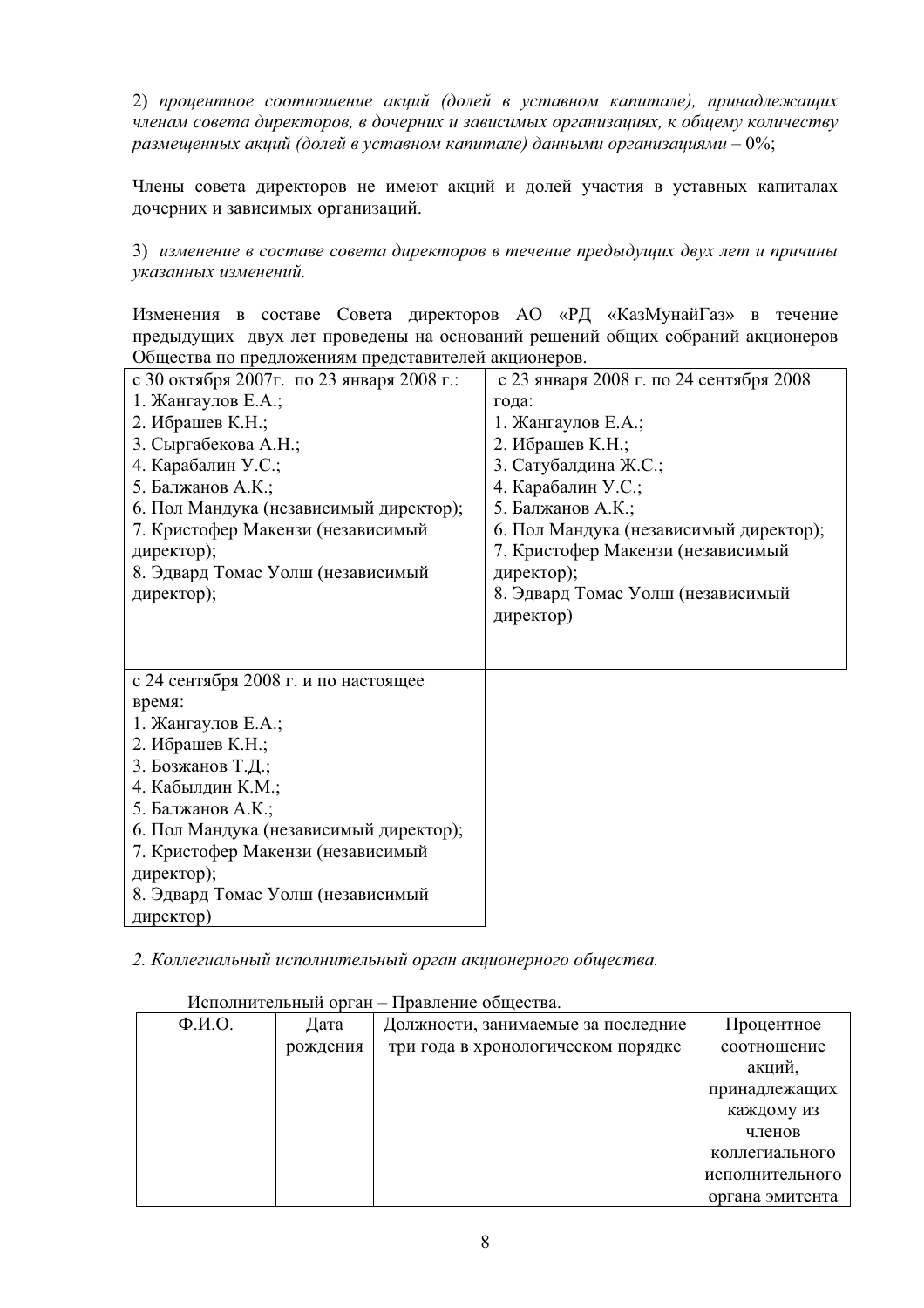|                        |            |                                    | к общему    |
|------------------------|------------|------------------------------------|-------------|
|                        |            |                                    | количеству  |
|                        |            |                                    | акций,      |
|                        |            |                                    | размещенных |
|                        |            |                                    | акционерным |
|                        |            |                                    | обществом   |
| Председатель правления |            |                                    |             |
| 1. Ибрашев             | 14.07.1958 | С 2003г. по 2005г. директор по     | 0,0055      |
| Кенжебек               |            | развитию бизнеса в РК в Адір       |             |
| Ниязович               |            | Kazakhstan North Caspian Operating |             |
|                        |            | NV;                                |             |
|                        |            | С 2005г. по 2006г. первый          |             |
|                        |            | заместитель генерального           |             |
|                        |            | директора в AO «МНК                |             |
|                        |            | «КазМунайТениз»;                   |             |
|                        |            | С 2006г. по 2007г. генеральный     |             |
|                        |            | директор AO «МНК                   |             |
|                        |            | «КазМунайТениз»;                   |             |
|                        |            | С 2007г. и по 05.2009 - вице-      |             |
|                        |            | президент AO «НК «КазМунайГаз»     |             |
|                        |            | С 06.2009 по настоящее время -     |             |
|                        |            | Генеральный директор АО «РД        |             |
|                        |            | «КазМунайГаз». Полномочия -        |             |
|                        |            | координация деятельности           |             |
|                        |            | заместителей генерального          |             |
|                        |            | директора, руководителя аппарата,  |             |
|                        |            | коммерческого директора,           |             |
|                        |            | производственных филиалов и        |             |
|                        |            | дочерних организаций по            |             |
|                        |            | курируемым ими направлениями.      |             |
| Члены Правления        |            |                                    |             |
| 2. Мирошников          | 02.02.1950 | С 03.2002г. по 04.2004г. -         | 0,0005      |
| Владимир               |            | Управляющий директор по            |             |
| Яковлевич              |            | производству, Управление           |             |
|                        |            | производством ЗАО «НК              |             |
|                        |            | «КазМунайГаз»;                     |             |
|                        |            | С 04.2004г. по настоящее время -   |             |
|                        |            | Первый заместитель генерального    |             |
|                        |            | директора АО «РД «КазМунайГаз».    |             |
|                        |            | Полномочия - определение           |             |
|                        |            | основных параметров годовых,       |             |
|                        |            | среднесрочных и долгосрочных       |             |
|                        |            | планов развития производства, а    |             |
|                        |            | также выполняет полномочия,        |             |
|                        |            | возложенные доверенностью          |             |
|                        |            | генерального директора.            |             |
| 3. Бисекен             | 25.06.1958 | С 2004 г. по 01.2007 года директор | 0,0004      |
| Багиткали              |            | департамента контроля закупок      |             |
| Лескалиулы             |            | группы управления проекта ТОО      |             |
|                        |            | «Казахстанско-Китайский            |             |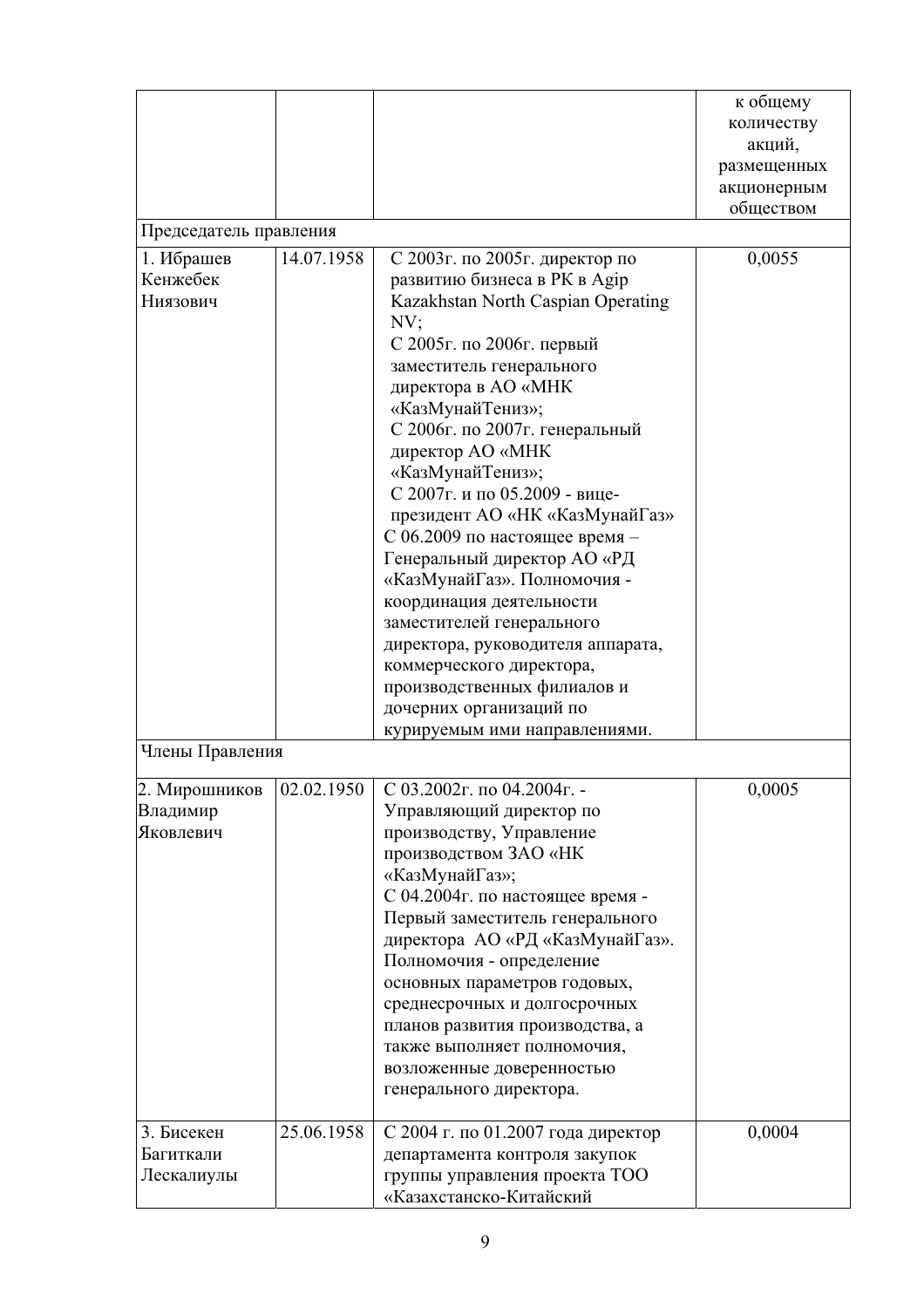|                                         |            | Трубопровод»;<br>С 01.2007г. по 06.2009 - Директор<br>ПФ «Эмбамунайгаз» АО «РД<br>«КазМунайГаз»;<br>С 06.2009 по настоящее время -<br>управляющий директор по<br>управлению долями в дочерних<br>зависимых организациях АО «РД<br>«КазМунайГаз».                                                                                                                                                                                                                                                                                                                                                              |            |
|-----------------------------------------|------------|---------------------------------------------------------------------------------------------------------------------------------------------------------------------------------------------------------------------------------------------------------------------------------------------------------------------------------------------------------------------------------------------------------------------------------------------------------------------------------------------------------------------------------------------------------------------------------------------------------------|------------|
| 4. Баймуханов<br>Истурган<br>Узакбаевич | 05.09.1957 | С 07.2006 по 11.2007 - технический<br>директор - Председатель правления<br>ТОО «СП «Казгермунай»;<br>С 11.2007 по 06.2009 - генеральный<br>директор - Председатель правления<br>ТОО «СП «Казгермунай»;<br>С 06.2009 по настоящее время -<br>Директор ПФ «Эмбамунайгаз» АО<br>«РД «КазМунайГаз». Полномочия -<br>контроль за разведкой и добычей<br>нефти и газа ПФ «Эмбамунайгаз».                                                                                                                                                                                                                            | <b>HET</b> |
| 5. Абилханов<br>Довулбай<br>Курумбаевич | 18.04.1960 | С 2001 г. по 2007 г. - главный<br>инженер НГДУ-2 ПФ<br>«Озенмунайгаз»;<br>C 02.07.2007 no $10.08.2008 -$<br>начальник управления НГДУ<br>«Жаикмунайгаз»;<br>С 11.08.2008 по 29.06.2009 - первый<br>заместитель директора ПФ<br>«Озенмунайгаз»;<br>С 30.06.2009 по настоящее время<br>директор ПФ «Озенмунайгаз».<br>Полномочия - контроль за разведкой<br>и добычей нефти и газа ПФ<br>«Озенмунайгаз».                                                                                                                                                                                                        | 0,00008    |
| 6. Бекежанова<br>Жаннета<br>Дуйсетаевна | 08.11.1969 | С 02.2002г. по 04.2004г. -<br>заместитель генерального директора<br>по экономике и финансам АО<br>«КазТрансОйл»;<br>С 04.2004г. по настоящее время -<br>заместитель генерального директора<br>по экономике и финансам АО «РД<br>«КазМунайГаз». Полномочия -<br>управление доходами и расходами<br>Общества и иными финансовыми<br>ресурсами, последующий учет<br>взаимных расчетов (клиринговых<br>операций), разработка финансовой<br>документации, мониторинг рынков<br>заемного капитала, размещение<br>свободных денежных средств<br>Общества, определение важнейших<br>приоритетов в вопросах управления | 0,0006     |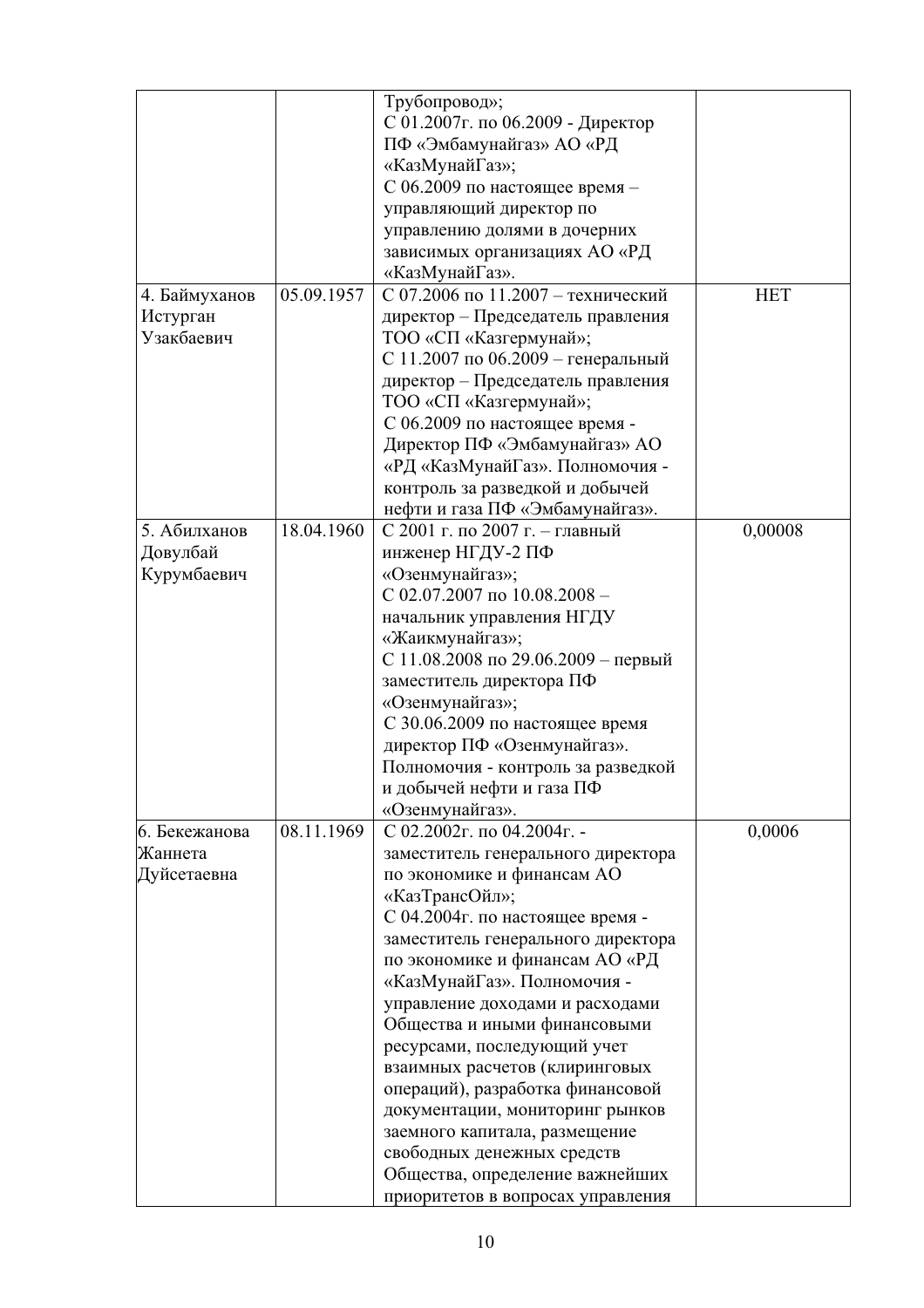|                                          |            | денежными ресурсами.                                                                                                                                                                                                                                                                                                                                                                                                                              |            |
|------------------------------------------|------------|---------------------------------------------------------------------------------------------------------------------------------------------------------------------------------------------------------------------------------------------------------------------------------------------------------------------------------------------------------------------------------------------------------------------------------------------------|------------|
| 7. Ережепов<br>Кайролла<br>Жеткизгенович | 25.11.1947 | С 03.1997 г. по 08.2004 г. - Депутат<br>Парламента РК, член комитета по<br>международным делам, обороне и<br>безопасности;<br>С 08.2004г. по 2007г. - Руководитель<br>Аппарата Генерального директора<br>АО «РД «КазМунайГаз».<br>С 2007г. по настоящее время -<br>управляющий директор по персоналу<br>и социальной политике. Полномочия<br>- определение социальной и кадровой<br>политики Общества, контроль за<br>ходом выполнения социальных | <b>HET</b> |
|                                          |            | программ и проведения кадровой<br>политики производственных<br>филиалов и зависимых дочерних<br>организаций.                                                                                                                                                                                                                                                                                                                                      |            |

13. Вознаграждение, выплачиваемое членам совета директоров, членам исполнительного органа и другим руководящим работникам.

Кристофер МакКензи привлечен к работе в Компании в качестве независимого Директора в соответствии с условиями письма о назначении и решением собрания акционеров от 28 августа 2006 года. В соответствии с письмом о назначении г-н Маккензи будет получать вознаграждение в размере 100.000 долларов США в год, 10.000 долларов США за каждое заседание Совета Директоров, на котором он физически присутствовал (5.000 долларов США за участие по телефону или видео связи), 2.500 долларов США за каждое отдельное заседание Независимых Директоров, на котором он присутствовал, и 15.000 долларов США в год за исполнение обязанностей председателя Комитета по вознаграждениям при Совете Директоров.

Пол Мандука привлечен к работе в Компании в качестве независимого Директора в соответствии с условиями письма о назначении и решением общего собрания акционеров от 28 августа 2006 года. В соответствии с письмом о назначении г-н Мандука будет получать вознаграждение в размере 100.000 долларов США в год, 10.000 долларов США за каждое заседание Совета Директоров, на котором он физически присутствовал (5.000 долларов США за участие по телефону или видео связи), 2.500 долларов США за каждое отдельное заседание Независимых Директоров, на котором он присутствовал, и 25.000 долларов США в год за исполнение обязанностей председателя Комитета по аудиту при Совете Директоров.

Эдвард Уолш привлечен к работе в Компании в качестве независимого Директора в соответствии с условиями письма о назначении и решением собрания акционеров от 28 августа 2006 года. В соответствии с письмом о назначении г-н Уолш будет получать вознаграждение в размере 100.000 долларов США в год, 10.000 долларов США за каждое заседание Совета Директоров, на котором он физически присутствовал (5.000 долларов США за участие по телефону или видео связи), 2.500 долларов США за каждое отдельное заседание Независимых Директоров, на котором он присутствовал.

Остальным членам совета директоров и членам исполнительного органа вознаграждение не выплачивается.

#### 14. Организационная структура акционерного общества.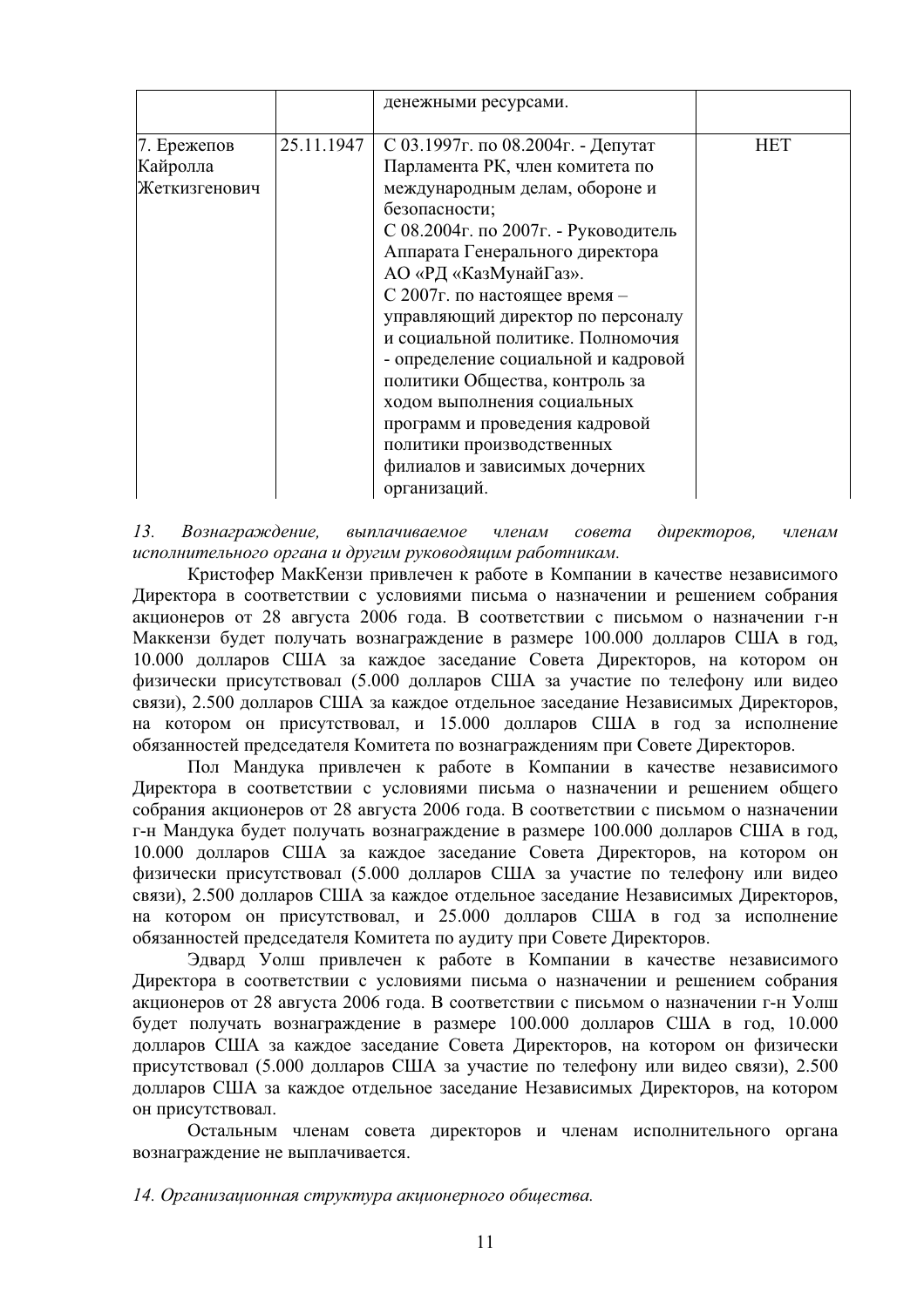- 1) Структурные подразделения акционерного общества:
	- 1) Департамент перспективного развития и инвестиций
	- 2) Юридический департамент
	- 3) Департамент информационных технологий
	- 4) Департамент управления персоналом
	- 5) Административный департамент
	- 6) Канцелярия
	- 7) Пресс-служба
	- 8) Департамент нефти и газа
	- 9) Департамент капитального строительства
	- 10) Механико-энергетический департамент
	- 11) Департамент геологии и разработки
	- 12) Департамент инновационных технологий
	- 13) Департамент бюджетирования и экономического анализа
	- 14) Департамент казначейства
	- 15) Бухгалтерия
	- 16) Департамент управления активами
	- 17) Департамент контрактов
	- 18) Лепартамент МТС
	- 19) Департамент буровых работ и капитальный ремонт скважин
	- 20) Департамент охраны труда и окружающей среды
	- 21) Департамент нефтегазопереработки и нефтехимии

2) *Обшее количество сотрудников акиионерного обшества, в том числе работников*  $\phi$ илиалов и представительств акционерного общества - 15 493 человек;

3) Общее количество сотрудников акционерного общества, владеющих акциями *ɚɤɰɢɨɧɟɪɧɨɝɨ ɨɛɳɟɫɬɜɚ ɢ ɢɯ ɫɭɦɦɚɪɧɚɹ ɞɨɥɹ ɨɬ ɨɛɳɟɝɨ ɤɨɥɢɱɟɫɬɜɚ ɪɚɡɦɟɳɟɧɧɵɯ* **акиий в проиентах** 

Общее количество сотрудников акционерного общества, владеющих акциями акционерного общества - 14 769 человек, их суммарная доля от общего количества размещенных акций в процентах – около 4,6%

| Департамент                | Ф.И.О. директора департамента   | Дата       |
|----------------------------|---------------------------------|------------|
|                            |                                 | рождения   |
| Департамент перспективного | Сатимов Арман Нурланович        | 13.08.1976 |
| развития и инвестиций      |                                 |            |
| Юридический департамент    | Мамбеталиев Бахыт Дуйсеналиевич | 13.03.1966 |
| Департамент информационных | Нестеренко Андрей Викторович    | 20.10.1962 |
| технологий                 |                                 |            |
| Департамент управления     | Шманов Айрат Махамбетович       | 20.10.1972 |
| персоналом                 |                                 |            |
| Департамент нефти и газа   | Амантурлиев Бауыржан Касимович  | 15.01.1951 |
| Департамент капитального   | Танатаров Бахытжан              | 10.04.1947 |
| строительства              |                                 |            |
| Механико-энергетический    | Отебаев Боранбай                | 01.01.1959 |

4) *Сведения о руководителях подразделений акционерного обшества (фамилия, имя при наличии – отчество, год рождения)*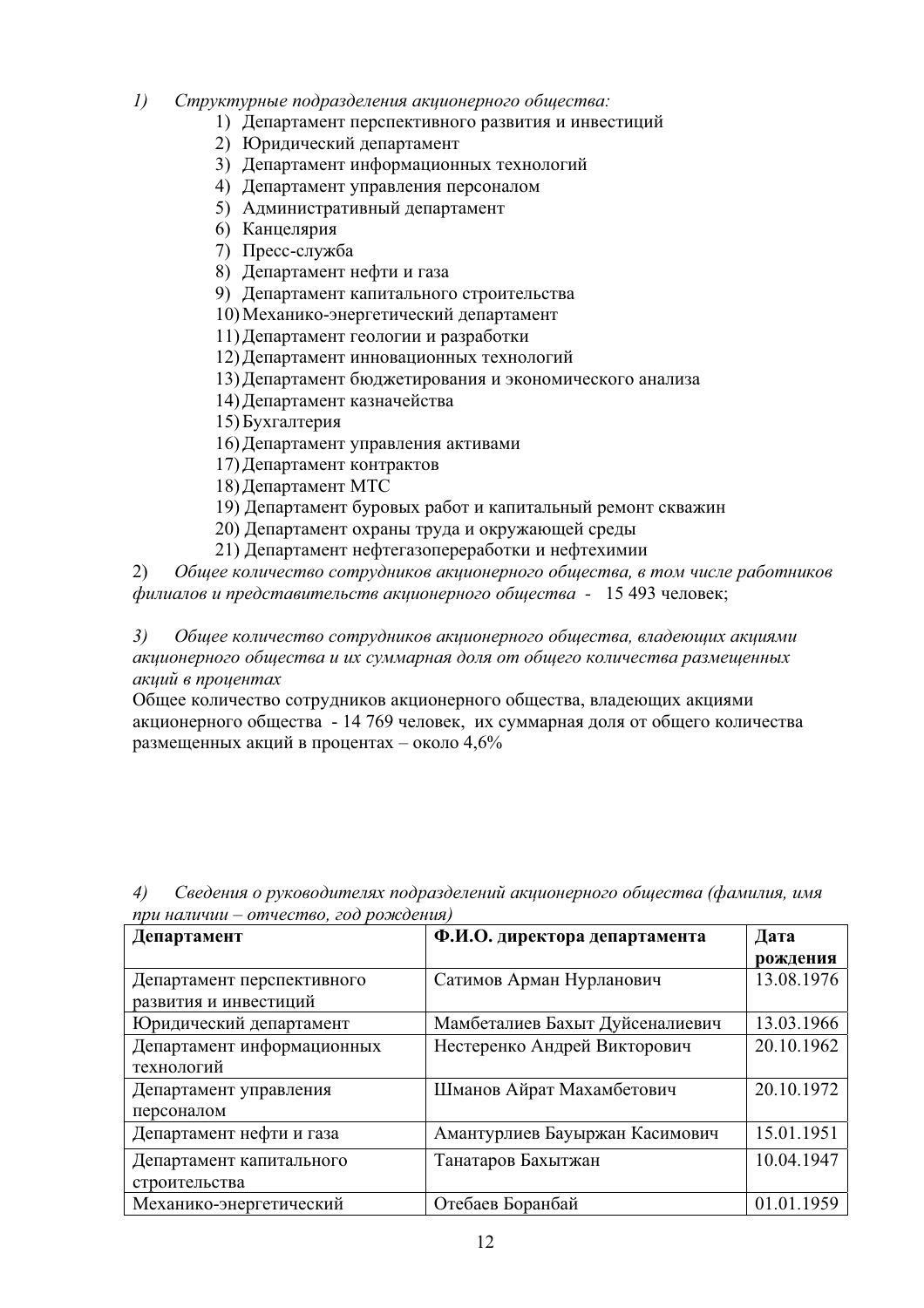| департамент                                               |                                |            |
|-----------------------------------------------------------|--------------------------------|------------|
| Департамент геологии и                                    | Досмухамбетов Махамбет         | 25.12.1960 |
| разработки                                                | Джолдасгалиевич                |            |
| Департамент бюджетирования и                              | Шаненова Айнур Келтировна      | 05.09.1976 |
| экономического анализа                                    |                                |            |
| Департамент казначейства                                  | Конысбаева Алтынай Айтбаевна   | 22.06.1971 |
| Бухгалтерия                                               | Паламар Таисия Васильевна      | 15.02.1958 |
| Департамент управления активами                           | Супыгалиев Сатыбалды Ислямович | 03.09.1961 |
| Департамент контрактов                                    | Турткарин Алимжан Бауржанович  | 21.04.1973 |
| Департамент МТС                                           | Мочалов Дмитрий Владимирович   | 17.11.1972 |
| Департамент инновационных<br>технологий                   | Батырбаев Исатай Махамбетович  | 21.01.1971 |
| Административный департамент                              | Нурушев Тимур Алмабекович      | 31.03.1978 |
| Пресс-служба                                              | Мухамедсалиев Марат Охапович   | 27.09.1973 |
| Канцелярия                                                | Нургалиева Маржан Хамзиевна    | 08.05.1958 |
| Департамент буровых работ и<br>капитальный ремонт скважин | Паритов Талгат Захариевич      | 15.07.1962 |
| Департамент охраны труда и<br>окружающей среды            | Адиев Руслан Курбанович        | 23.12.1965 |
| Департамент<br>нефтегазопереработки и<br>нефтехимии       | Кейкин Нурлан Койшиевич        | 20.01.1963 |

5) Сведения о руководителях филиалов и представительств (фамилия, имя при  $Ha\bar{x}uu\bar{u} - \bar{a}mv\bar{u}c$  *mчество*, *год рождения*)

| Наименование должности                                | $\Phi$ <sub>M</sub> .O.       | Дата       |
|-------------------------------------------------------|-------------------------------|------------|
|                                                       |                               | рождения   |
| Директор производственного<br>филиала «Эмбамунайгаз»  | Бисекен Багиткали Лескалиулы  | 25.06.1958 |
| Директор производственного<br>филиала «Узеньмунайгаз» | Курбанбаев Мурат Избергенович | 10.09.1950 |

# 15. Учредители (акционеры) акционерного общества.

Количество акционеров, владеющих десятью и более процентами размещенных акций общества – 1 (один). Акционерами общества являются акционеры<br>реорганизованных акционерных обществ ОАО «Узеньмунайгаз» и ОАО реорганизованных акционерных обществ ОАО «Узеньмунайгаз» и ОАО «Эмбамунайгаз». Опционы на покупку голосующих акций общества не заключались.

16. Сведения об организациях, в которых акционерное общество является  $k$ рупным акционером - владеет десятью и более (в народном акционерном обществе – пятью и более) процентами размещенных акций (долей в уставном капитале)  $opca$ низации.

| $N_2$<br>$\Pi/\Pi$ | Наименование организации | Место<br>расположение | Доля АО<br><b>«РД «КМГ»</b><br>$B\%$ | Основной вид<br>деятельности | Руководители |
|--------------------|--------------------------|-----------------------|--------------------------------------|------------------------------|--------------|
|--------------------|--------------------------|-----------------------|--------------------------------------|------------------------------|--------------|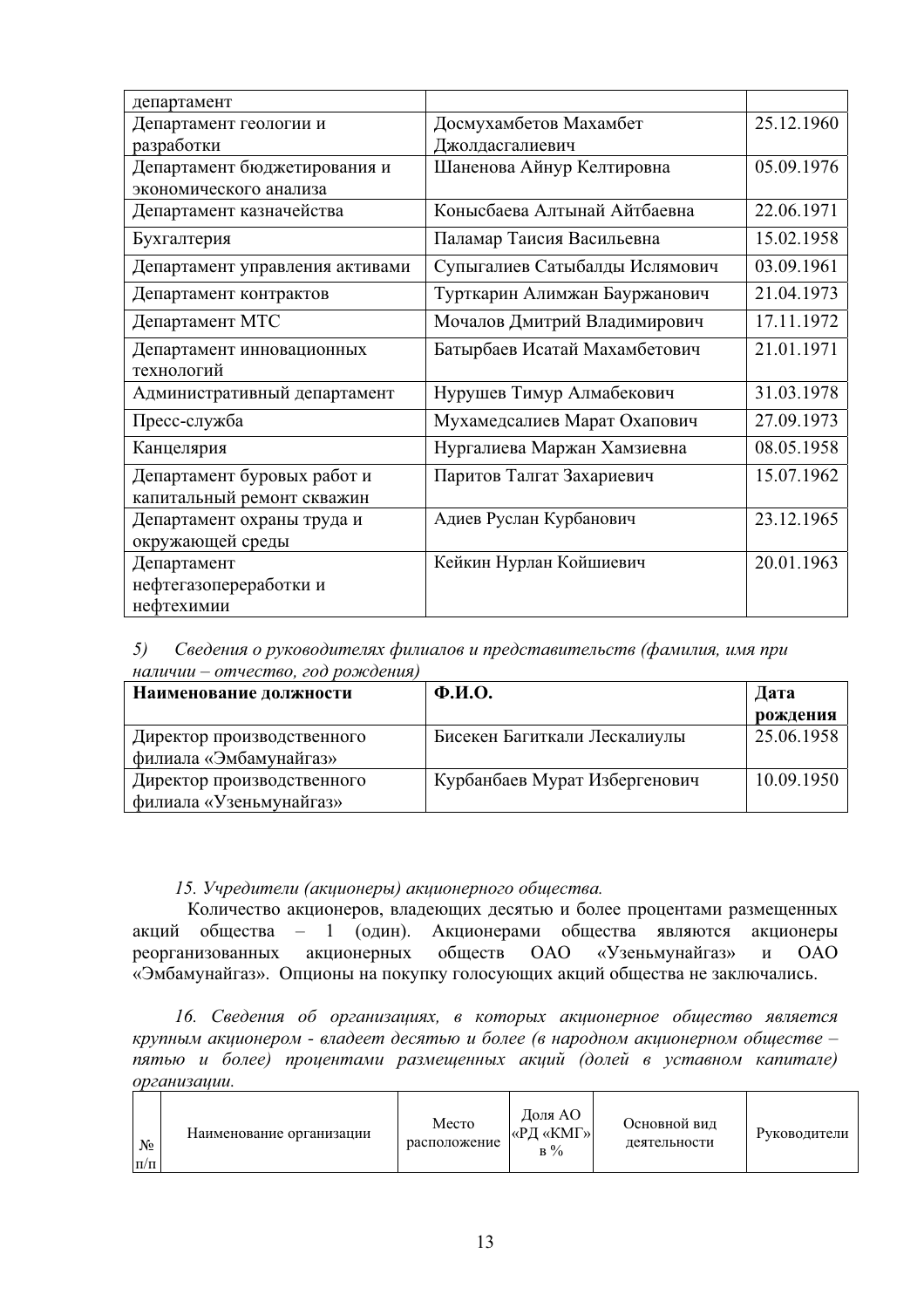| 1  | «ТОО «Эмбасаулеткурылыс»   | п. Бирлик      | 100,0% | строительство, ремонт<br>жилых и<br>коммунальных<br>объектов,<br>обустройство<br>нефтегазовых<br>месторождений   | Тусупкалиев<br>Бактыгали<br>Жумагалиевич |
|----|----------------------------|----------------|--------|------------------------------------------------------------------------------------------------------------------|------------------------------------------|
| 2  | ТОО «Барыс»                | п. Бирлик      | 100,0% | дорожное<br>строительство,<br>обустройство<br>нефтгазовых<br>месторождений                                       | Калпакбаев<br>Ажигали<br>Сагаткалиевич   |
| 3  | ТОО "Жигермунайсервис"     | п. Бирлик      | 100,0% | ремонт и техническое<br>обслуживание<br>нефтпромыслового<br>оборудования                                         | Кушеков<br>Алибек<br>Онайбаевич          |
| 4  | ТОО "Доссормунаймаш"       | п. Доссор      | 100,0% | ремонт и техническое<br>обслуживание<br>нефтпромыслового<br>оборудования                                         | Канатбаев<br>Женис<br>Ержанович          |
| 5  | ТОО "Эмбамунайавтоматика"  | п. Бирлик      | 100,0% | автоматизация,<br>телемеханизация                                                                                | Есенбаев<br>Багитжан<br>Макажанович      |
| 6  | ТОО "ЦБКО"                 | п. Бирлик      | 100,0% | хранение,<br>складирования и<br>реализация ТМЦ                                                                   | Мунбаев<br>Нурлан<br>Салимгереевич       |
| 7  | ТОО "Акниет-Эмба"          | г. Кульсары    | 100,0% | хранение,<br>складирования и<br>реализация ТМЦ                                                                   | Ильясов<br>Суйеген<br>Ильясович          |
| 8  | ТОО "Урал"                 | с. Сартогай    | 100,0% | производство,<br>переработка, хранение<br>и реализация с/х<br>продукции                                          | Кенжеахметов<br>Жанар<br>Сундетович      |
| 9  | ОАО "Жанатан"              | с. Аккиизтогай | 51,0%  | животноводство и<br>растениводство                                                                               | Шакпак Ыскак<br>Кожанулы                 |
| 10 | ТОО "Эмбаэнергомунай"      | п. Бирлик      | 100,0% | строительство, ремонт,<br>монтаж, наладка и<br>эксплуатация электр-х<br>и тепловых сетей,<br>электрооборудования | Бекимулы<br>Дармен                       |
| 11 | ТОО "Эмбаокуорталыгы"      | п. Бирлик      | 100,0% | оказание услуг по<br>обучению<br>производственно-<br>промышленного<br>пресонала                                  | Ергалиев Еркин<br>Куандыкович            |
| 12 | ТОО "Кирпичный завод"      | п. Аккистау    | 100,0% | выпуск и реализация<br>кирпича                                                                                   | Дауылбаев<br>Насыр<br>Сундетович         |
| 13 | ТОО "Санаторий "Камыскуль" | г. Кульсары    | 100,0% | сан.-курортное<br>лечение                                                                                        | Сейтжанулы<br>Галым                      |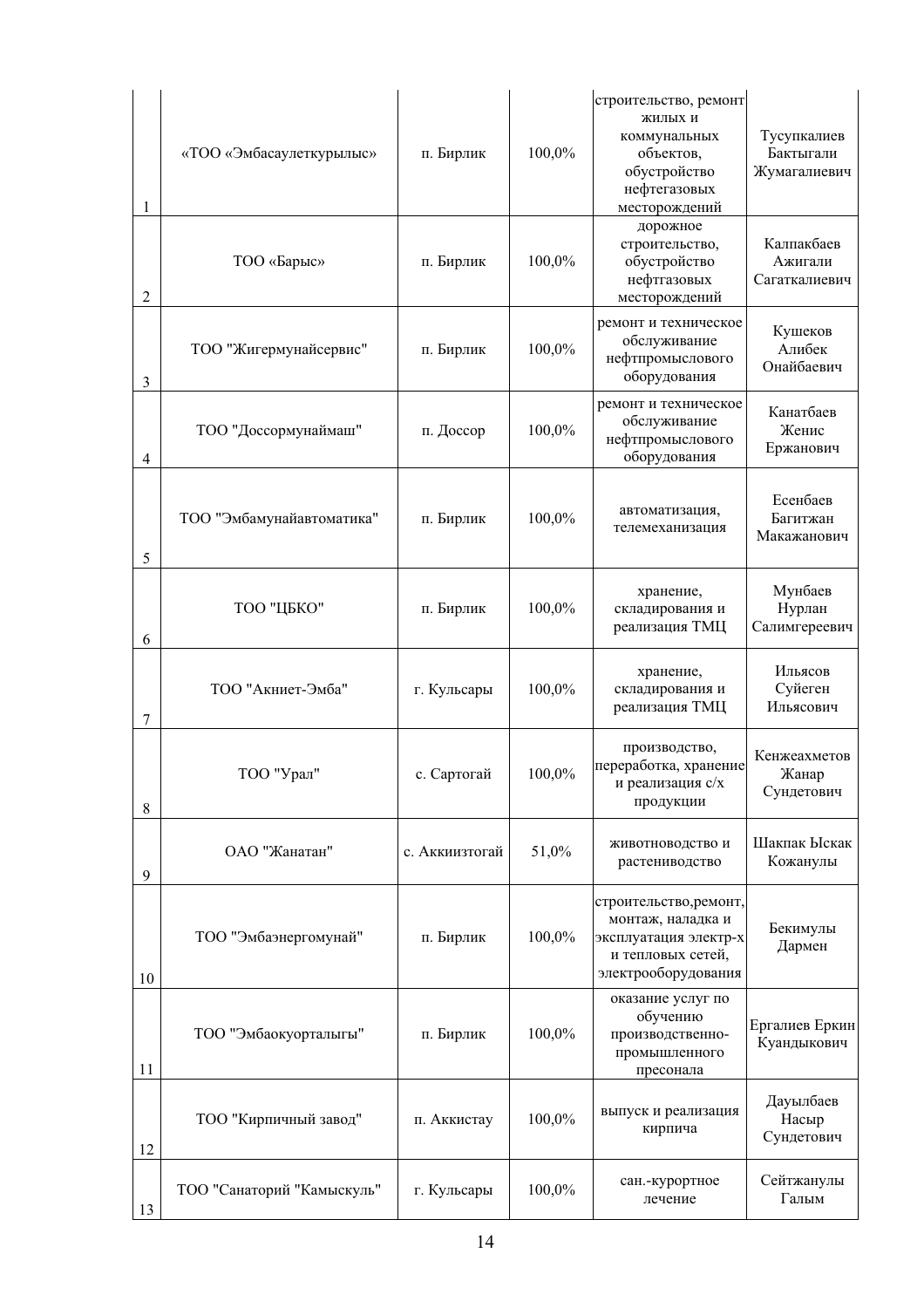| 14 | ОАО "Санаторий Атырауский"                | г. Атырау                   | 99,2%  | сан.-курортное<br>лечение, оказание<br>медцинских и<br>гостинчных услуг                | Кунышев Саин<br>Салимгереевич        |
|----|-------------------------------------------|-----------------------------|--------|----------------------------------------------------------------------------------------|--------------------------------------|
| 15 | ТОО "Каспий"                              | г. Атырау                   | 88,7%  | гостинчные услуги                                                                      | Юсупов Ермек<br>Тулепкалиевич        |
| 16 | ЗАО "СП "Матин"                           | г. Атырау                   | 50,0%  | добыча нефти                                                                           | Байзаков<br>Толеген<br>Байзакович    |
| 17 | ООО "Мигнон s.r.o"                        | г. Карловы<br>Вары          | 50,0%  | посредническая<br>деятельность в<br>области торговли и<br>услуг, гостиничные<br>услуги | Боранбаев<br>Кайрат                  |
| 18 | ТОО "СБП "КазМунайГаз-<br>Бурение"        | п. Бирлик                   | 33,0%  | Бурение и КРС                                                                          | Нуржанов<br>Аскар<br>Сагидоллаевич   |
| 19 | ТОО "КазМунайгаз-Сервис"                  | г. Астана                   | 43,3%  | сервисное<br>обслуживание, услуги<br>по оздоровлению<br>работников и их детей          | Хаиров<br>Кенжебулат<br>Балахметович |
| 20 | ТОО "Бургылау"                            | г. Жана Озен,<br>пром. зона | 100,0% | строительство<br>(бурение скважин)                                                     | Аджибаев<br>Толеген                  |
| 21 | TOO "KPY3"                                | г. Жана Озен,<br>пром. зона | 100,0% | капитальный ремонт<br>скважин                                                          | Абишаев<br>Орунбек                   |
| 22 | ТОО "Жондеу"                              | г. Жана Озен,<br>пром. зона | 100,0% | капитальный ремонт<br>скважин                                                          | Есенжанов<br>Рахат                   |
| 23 | ТОО "Мунайэнергосервис"                   | г. Жана Озен,<br>пром. зона | 51,0%  | Капитальный ремонт<br>и наладка<br>оборудования                                        | Утебергенов<br>Даулет                |
| 24 | ТОО "Кен-Курылыссервис"                   | г. Жана Озен,<br>пром. зона | 100,0% | Обустройство<br>скважин, выкидных<br>линий                                             | Биманов<br>Мейрамбек                 |
| 25 | ТОО "Газ-Сервис"                          | г. Жана Озен,<br>пром. зона | 55,0%  | добыча и<br>транспортировка газа<br>на месторождении<br>Каламкас                       | Едилхан<br>Алкажан                   |
| 26 | ТОО "Инженерно-<br>технологический центр" | г. Жана Озен,<br>пром. зона | 51,0%  | маркшейдерские<br>работы                                                               | Тлеукулов<br>Курак                   |
| 27 | ТОО "Авторемонтное управление"            | г. Жана Озен,<br>пром. зона | 100,0% | ремонт транпортных<br>средств, сборка и<br>замена агрегатов и<br>узлов                 | Кушкинов<br>Залин                    |
| 28 | ТОО "Ауыз-Су"                             | г. Жана Озен,<br>пром. зона | 100,0% | выпуск минеральной<br>воды "Мангыстау"                                                 | Машкулов<br>Жаксылык                 |
| 29 | ТОО "Шарайна"                             | г. Жана Озен,<br>пром. зона | 100,0% | организация<br>общественного<br>питания работников<br>Узеньского филиала               | Худайбергенов<br>Ибрагим             |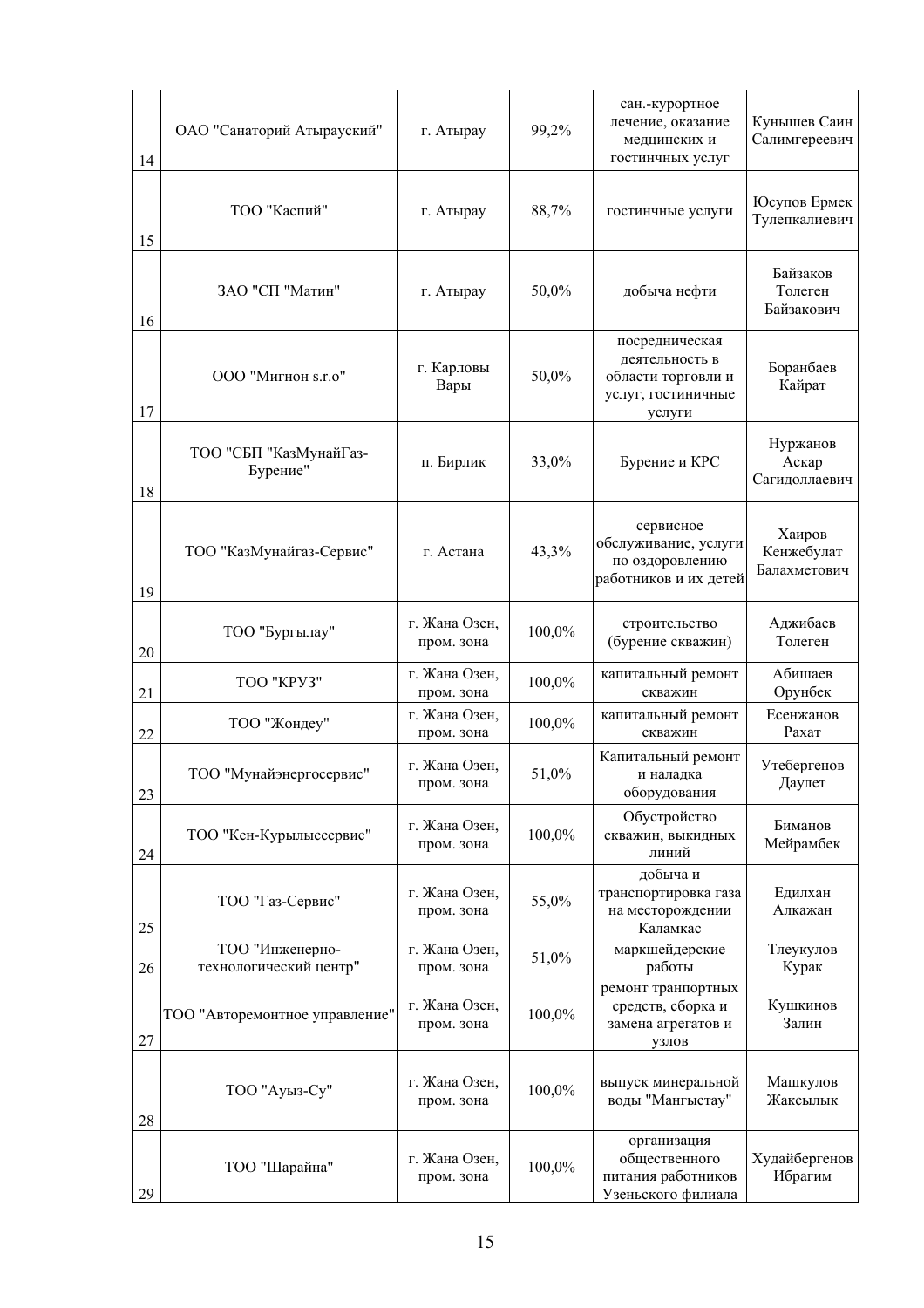| 30 | ТОО "Желкен"      | г. Жана Озен,<br>пром. зона | 100,0% | организация<br>общественного<br>питания работников<br>Узеньского филиала и<br>досуга на побережье<br>Кендирли | Базарбаев<br>Токмаганбет |
|----|-------------------|-----------------------------|--------|---------------------------------------------------------------------------------------------------------------|--------------------------|
| 31 | ТОО "Озен-Елес"   | г. Жана Озен,<br>пром. зона | 100,0% | гостиничный бизнес,<br>обслуживание офиса<br>Узеньского филиала,<br>газовых и котельных<br>установок          | Резбаев Сагын<br>(M.0.)  |
| 32 | ТОО "Озен-Турмыс" | г. Жана Озен,<br>пром. зона | 100,0% | Обслуживание "Зоны<br>отдыха Кендирли"                                                                        | Шоханов<br>Сагынбай      |

17. Информация о промышленных, банковских, финансовых группах, холдингах, концернах, ассоциациях, консорциумах, в которых участвует общество.

АО «РД «КазМунайГаз» входит в группу компаний АО «КазМунайГаз»

18. Сведения о других аффилиированных лицах акционерного общества.

| $N_2$ | Полное наименование<br>юридического лица | Место нахождения                                      | Вид деятельности                   | Информация о<br>первом<br>руководителе |
|-------|------------------------------------------|-------------------------------------------------------|------------------------------------|----------------------------------------|
|       |                                          | 473000, Республика Казахстан,                         |                                    |                                        |
|       | АО "Казахский институт                   | г. Астана, улица Иманова, дом                         | Проектные и                        |                                        |
|       | 1 нефти и газа"                          | 20.                                                   | изыскательные работы               | Буркитбаев С.М.                        |
|       |                                          |                                                       | Обслуживание и ремонт              |                                        |
|       | ЗАО "Региональные                        | 480000, Республика Казахстан, газопроводов,           |                                    |                                        |
|       | 2 газотранспортные системы"              | г. Алматы, ул. Толеби, 59                             | распределение газа.                | Касеев Е.З.                            |
|       | ЗАО "Морская нефтяная                    | 473000, Республика Казахстан, Разведка и добыча нефти |                                    |                                        |
|       | 3 компания "КазМунайТениз"               | г. Астана, ул. Космонавтов 62                         | и газа                             | Хасанов Б.К.                           |
|       |                                          | 480000, Республика Казахстан,                         |                                    |                                        |
|       | 4ЗАО "КазСтройСервис"                    | г. Алматы, пр.Достык, 248Б                            | Строительство                      | Упушев Е.Е.                            |
|       |                                          | 473000, Республика Казахстан,                         |                                    |                                        |
|       |                                          | г. Астана, ул. Кабанбай                               |                                    |                                        |
|       | 5ЗАО "КазТрансГаз"                       | батыра, 22                                            | Трансопртировка газа               | Садыков А.М.                           |
|       |                                          | 473000, Республика Казахстан,                         |                                    |                                        |
|       |                                          | г.Астана, пр. Кабанбай батыра                         |                                    |                                        |
|       | 6ЗАО "КазТрансОйл"                       | 20                                                    | Транспортировка нефти Крымов К.С.  |                                        |
|       | 3AO                                      | 473000, Республика Казахстан,                         |                                    |                                        |
|       | 7"КазМунайГазКонсалтинг"                 | г. Астана, ил. Ауэзова 66                             | Консалтинговые услуги              | Байжанов У.С.                          |
|       |                                          | 473000, Республика Казахстан,                         |                                    |                                        |
|       | ЗАО "Торговый дом                        | г. Астана, мрк. Чубары, ул.                           | Сбыт и маркетинг нефти             |                                        |
|       | 8КазМунайГаз"                            | Космонавтов, 62                                       | и нефтепродуктов                   | Сарсенов Д.Ж.                          |
|       |                                          | 465000, Республика Казахстан,                         |                                    |                                        |
|       |                                          | г. Атырау, Смагулова д.12, 3                          |                                    | Бекмухамбетов                          |
|       | 9 ОАО "Евро-Азия Эйр"                    | этаж                                                  | Авиаперевозки                      | A.A.                                   |
|       |                                          |                                                       | Обслуживание и                     |                                        |
|       | ОАО "Международный                       | 465000, Республика Казахстан,                         | эксплуатация аэропорта             | Бекмухамбетов                          |
|       | 10 аэропорт Атырау"                      | г. Атырау Аэропрт                                     | Атырау                             | A.A.                                   |
|       |                                          | 465000, Республика Казахстан, Разработка и добыча     |                                    |                                        |
|       |                                          | г. Атырау, пр. Азаттык, 48,                           | нефти на                           |                                        |
|       | 11 ТОО "Жамбай"                          | офис 402                                              | месторождении Жамбай  Таханов Б.С. |                                        |
|       |                                          | 473000, Республика Казахстан,                         |                                    |                                        |
|       |                                          | г. Астана, ул. Кабанбай                               | Розничная продажа                  |                                        |
|       | 12 ТОО "Казахойл Петрол"                 | батыра, 22                                            | нефтепродуктов                     | Амантурлин Г.Ж.                        |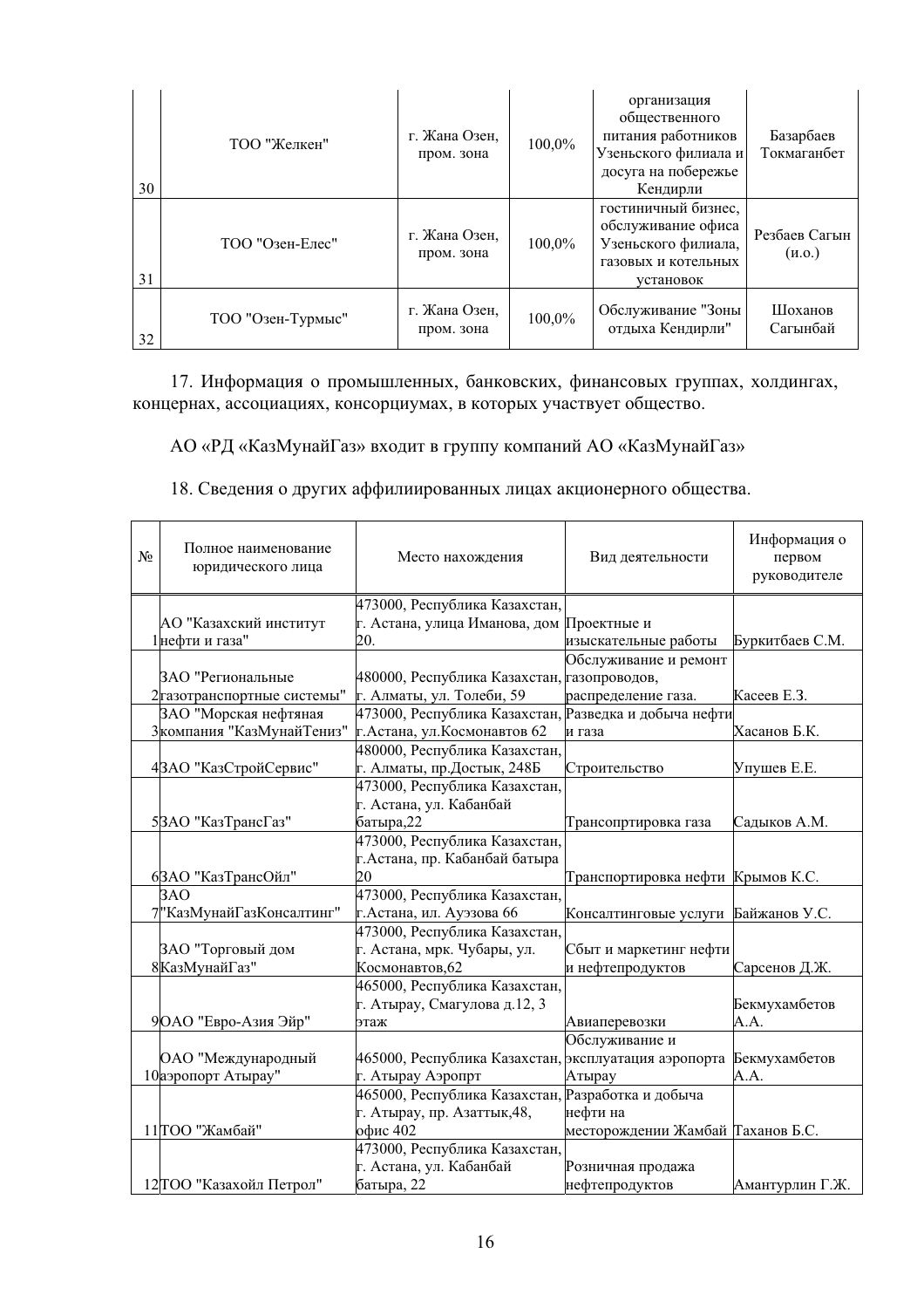|                             | 473000, Республика Казахстан,                                                                   |                                    |                 |
|-----------------------------|-------------------------------------------------------------------------------------------------|------------------------------------|-----------------|
|                             | г. Астана, ул. Кабанбай                                                                         |                                    |                 |
| 13 ТОО "Казахойлкурылыс"    | батыра, 22                                                                                      | Строительство                      | Есимбеков С.И.  |
|                             | 473000, Республика Казахстан,                                                                   |                                    |                 |
|                             | г. Астана, ул. Кабанбай                                                                         | Сбыт и маркетинг нефти             |                 |
| 14 ТОО "Казахойл-Продактс"  | батыра, 22                                                                                      | и нефтепродуктов                   | Кешубаев Г.К.   |
| ЗАО "Казахстанско-          |                                                                                                 |                                    |                 |
| британский технический      | 480091, Республика Казахстан,                                                                   |                                    |                 |
| 15 университет"             | г. Алматы, ул. Толе би, 59                                                                      | Обучение                           | Ахметов А.К.    |
| KOO "Munai-Impex Holding    | Австрия, Вена, А-1190,                                                                          | Сбыт и маркетинг нефти             |                 |
| 16GesMBH"                   | Chimanistrabe, 30/22                                                                            | и нефтепродуктов                   | Цауфаль Ф.      |
|                             |                                                                                                 | Привлечению<br>финансовых ресурсов |                 |
| KOO "Kazakhoil Finance      | Blaak 16., P.O. Box 548, 3000                                                                   | для АО НК                          |                 |
| $17B.V.$ "                  | AM Rotterdam, The Netherland                                                                    | "КазМунайГаз"                      | Абулгазин Д.Р.  |
|                             |                                                                                                 | Геофизические                      |                 |
|                             |                                                                                                 | исследования                       |                 |
|                             | 473000 г. Астана,                                                                               | месторождений нефти и              |                 |
| 0AO                         | Сарыаркинский район, ул.                                                                        | газа на шельфе                     |                 |
| 18" Казахстанкаспийшельф"   | Розы Люксембург, 1 А                                                                            | Каспийского моря                   | Куанышев А.Ш.   |
|                             |                                                                                                 | Геофизические                      |                 |
| <b>OAO</b>                  |                                                                                                 | исследования                       |                 |
|                             | "КазМунайГазПромгеофизик 466207, Мангистауская обл., г.                                         | месторождений нефти и              |                 |
| 19a"                        | Жанаозен, Промзона                                                                              | газа                               | Батырбаева Т.М. |
| ОАО "Атырауский             |                                                                                                 |                                    |                 |
| нефтеперерабатывающий       | 465000, Республика Казахстан,                                                                   |                                    |                 |
| 20 завод"                   | г. Атырау, ул. Говорова 1                                                                       | Переработка нефти                  | Шишлов С.С.     |
|                             | 418440, ЗКО Бурлинский р-н,                                                                     | Ремонт промыслового                |                 |
| 21 ОАО "Аксайгазсервис"     | г. Аксай, Промбаза                                                                              | оборудования                       | Утебалиев Ж.Ш.  |
|                             | 466030 Атырауская обл.,                                                                         |                                    |                 |
|                             | Жылыойлский р-н, г.                                                                             | Разработка и добыча                |                 |
| 22 ТОО "КазМунайГаз-Тельф"  | Кульсары, РИП "Сера"                                                                            | нефти и газа                       | Баймуханов И.У. |
| ТОО "Совместное             | 466207, Мангистауская обл., г.                                                                  | Разработка и добыча                |                 |
| 23 предприятие "Тенге"      | Жанаозен, мкр. 3 дом. 6                                                                         | нефти и газа                       | Кенжалиев А.Ф.  |
| ТОО "Специальное буровое    | 466200, Республика Казахстан,                                                                   |                                    |                 |
| предприятие "КазМунайГаз-   | Мангистауская обл., п. Бирлик,                                                                  |                                    |                 |
| 24 Бурение"                 | Промышленная зона                                                                               | Бурение скважин                    | Нуржанов А.С.   |
| 25 ТОО "Эмбаведьойл"        | 465002, Республика Казахстан, Разработка и добыча<br>г. Атырау, проезд Хакимова, 4 нефти и газа |                                    | Чердабаев М.Т.  |
|                             |                                                                                                 | Сервисные услуги по                |                 |
|                             |                                                                                                 | обслуживанию зданий,               |                 |
|                             |                                                                                                 | питание,                           |                 |
|                             | 473000, Республика Казахстан, автотранспортировка и                                             |                                    |                 |
| 26 ТОО "КазМунайГаз-Сервис" | г. Астана, ул. Ауезова 66                                                                       | дp.                                | Хаиров К.Б.     |
| ТОО "КазахТуркМунай,        |                                                                                                 | Разработка и добыча                |                 |
| 27Лтд."                     | Астана, пр. Абая, 113, 6 этаж                                                                   | нефти и газа                       | Ногаев Н.А.     |
| ЗАО "Северо-западная        |                                                                                                 |                                    |                 |
| трубопроводная компания     |                                                                                                 |                                    | Джумадиллаев    |
| 28 МунайТас"                | Алматы, ул.Сатпаева, 29Д                                                                        | Транспортировка нефти              | Т.Д.            |
|                             | 1209 Орандж стрит, Нью Касл                                                                     | Финансирование                     |                 |
| KOO "Kazakhstan pipeline    | Каунти, Штат Делавер 19081,                                                                     | строительства                      |                 |
| 29 <sub>ventures"</sub>     | США                                                                                             | трубопровода КТК                   |                 |
|                             | 463009, г. Актобе, пос.                                                                         |                                    |                 |
|                             | Кирпичный, профилакторий                                                                        |                                    |                 |
|                             | "Строитель", здание                                                                             | Разработка и добыча                |                 |
| 30 ТОО "Актобе Пройссаг"    | "Кенсарай"                                                                                      | нефти и газа                       | Головко В.Н.    |
|                             | 480091 г. Алматы,                                                                               |                                    |                 |
| 31 ЗАО "КазРосГаз"          | ул.Чайковского, 95                                                                              | Сбыт и маркетинг газа              | Аргынгазин А.   |
| ЗАО "Национальная морская   |                                                                                                 | Транспортировка нефти              |                 |
| транспортная компания       | РК, г.Алматы, ул.Чайковского, и нефтипродуктов по                                               |                                    |                 |
| 32 "Казмортрансфлот"        | 95                                                                                              | морю                               | Берлибаев Д.А.  |
| 33 ТОО "Казахойл-Актобе"    | 463006, гАктобе,м-он12,д21                                                                      | Разработка и добыча                | Вильям Дэйли    |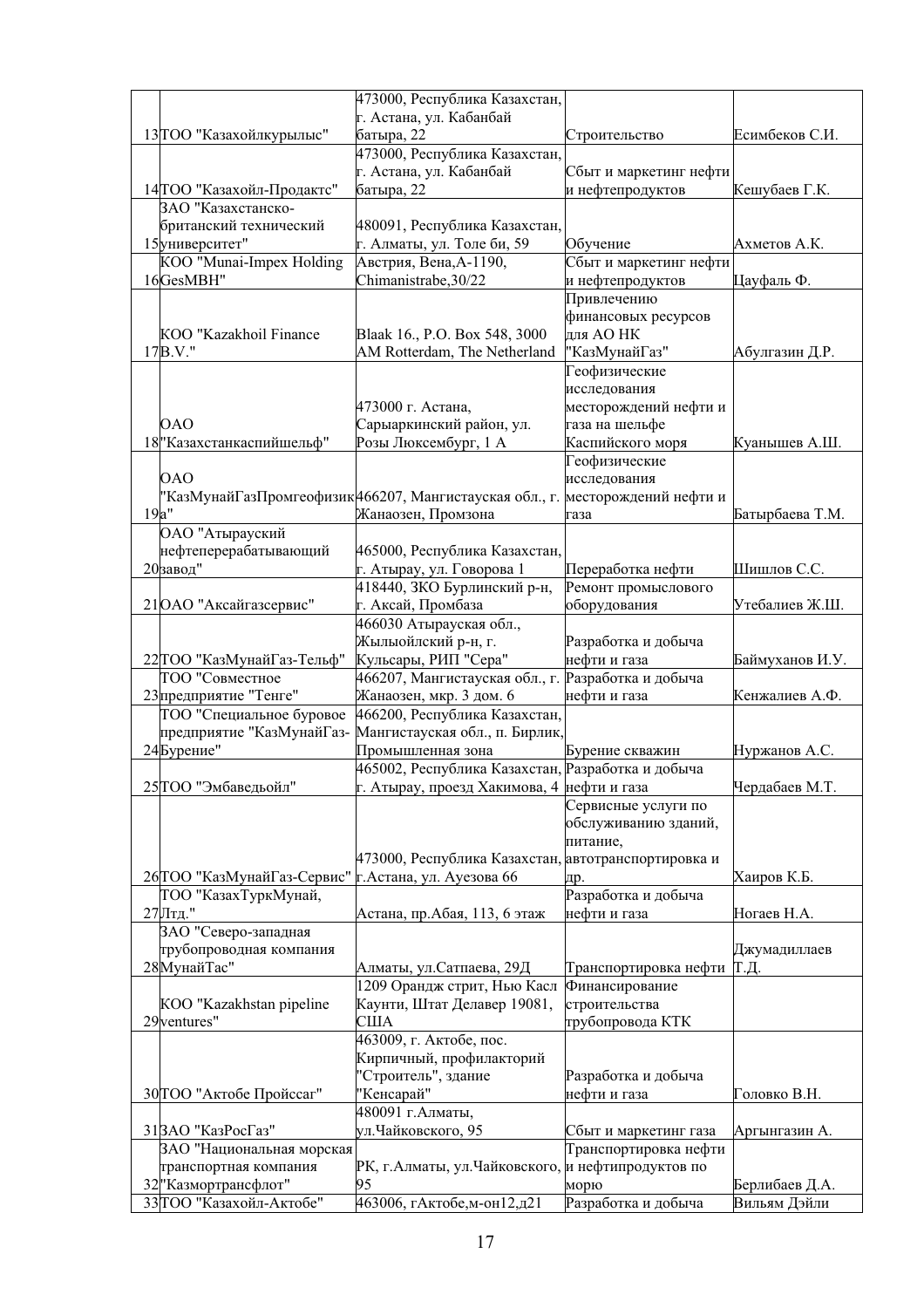|                           | секцииГ-Д                              | нефти и газа                        |                  |
|---------------------------|----------------------------------------|-------------------------------------|------------------|
| ТОО "Совместное           | 466200,г. Актау,мкрн.8,здание          | Разработка и добыча                 |                  |
| 34 предприятие "Арман"    | ПУС                                    | нефти и газа                        | Махутов К.А.     |
|                           | РК, Мангистауская обл.,                | Строительство и                     |                  |
|                           | г. Актау, мкр. 4,                      | эксплуатация                        |                  |
|                           | административное здание ЗАО прибрежной |                                     |                  |
| 35 ТОО "ТенизСервис"      | "НМСК "Казмортрансфлот"                | инфрструктуры                       | Сауранбаев Н.Е.  |
| Торговое партнёрство      |                                        | Сбыт и маркетинг нефти              |                  |
| 36 Кылыш                  | Штат Дэлавер, США                      | и нефтепродуктов                    |                  |
| ОАО Казахстанская система | 480000, г. Алматы, ул. Лизы            |                                     |                  |
| 37 безопасности групп     | Чайкиной д. 14                         | Охрана                              | Ахметкереев Н.И. |
|                           | 473000, г. Астана, пр.                 |                                     |                  |
| 38 АО "Рауан Медиа Групп" | Кабанбай батыра 22                     | Медиа услуги                        | Кошербаев Е.Б.   |
|                           | 480000, г. Алматы,                     | Связь и                             |                  |
| 39 ОАО "КазТрансКом"      | ул.Байтурсын-улы, 46                   | телекоммуникации                    | Абдрахманов М.А. |
|                           |                                        | Разработка и добыча                 | Хаиров У.Б.,     |
| 40 ЗАО "Каракудукмунай"   | 466200, г. Актау, мкрн.3,д.82          | нефти и газа                        | Джонатан В.      |
|                           |                                        | Разработка и добыча                 |                  |
| 41 ТОО "Гюрал"            | 465027,г.Атырау, ул.Абая,10а           | нефти и газа                        | Мунбаев Е.К.     |
|                           |                                        | Копроративное                       |                  |
|                           |                                        | управление ЗАО "ТД                  |                  |
|                           | 480091 Алматы,                         | "Укрнефтепродукт" и                 |                  |
| 42 ЗАО "Казахойл-Украина" | ул.Желтоксана, 115, офис 314           | Херсонский НПЗ                      | Ермекбаев Е.Б.   |
|                           | 473000, г. Астана, р-он                |                                     |                  |
|                           | Алматы, ст. Сороковая,                 |                                     |                  |
| 43 ОАО "Астанагазсервис"  | газонаполнительная станция             | Сбыт и маркетинг газа               | Адаев Н.С.       |
|                           | 465000, г. Атырау, ул.                 | Разработка и добыча                 |                  |
| 44 ТОО "Тенгизшевройл"    | Сатпаева д.3.                          | нефти и газа                        | Карнелиус А.     |
|                           | Российская федерация, 121059,          |                                     |                  |
|                           | г. Москва, Бережковская                |                                     |                  |
| 45 OAO "KTK-K"            | набережная, дом 2                      | Транспортировка нефти Макдональд И. |                  |
|                           | Российская федерация, 121059,          |                                     |                  |
|                           | г. Москва, Бережковская                |                                     |                  |
| 46 ОАО "КТК-Р"            | набережная, дом 2                      | Транспортировка нефти Макдональд И. |                  |
|                           |                                        | Разработка и внедрение              |                  |
|                           |                                        | инвестиционных                      |                  |
| 473АО "Комакинвест"       | Алматы, ул.Сатпаева, 29Д               | проектов                            | Караманов У.     |

## 3. Описание деятельности акционерного общества

19. Краткое описание основных видов деятельности акционерного общества, сведения об организациях, являющихся конкурентами акционерного общества.

Основными видами деятельности общества являются разработка и добыча углеводородного сырья, и связанные с этим различные виды нефтяных операций в соответствии с уставом общества.

Основными конкурентами общества являются, по показателю добыча нефти и конденсата в год (данные за 2003 г.):

| • ТОО «Тенгизшевройл»                    | 12,7 млн. тонн  |
|------------------------------------------|-----------------|
| «Карачаганак Петролеум Оперейтинг Б.В.»  | 5,9 млн. тонн   |
| • ОАО «Петро Казахстан Кумколь Ресорсиз» | $4.9$ млн. тонн |
| • ОАО «Мангистаумунайгаз»                | $4,8$ млн. тонн |
| • ОАО «СНПС-АктобеМунайГаз»              | $4,6$ млн. тонн |
|                                          |                 |

20. Факторы, позитивно и негативно влияющие на доходность продаж (работ, услуг) по основным видам деятельности акционерного общества.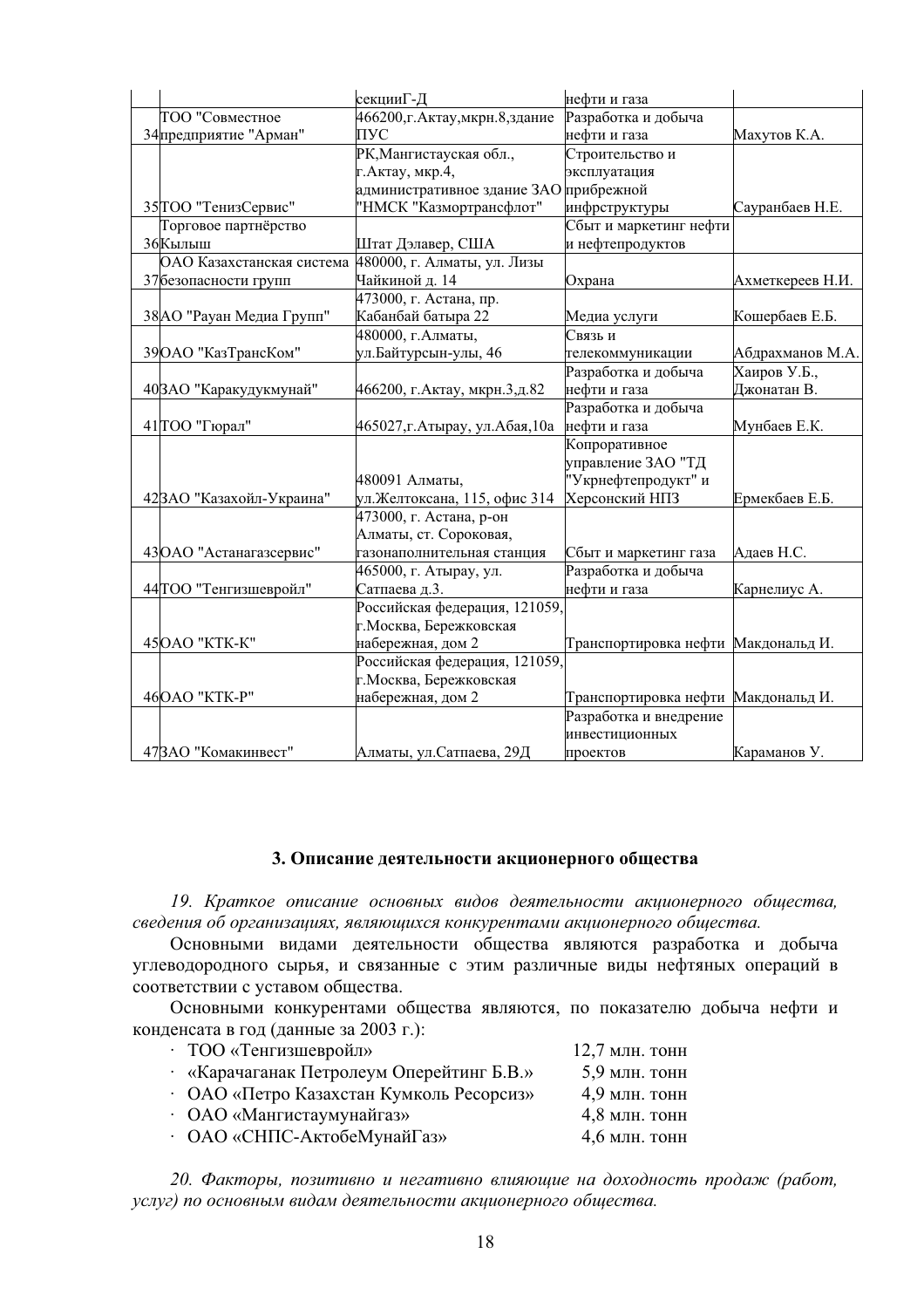- Цены на нефть на мировых энергетических рынках;
- Направления и объемы реализации нефти;
- Размер транспортных тарифов;

21. Объемы реализованной продукции (выполненных работ, услуг) за два последних  $\overline{\text{20da}}$  или за период фактического существования акционерного общества.

 $A$ нализ изменений в объемах реализованной продукции (выполненных работ, услуг) акиионерного обшества за последние два года или за период фактического существования акционерного общества.

|                | Объемы реализованной продукции (работ, услуг) за 2002-2003 г.г. и план 2004 г.<br>по ОАО " Узень Мунай Газ" и ОАО «Эмбамунайгаз |                                |                                |                             |
|----------------|---------------------------------------------------------------------------------------------------------------------------------|--------------------------------|--------------------------------|-----------------------------|
| $\mathbf{N_2}$ | наименование статей                                                                                                             | $2002$ г. Факт<br>(тыс. тенге) | $2003$ г. Факт<br>(тыс. тенге) | 2004г. План<br>(тыс. тенге) |
| 1              | Объем реализованной продукции УМГ                                                                                               | 99 377 068                     | 122 834 287                    | 96 089 965                  |
| 2              | Объем реализованной продукции ЭМГ                                                                                               | 43 222 254                     | 47 236 416                     | 47 000 101                  |
|                | в том числе:                                                                                                                    |                                |                                |                             |
| 1.1            | реализация нефти УМГ                                                                                                            | 96 644 978                     | 118 457 312                    | 92 166 703                  |
| 2.1            | реализация нефти ЭМГ                                                                                                            | 38 701 983                     | 36 417 709                     | 38 681 936                  |
| 1.2            | реализация нефтепродуктов УМГ                                                                                                   | 4 5 1 4 3 7 1                  | 12 734 086                     | 12 5 19 16 1                |
| 2.2            | реализация нефтепродуктов ЭМГ                                                                                                   | 3 069 199                      | 8 3 0 5 7 3 8                  | 6 3 8 5 1 6 7               |

22. Деятельность акционерного общества по организации продаж своей продукции (работ, услуг). Требования настоящего пункта применяются только к  $opz$ анизациям, осуществляющим свою деятельность в производственном секторе  $3$ *<i>KOHOMUKU*.

В данном пункте необходимо указать сведения об основных поставщиках и потребителях акционерного общества, степени его зависимости от существующих  $nocma$ вщиков и потребителей, в том числе:

1) наименования поставщиков, на которых приходится более десяти процентов  $\epsilon$ есех поставок, их долях в общем объеме поставок;

По результатам проведенных открытых конкурсов по закупке товаров для нужд обшества по бюлжету 2004 года следующие поставшики заключили договора на сумму составляющую более 10% от общей суммы закупок:

- ТОО «Актюбинский завод нефтяного оборудования»  $16\%$
- ТОО «Интер-Пайп Казахстан» 14,17%
- $TOO \times TDRacc$   $10.4\%$

2) наименования потребителей, на долю которых приходится более десяти процентов общей выручки от реализации продукции (работ, услуг) акционерного  $\delta$ бщества, их долях в общем объеме реализации.

- $\bullet$  UNIOIL AG 10,66%
- NAFTEX OIL & SHIPPING CORPOROTION  $-12,36\%$
- TRADE HOUSE KAZMUNAIGAZ AG  $-67,28\%$
- 23. Факторы, влияющие на деятельность акционерного общества:

*1)* виды деятельности, которые носят сезонный характер, их доля в общем доходе *ɚɤɰɢɨɧɟɪɧɨɝɨ ɨɛɳɟɫɬɜɚ;*

Таких видов деятельности у Общества нет.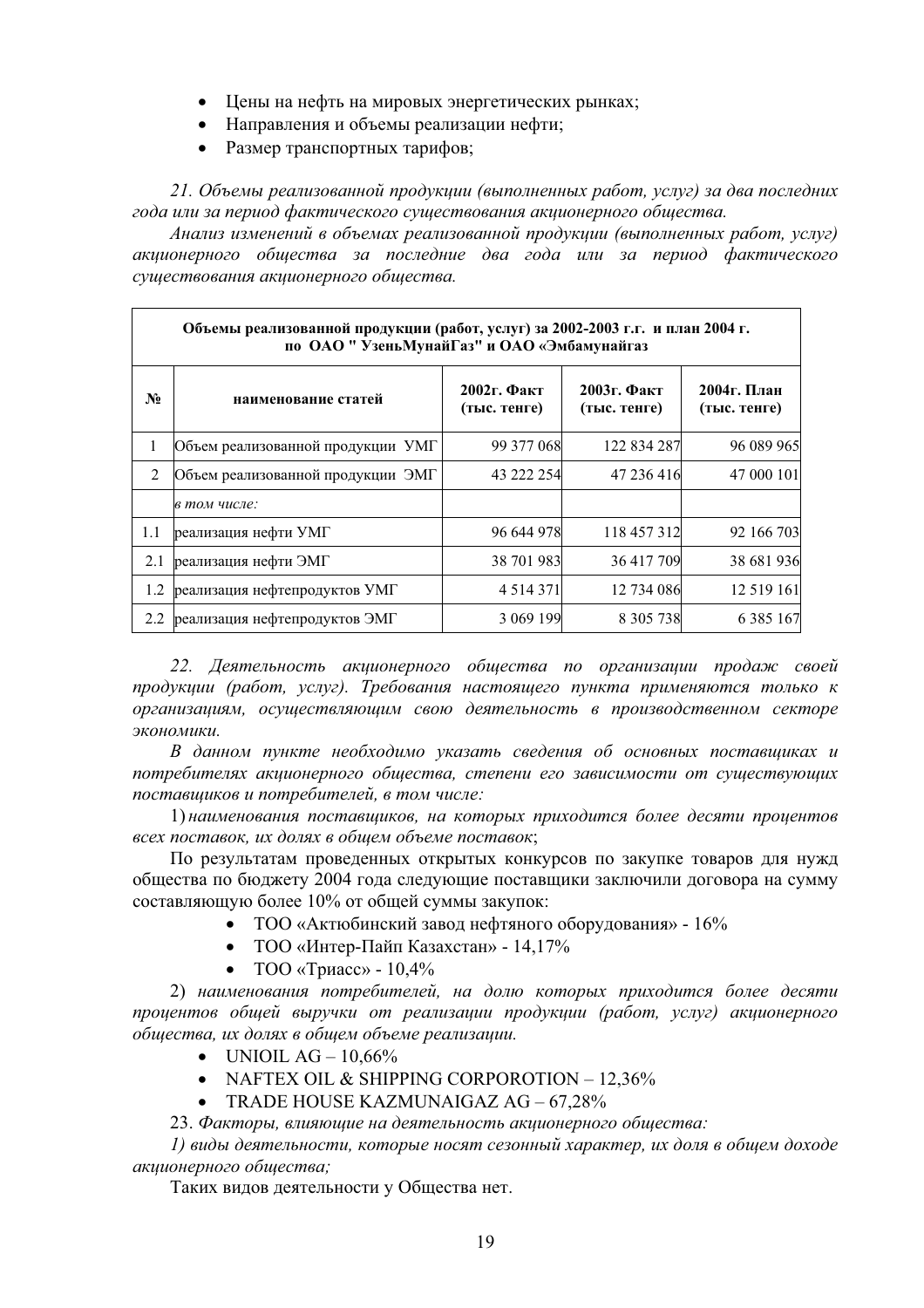2) доля импорта в сырье (работах, услугах) поставляемого (оказываемого)  $\alpha$ кционерному обществу и доля продукции (работ, услуг), реализуемой акционерным  $o$ бществом на экспорт, в общем объеме реализуемой продукции;

|                | Доля импорта и экспорта за 2002-2003 г.г. и план на 2004г.<br>по ОАО "Узеньмунайгаз" и ОАО «Эмбамунайгаз» |                |                |             |
|----------------|-----------------------------------------------------------------------------------------------------------|----------------|----------------|-------------|
| $N_2$          | наименование статей                                                                                       | $2002$ г. Факт | $2003$ г. Факт | 2004г. План |
|                | Доля импорта в сырье поставляемого<br>ДЛЯ ОАО УМГ                                                         | 84%            | 70%            | 68%         |
| $\overline{2}$ | Доля импорта в сырье поставляемого<br>ДЛЯ ОАО ЭМГ                                                         | 76%            | 71%            | 69%         |
|                |                                                                                                           |                |                |             |
| 3              | Доля продукции реализуемой ОАО<br>УМГ на экспорт                                                          | 88%            | 87%            | 84%         |
| 4              | Доля продукции реализуемой ОАО<br>ЭМГ на экспорт                                                          | 80%            | 77%            | 81%         |

3) сведения об участии акционерного общества в судебных процессах. Необходимо представить описание сути судебных процессов с его участием, по результатам которых может произойти прекращение или изменение деятельности акционерного  $o$ бщества, взыскания с него денежных и иных обязательств;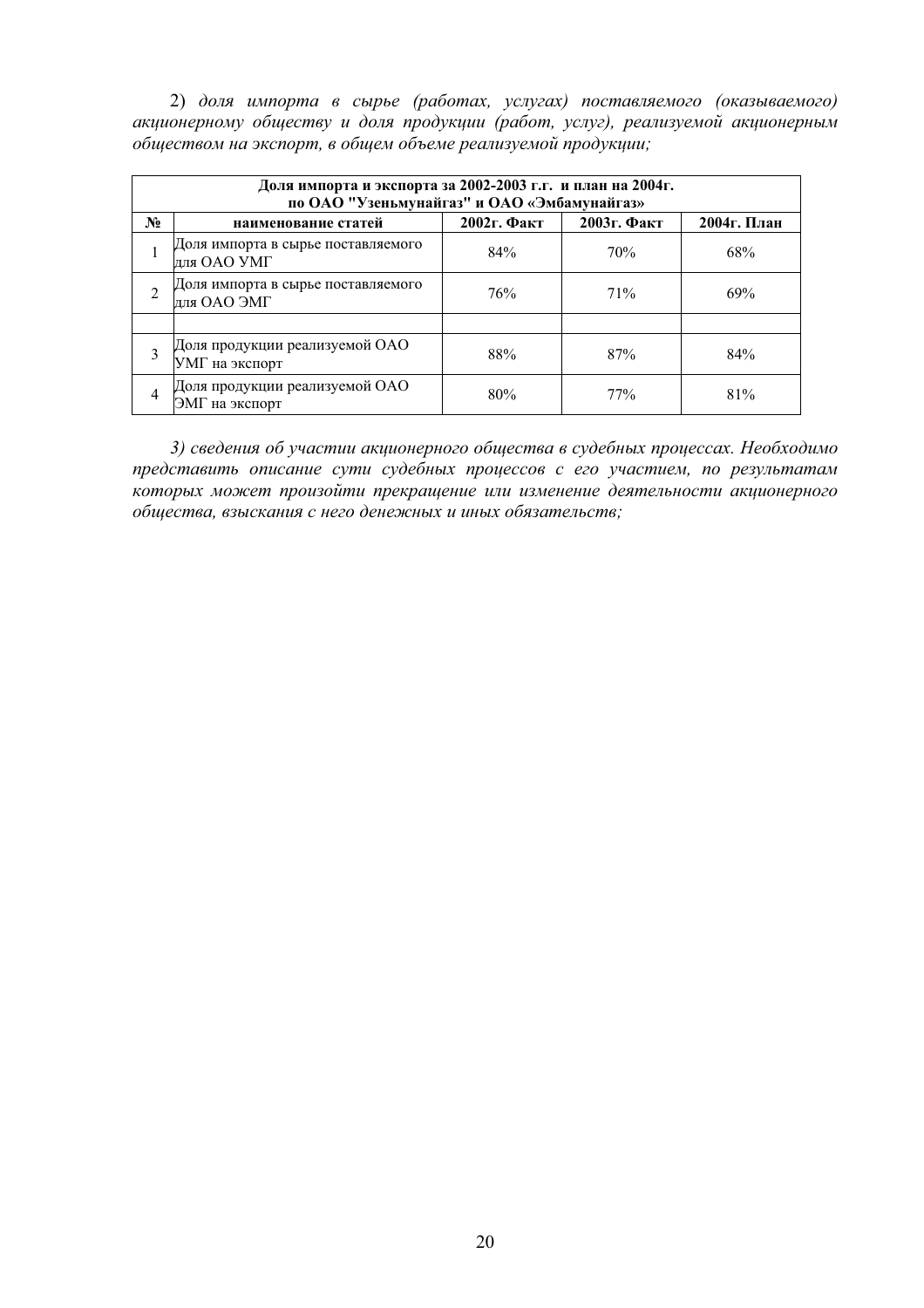|                 |                   | претензии и иски, направленные ОДО «Одомунали аз» к другим лицам в 2003. |               |                   |                                |                   |                |
|-----------------|-------------------|--------------------------------------------------------------------------|---------------|-------------------|--------------------------------|-------------------|----------------|
| يع              | Наименование      | Претензионное                                                            | Результат     | Исковое           | Результат                      | Апелляционное     | Результат      |
|                 | должника          | производство (досудебное                                                 |               | производство      |                                | (надзорное)       |                |
|                 |                   | разбирательство                                                          |               | (судебное         |                                | производство      |                |
|                 |                   |                                                                          |               | разбирательство)  |                                |                   |                |
|                 | ГКП «Центр        | Претензия об уплате                                                      | Без ответа    | Направлен иск в   | Заключено мировое              |                   |                |
|                 | генерального      | осн.долга 13 330 000 тенге,                                              |               | суд о расторжении | соглашение о погашении         |                   |                |
|                 | плана» г. Атырау  | неустойки 1231 159 тенге                                                 |               | договора и        | ответчиком осн.долга 13 330    |                   |                |
|                 |                   |                                                                          |               | взыскании 13 330  | 000 тенге, гос.пошлины 436     |                   |                |
|                 |                   |                                                                          |               | $000$ тенге       | 835 reure, BCETO 13 766 835    |                   |                |
|                 |                   |                                                                          |               | осн.долга, 1 231  | тенге в срок до 30.04.03г. Так |                   |                |
|                 |                   |                                                                          |               | $159$ re $are$    | как долг добровольно не был    |                   |                |
|                 |                   |                                                                          |               | неустойки,        | погашен, направлено            |                   |                |
|                 |                   |                                                                          |               | гос.пошлины 436   | заявление о принудительном     |                   |                |
|                 |                   |                                                                          |               | 835 тенге         | исполнении. Заявление          |                   |                |
|                 |                   |                                                                          |               |                   | удовлетворено.                 |                   |                |
| $\mathbf{\sim}$ | Налоговый комитет | Жалоба в Налоговый                                                       | Жалоба не     | Направлено        | Иск удовлетворен               | Ответчиком        | Апелляционная  |
|                 | по Атырауской     | комитет Мин.финансов РК                                                  | удовлетворена | заявление в судо  |                                | подана            | жалоба не      |
|                 | области           | на действия                                                              |               | признании         |                                | апелляционная     | удовлетворена. |
|                 |                   | Налог.комитета по                                                        |               | действий          |                                | жалоба            |                |
|                 |                   | Атыр.области                                                             |               | Нал.комитета      |                                | Ответчиком        | Надзорные      |
|                 |                   |                                                                          |               | незаконными,      |                                | поданы            | жалобы         |
|                 |                   |                                                                          |               | уведомления о     |                                | надзорные         | ответчика не   |
|                 |                   |                                                                          |               | доначислении      |                                | жалобы в          | удовлетворены. |
|                 |                   |                                                                          |               |                   |                                |                   |                |
|                 |                   |                                                                          |               | налога            |                                | надзорную         |                |
|                 |                   |                                                                          |               | недействительны   |                                | коллегию          |                |
|                 |                   |                                                                          |               | z                 |                                | Атырауского       |                |
|                 |                   |                                                                          |               |                   |                                | обл.суда, затем в |                |
|                 |                   |                                                                          |               |                   |                                | Верховный суд     |                |
| 3               | Атырауский филиал | Претензия о взыскании                                                    | He            | Направлен иск в   | Иск удовлетворен.              | Ответчиком        | Апелляционная  |
|                 | 3AO               | единовременного пособия в                                                | удовлетворена | Спец.эконом.судо  | Во встречном иске ответчику    | подана            | жалоба         |
|                 | «Казахинстрах»    | пользу ТОО                                                               |               | взыскании         | отказано                       | апелляционная     | оставлена без  |
|                 |                   | «Жылыоймаш» для                                                          |               | единовременного   |                                | жалоба            | удовлетворения |
|                 |                   | последующей передачи                                                     |               | пособия 1 181 148 |                                |                   |                |
|                 |                   | работнику ТОС                                                            |               | тенге,            |                                |                   |                |
|                 |                   |                                                                          |               | гос.пошлины 35    |                                |                   |                |
|                 |                   |                                                                          |               |                   |                                |                   |                |

претензии и иски, направленные ОАО «Эмбамунайгаз» к лругим липам в 2003г. претензии и иски, направленные ОАО «Эмбамунайгаз» к другим лицам в 2003г.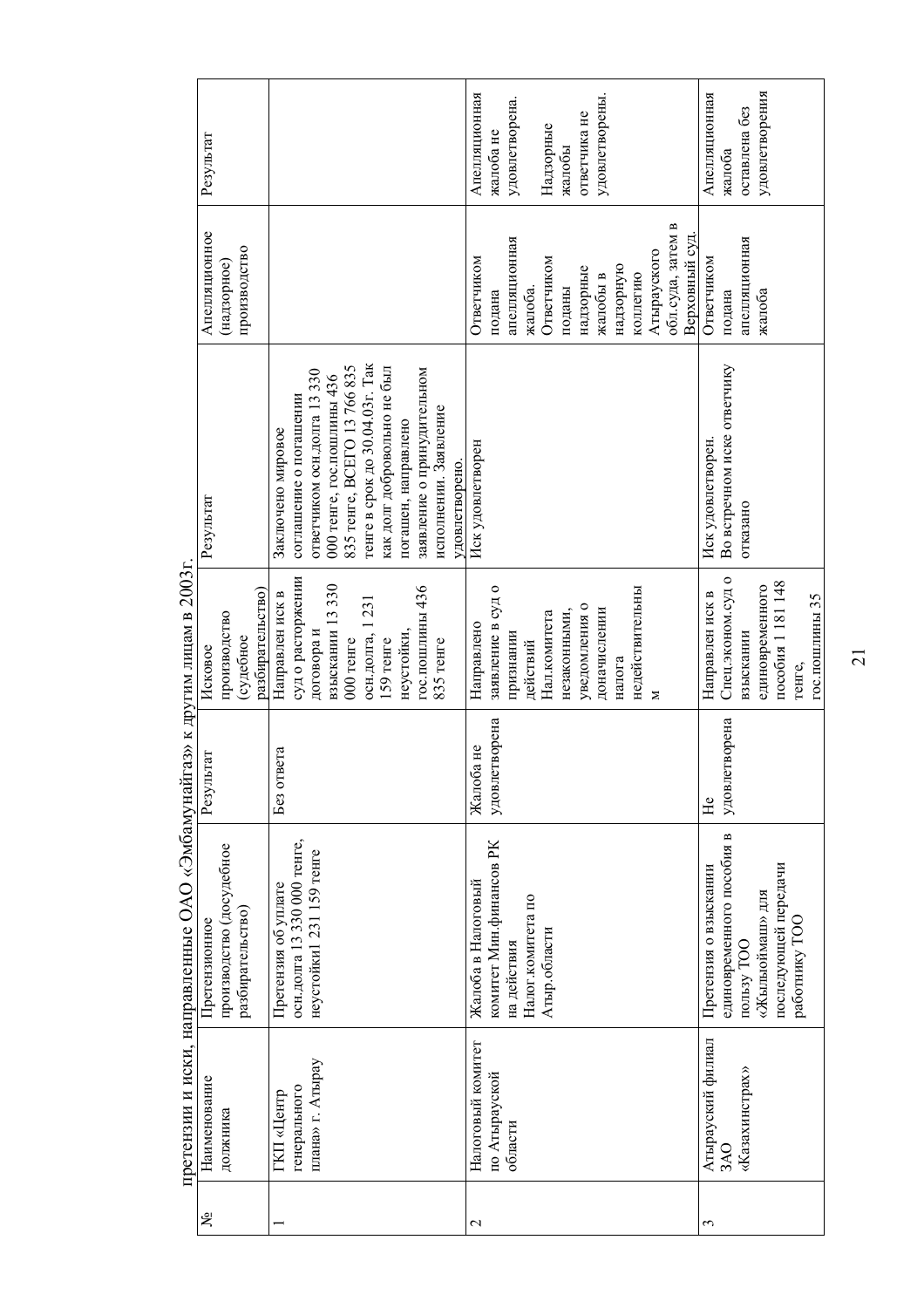|                                                                                                                                             | удовлетворении<br>Апелляционная<br>удовлетворена,<br>удовлетворена.<br>принято новое<br>ответчиков не<br>решение об<br>Надзорная<br>жалоба<br>жалоба<br>иска.     |                                                                                                          |                                                                                                                 |
|---------------------------------------------------------------------------------------------------------------------------------------------|-------------------------------------------------------------------------------------------------------------------------------------------------------------------|----------------------------------------------------------------------------------------------------------|-----------------------------------------------------------------------------------------------------------------|
|                                                                                                                                             | подана надзорная<br>апелляционная<br>Атыр.обл.суда.<br>Ответчиками<br>Нами подана<br>эконом.суда.<br>надзорную<br>жалоба на<br>коллегию<br>жалоба в<br>решение    |                                                                                                          |                                                                                                                 |
|                                                                                                                                             | В иске отказано                                                                                                                                                   | Иск удовлетворен                                                                                         | Иск удовлетворен                                                                                                |
| Ответчиком подан<br>870 тенге в пользу<br>встречный иск на<br>«Жылыоймаш».<br>гос.пошлины 9<br>сумму 318 852<br>566 тенге.<br>тенге,<br>TOO | Спец.эконом.суд<br>Направлен иск в                                                                                                                                | взыскании долга<br>Направлен иск в<br>Спец.экон.суд о<br>гос.пошлины 28<br>934 438 тенге,<br>$033$ тенге | взыскании долга 7<br>841 946, 89 тенге,<br>гос.пошлины 235<br>Направлен иск в<br>Спец.экон.судо<br>258, 4 тенге |
|                                                                                                                                             | етворена<br>Претензия не<br>удовл                                                                                                                                 | Без ответа                                                                                               | етворена<br>Претензия не<br>удовл                                                                               |
|                                                                                                                                             | зем. участков 5-и лицам под<br>строительство объектов и<br>решений акима района о<br>об освобождении ими<br>Претензия об отмене<br>предоставлении<br>зем.участков | Претензия о погашении<br>долга 934 438 тенге                                                             | долга 7 841 946, 89 тенге<br>Претензия о погашении                                                              |
|                                                                                                                                             | Аким Исатайского<br>Акбисенов Т<br>Хидуллин Н.<br>Губашева Р.<br>Исатайский<br>Жумаева Т.<br>Мугалов Б.<br>райземком<br>района                                    | ГКП «Мирас»                                                                                              | КГП «Демеу»                                                                                                     |
|                                                                                                                                             | 4                                                                                                                                                                 | 5                                                                                                        | $\circ$                                                                                                         |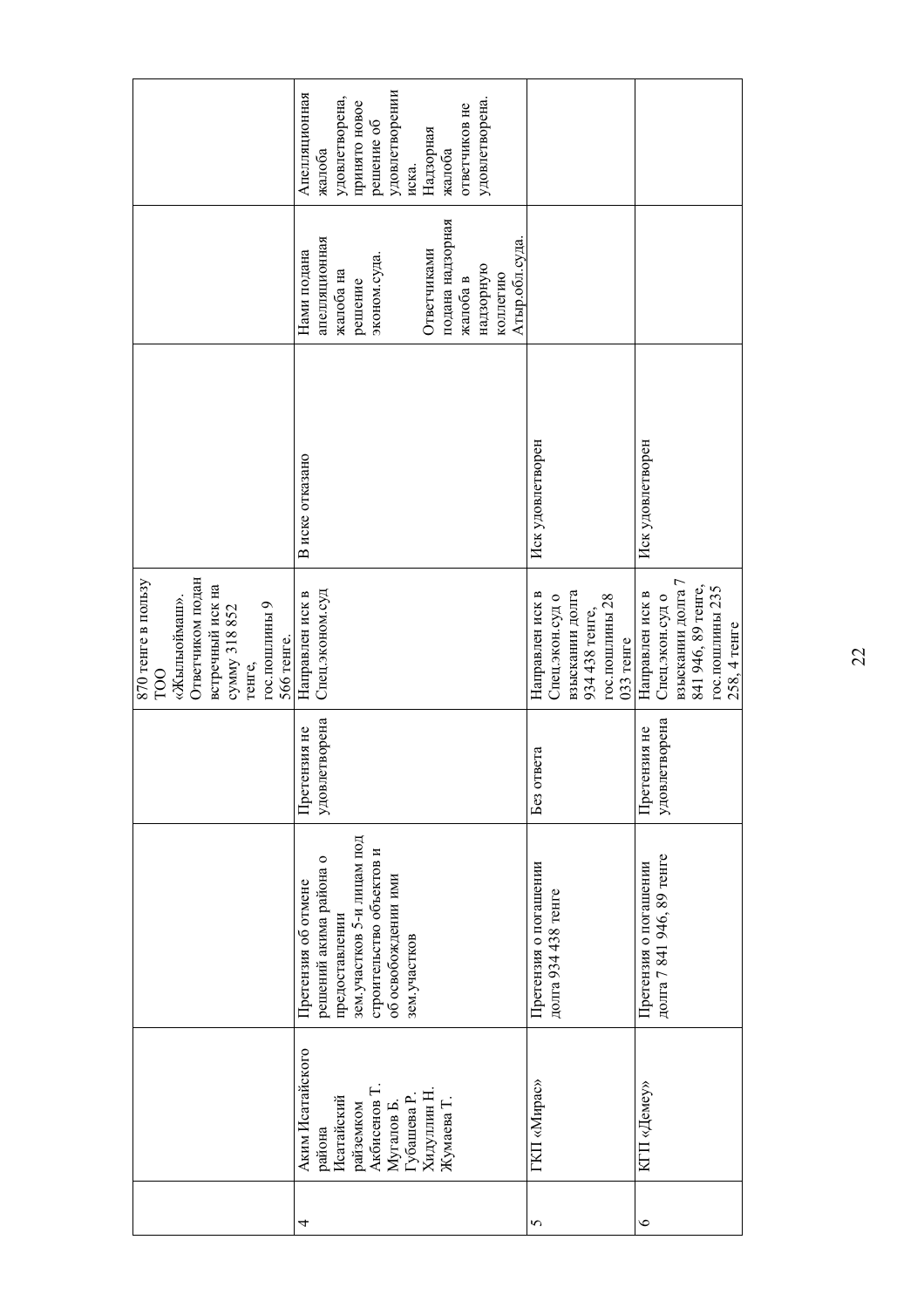|                    |                  | Претензии и иски, предъявленные к ОАО «Эмбамунайгаз» в 2003г. |           |                   |                            |                  |                 |
|--------------------|------------------|---------------------------------------------------------------|-----------|-------------------|----------------------------|------------------|-----------------|
| కి                 | Наименование     | Сумма предъявленной                                           | Результат | Исковое           | Результат                  | Апелляционное    | Результат       |
|                    | взыскателя       | претензии (досудебное                                         |           | производство      |                            | (надзорное)      |                 |
|                    |                  | разбирательство)                                              |           | (судебное         |                            | производство     |                 |
|                    |                  |                                                               |           | разбирательство)  |                            |                  |                 |
|                    | Конкурсный       | $\mathbf I$                                                   |           | Иск на сумму 2    | В иске отказано            |                  |                 |
|                    | управляющий ТОО  |                                                               |           | 239 580 тенге     |                            |                  |                 |
|                    | «CIIMK CXBC»     |                                                               |           |                   |                            |                  |                 |
| $\mathbf 2$        | ТОО «Сункар ЛТД» | $\mathbf I$                                                   |           | Иск на сумму 3    | Иск оставлен без           |                  |                 |
|                    |                  |                                                               |           | 015 758 тенге     | рассмотрения               |                  |                 |
| 3                  | Ахмедиев К.С.    | $\mathbf I$                                                   |           | Иск о признании   | Атырауским горсудом иск    | Подана           | Апелляционной   |
|                    |                  |                                                               |           | несчастного       | удовлетворен, во встречном | апелляционная    | коллегией       |
|                    |                  |                                                               |           | случая связанным  | иске ОАО «ЭМГ» отказано.   | жалоба.          | решение         |
|                    |                  |                                                               |           |                   |                            |                  |                 |
|                    |                  |                                                               |           | с производством,  |                            |                  | Атырауского     |
|                    |                  |                                                               |           | взыскании         |                            |                  | горсуда         |
|                    |                  |                                                               |           | ежемесячных       |                            |                  | отменено,       |
|                    |                  |                                                               |           | платежей в        |                            |                  | принято новое   |
|                    |                  |                                                               |           | размере 8 623     |                            |                  | решение об      |
|                    |                  |                                                               |           |                   |                            |                  |                 |
|                    |                  |                                                               |           | тенге,            |                            |                  | отказе в иске и |
|                    |                  |                                                               |           | единовременного   |                            |                  | $\delta$        |
|                    |                  |                                                               |           | пособия 2069 560  |                            |                  | удовлетворении  |
|                    |                  |                                                               |           | Tehre.            |                            |                  | встречного      |
|                    |                  |                                                               |           | Подан встречный   |                            |                  | иска.           |
|                    |                  |                                                               |           | иск о признании   |                            | Ответчиком       |                 |
|                    |                  |                                                               |           | несч.случая не    |                            | подана надзорная | Надзорная       |
|                    |                  |                                                               |           | связанным с       |                            | жалоба.          | жалоба          |
|                    |                  |                                                               |           | производством и   |                            |                  | оставлена без   |
|                    |                  |                                                               |           | об отказе в иске. |                            |                  | удовлетворения  |
| 4                  | Таимова Ж        | $\mathbf{I}$                                                  |           | Иск об оплате     | В иске отказано            |                  |                 |
|                    |                  |                                                               |           | больничного       |                            |                  |                 |
|                    |                  |                                                               |           | листа за время    |                            |                  |                 |
|                    |                  |                                                               |           | работы в филиале  |                            |                  |                 |
|                    |                  |                                                               |           | Санаторий         |                            |                  |                 |
|                    |                  |                                                               |           | «Камыскуль»,      |                            |                  |                 |
|                    |                  |                                                               |           | выплате 13-ой     |                            |                  |                 |
|                    |                  |                                                               |           | зар.платы за      |                            |                  |                 |
|                    |                  |                                                               |           | 2001r.            |                            |                  |                 |
| $\mathbf{\hat{c}}$ | Бекетаева А.     | $\mathbf I$                                                   |           | Иск о взыскании   | Жылыойским райсудом иск    | Подана           | Апелляционной   |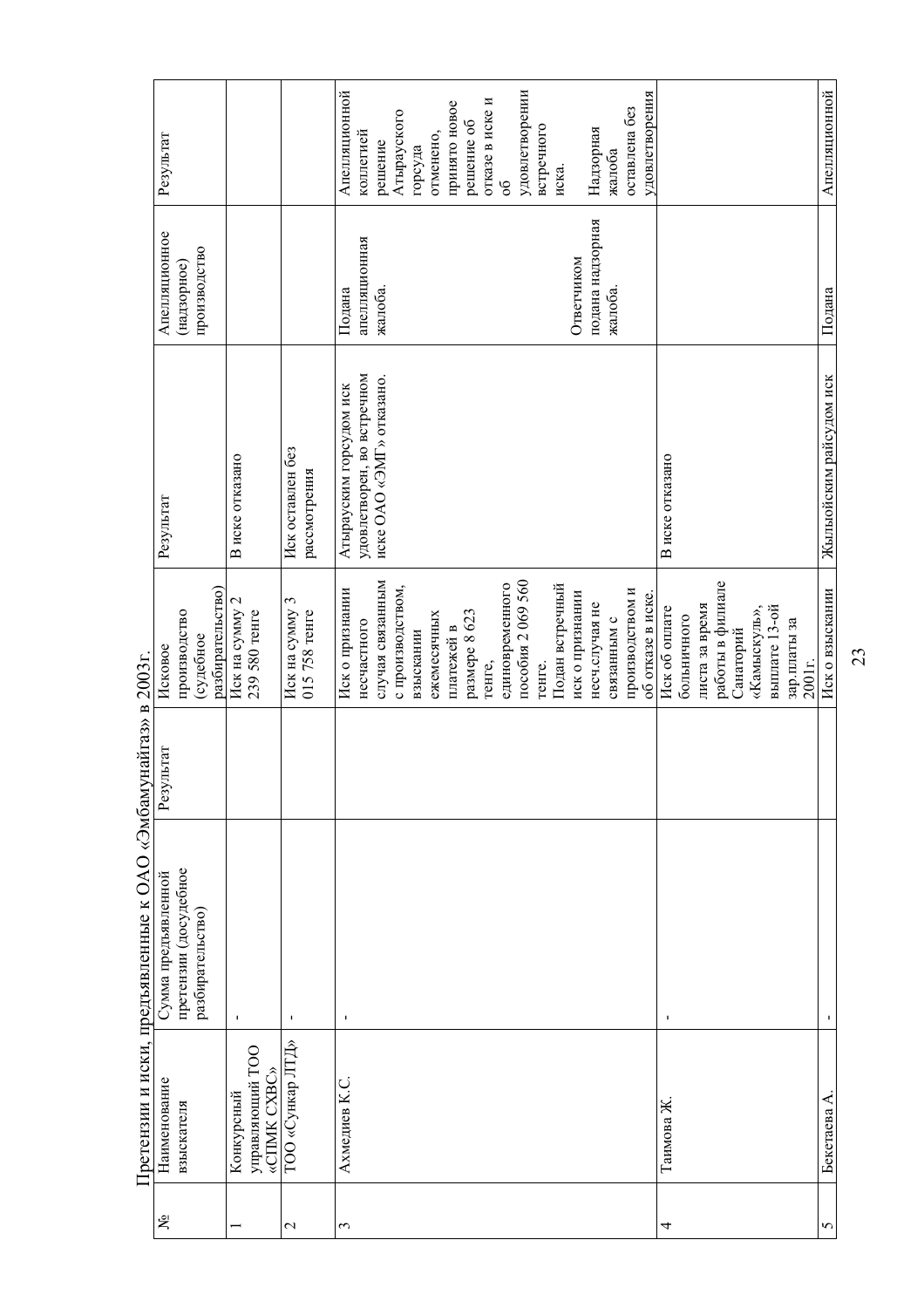|         |                               | единовременного<br>пособия,      | взыскано единовременное<br>частично удовлетворен, | апелляционная<br>жалоба.          | инстанцией<br>решение          |
|---------|-------------------------------|----------------------------------|---------------------------------------------------|-----------------------------------|--------------------------------|
|         |                               | ежемесячных                      | пособие 14 627 160 тенге,                         |                                   | Жылыойского                    |
|         |                               | платежей,                        | моральный вред 100 000 тенге,                     |                                   | райсуда                        |
|         |                               | морального вреда                 | возмещение вреда в связи с                        |                                   | отменено, дело                 |
|         |                               | 1 млн. тенге.                    | потерей кормильца 365 679<br>тенге                |                                   | направлено на<br>новое         |
|         |                               |                                  |                                                   |                                   | рассмотрение.                  |
|         |                               |                                  |                                                   | Истцом подана                     | Надзорная                      |
|         |                               |                                  |                                                   | надзорная жалоба                  | жалоба                         |
|         |                               |                                  |                                                   | в надзорную                       | удовлетворена,                 |
|         |                               |                                  |                                                   | коллегию                          | постановление                  |
|         |                               |                                  |                                                   | Атырауского                       | апелляц.коллег                 |
|         |                               |                                  |                                                   | обл.суда.                         | ии отменено,                   |
|         |                               |                                  |                                                   |                                   | решение                        |
|         |                               |                                  |                                                   |                                   | оставлено в                    |
|         |                               |                                  |                                                   | Нами подана                       | силе.                          |
|         |                               |                                  |                                                   | надзорная жалоба                  |                                |
|         |                               |                                  |                                                   | в Верховный суд                   | Надзорная                      |
|         |                               |                                  |                                                   | PK.                               | жалоба                         |
|         |                               |                                  |                                                   |                                   | оставлена без                  |
|         |                               |                                  |                                                   | Нами направлена                   | удовлетворения                 |
|         |                               |                                  |                                                   | претензия в ЗАО<br>«Казахинстрах» |                                |
|         |                               |                                  |                                                   |                                   |                                |
|         |                               |                                  |                                                   |                                   | 3AO                            |
|         |                               |                                  |                                                   |                                   | «Казахинстрах»                 |
|         |                               |                                  |                                                   |                                   | оплатило 14 627<br>$160$ тенге |
| $\circ$ | $\mathbf{I}$<br>Администрация | Представление о                  | Атырауским горсудом в                             |                                   |                                |
|         | судов по                      | взыскании                        | удовлетворении                                    |                                   |                                |
|         | Атырауской                    | исполнительской                  | представления отказано                            |                                   |                                |
|         | области                       | санкции 10% по                   |                                                   |                                   |                                |
|         |                               | решению о                        |                                                   |                                   |                                |
|         |                               | взыскании в                      |                                                   |                                   |                                |
|         |                               | пользу Бекетаевой<br>A. (1472716 |                                                   |                                   |                                |
|         |                               | тенге)                           |                                                   |                                   |                                |
| Γ       | Аманкулова Ж                  | Переходящее                      | Жылыойским райсудом                               | Нами подана                       | Апелляционная                  |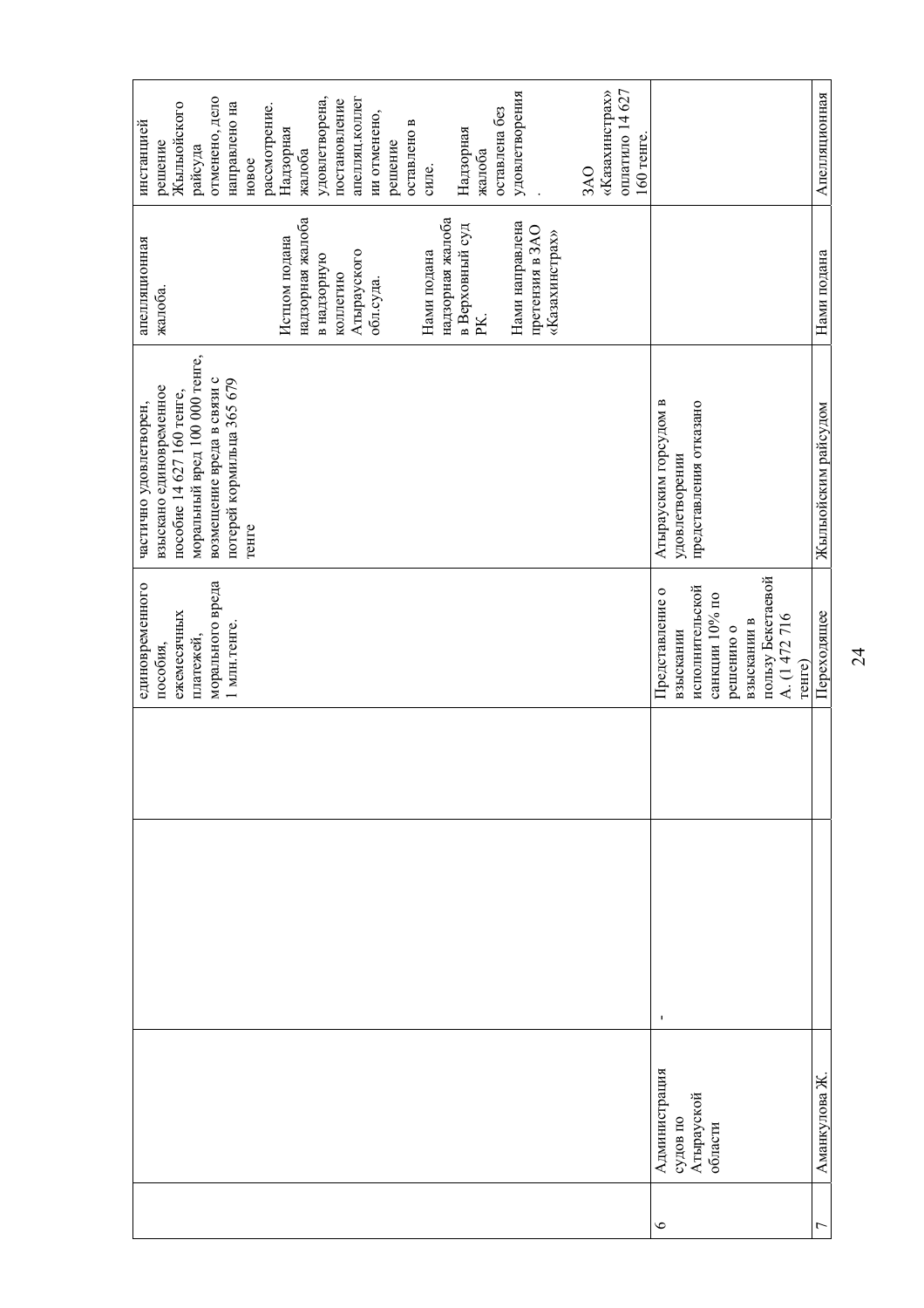| удовлетворения                                  |                  |                   |              |                   |                 |                |                |           |
|-------------------------------------------------|------------------|-------------------|--------------|-------------------|-----------------|----------------|----------------|-----------|
| Готовится к                                     | направлению      | надзорная жалоба, | одновременно | рассматриваются   | варианты        | возмещения в   | регрессном     | порядке.  |
| присужденная зар.плата, всего<br>14441573 тенге |                  |                   |              |                   |                 |                |                |           |
| млн.тенге<br>сумму 16                           | морального вреда | был снижен до     |              | взыскании         | единовременного | пособия 14 089 | 340 тенге было | отказано. |
|                                                 |                  |                   |              |                   |                 |                |                |           |
|                                                 |                  |                   |              |                   |                 |                |                |           |
|                                                 |                  |                   |              |                   |                 |                |                |           |
|                                                 |                  |                   |              |                   |                 |                |                |           |
|                                                 |                  |                   |              | 100 000 тенге, во |                 |                |                |           |

претензии и исковые заявления, предъявленные к ОАО «Узеньмунайгаз» в 2003-2004г.г. претензии и исковые заявления, предъявленные к ОАО «Узеньмунайгаз» в 2003-2004г.г.

| Ē             | Наименование     | Основание предъявления      | Сумма иска    | Результаты рассмотрения                                                                 | Примечание                        |
|---------------|------------------|-----------------------------|---------------|-----------------------------------------------------------------------------------------|-----------------------------------|
| ౽             | хоз.субъекта     | претензии и иск.заявлений   | (претензии)   |                                                                                         |                                   |
|               | Суесинов Сартай  | Исковое заявление о         | 100 000 тенге | Жанаозенским городским судом вынесено решение                                           |                                   |
|               | Куренбаевич      | взыскании морального вреда  |               | от 28.04.03г. об отказе в удовлетворении в                                              |                                   |
|               |                  |                             |               | возмещении морального вреда                                                             |                                   |
| $\dot{\circ}$ | Суесинов Сартай  | Исковое заявление о         |               | Жанаозенским городским судом вынесено решение                                           |                                   |
|               | Куренбаевич      | возмещении морального       |               | об отказе в удовлетворении в<br>or $28.04.03$ r.                                        |                                   |
|               |                  | вреда                       |               | возмещении морального вреда                                                             |                                   |
|               |                  | 90 000 тенге                | 90000 тенге   |                                                                                         |                                   |
|               | ГKП              | Претензия                   | 57221,36      |                                                                                         | Претензия оставлена без           |
|               | Водоснабжение    |                             | reure         |                                                                                         | рассмотрения                      |
|               | Hcx.No33 or      |                             |               |                                                                                         |                                   |
|               | 11.03.03r.       |                             |               |                                                                                         |                                   |
|               |                  | Исковое заявление           |               |                                                                                         |                                   |
|               | Конкурсное       |                             | 60308,36      | Спец.межр.экономическим судом вынесено                                                  | Оплата сумму в размере            |
|               | производство ГКП |                             | снге          | решение от 24.06.03г. об удовлетворении иска                                            | 57 221,36 тенге и госпошлина 1717 |
|               | «Водоснабжение»  |                             |               | частично.                                                                               | тенге оплачены согласно           |
|               | исх.№77 от       |                             |               | Взыскать с ОАО «УМГ» сумму в размере                                                    | пл.поручения №1828 от 13.08.03г.  |
|               | 07.05.03r.       |                             |               | 57 221,36 тенге и госпошлина в размере 1717 тенге                                       |                                   |
|               | Торгаева Дарига  | Исковое заявление о         |               | 1) Жанаозенским городским судом вынесено                                                | Согласно платежного поручения     |
|               |                  | возмещении ущерба и         | возмещении    | решение от 29.04.03г. об удовлетворении иска, т.е.   №1244 от 10.07.03г. оплачена сумма |                                   |
|               |                  | морального вреда в связи со | единовременн  | взыскать в пользу Торгаевой Д. Сумму в размере 6 151 930 тенге.                         |                                   |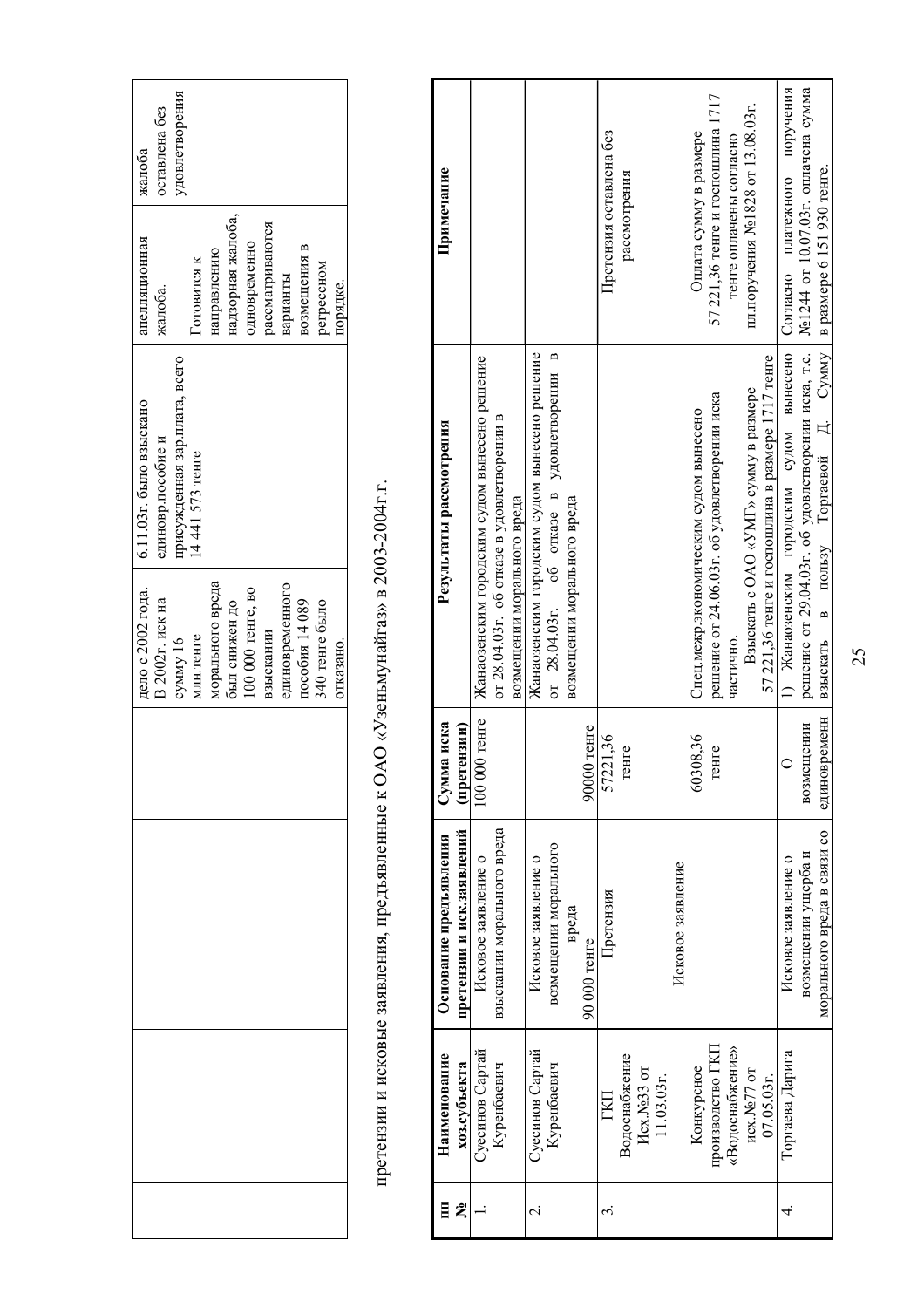|    |              | смертью кормильца                               | пособия<br>4853940<br>010 | тенге,<br>940<br>853<br>ежемесячное пособие 825170 тенге.<br>$\overline{4}$<br>единовременного пособия | В настоящее время ОАО «УМГ»<br>подана надзорная жалоба                 |
|----|--------------|-------------------------------------------------|---------------------------|--------------------------------------------------------------------------------------------------------|------------------------------------------------------------------------|
|    |              |                                                 | ежемесячное<br>тенге,     | 2) Рассмотрев апелляционную жалобу ОАО «УМГ»                                                           | «VMI»<br><b>OAO</b><br>жалоба<br>Надзорная                             |
|    |              |                                                 | $70$ тенге<br>8251        | Облсуд вынесло постановление от 12.06.03г. об<br>оставлении решения суда без изменения                 | рассмотрена, но Верховным судом<br>инстанции<br>суда первой<br>решение |
|    |              |                                                 |                           |                                                                                                        | оставлено без изменения.                                               |
| s. | Нургалиев О  | Исковое заявление к УДТГ о                      |                           | 02.09.02r.<br>$\sigma$<br>Решениями Жанаозенского горсуда                                              | Дело в настоящее время не                                              |
|    |              | восстановлении на прежней<br>работе и взыскании |                           | иск оставлен без удовлетворения.                                                                       | закончено                                                              |
|    |              | зарплаты за вынужденный                         |                           | О.Нургалиевым подана апелляционная жалоба на                                                           |                                                                        |
|    |              | прогул                                          |                           | решение суда.                                                                                          |                                                                        |
|    |              |                                                 |                           | О. Нургалиева вынесло постановление от 20.02.03г.<br>жалобу<br>апелляционную<br>рассмотрев<br>Облсуд   |                                                                        |
|    |              |                                                 |                           | о возвращении дела на новое рассмотрение в тот же                                                      |                                                                        |
|    |              |                                                 |                           | суд.                                                                                                   |                                                                        |
|    |              |                                                 |                           | Согласно постановления Облсуда суд в новом                                                             |                                                                        |
|    |              |                                                 |                           | составе рассмотрев дело вынесло решение от<br>18.07.03г. об оставлении иска без удовлетворения.        |                                                                        |
|    |              |                                                 |                           | О. Нургалиевым подана апелляционная жалоба на                                                          |                                                                        |
|    |              |                                                 |                           | решение суда от 18.07.03г.                                                                             |                                                                        |
|    |              |                                                 |                           | рассмотрев апел.жалобу О.Нургалиева<br>Облсуд                                                          |                                                                        |
|    |              |                                                 |                           | $\circ$<br>09.10.03r.<br>$\circ$<br>постановление<br>вынесло                                           |                                                                        |
|    |              |                                                 |                           | восстановлении Нургалиева О. На прежнюю работу<br>и выплатить зарплату за вынужденный прогул           |                                                                        |
| Ġ. | ТОО «Бизнес- | Исковое заявление о                             | 27628330                  | $\overline{c}$<br>Спецмежр.эконом.судом вынесено решение                                               | Инкассовым распоряжением                                               |
|    | Шанс»        | взыскании неустойки                             | снге                      | 09.04.03г. о взыскании с ОАО «УМГ» суммы в                                                             | №3372 от 27.05.03г. взыскано                                           |
|    |              |                                                 |                           | размере 11 371 468 теге и госпошлины в доход                                                           | 712 612 тенге; инк.распоряж.<br>$\Box$                                 |
|    |              |                                                 |                           | государства 314 144 тенге                                                                              | №3580 от 27.05.03г. взыскано<br>9 037 244,76                           |
|    |              |                                                 |                           | На решение суда от 09.04.03г. ТОО Бизнес-Шанс                                                          |                                                                        |
|    |              |                                                 |                           | Согласно<br>жалоба.<br>надзорная<br>подана                                                             |                                                                        |
|    |              |                                                 |                           | Постановления надзорной коллегии Облсуда от<br>16.05.03г. надзорная жалоба ТОО Бизнес-Шанс             |                                                                        |
|    |              |                                                 |                           |                                                                                                        |                                                                        |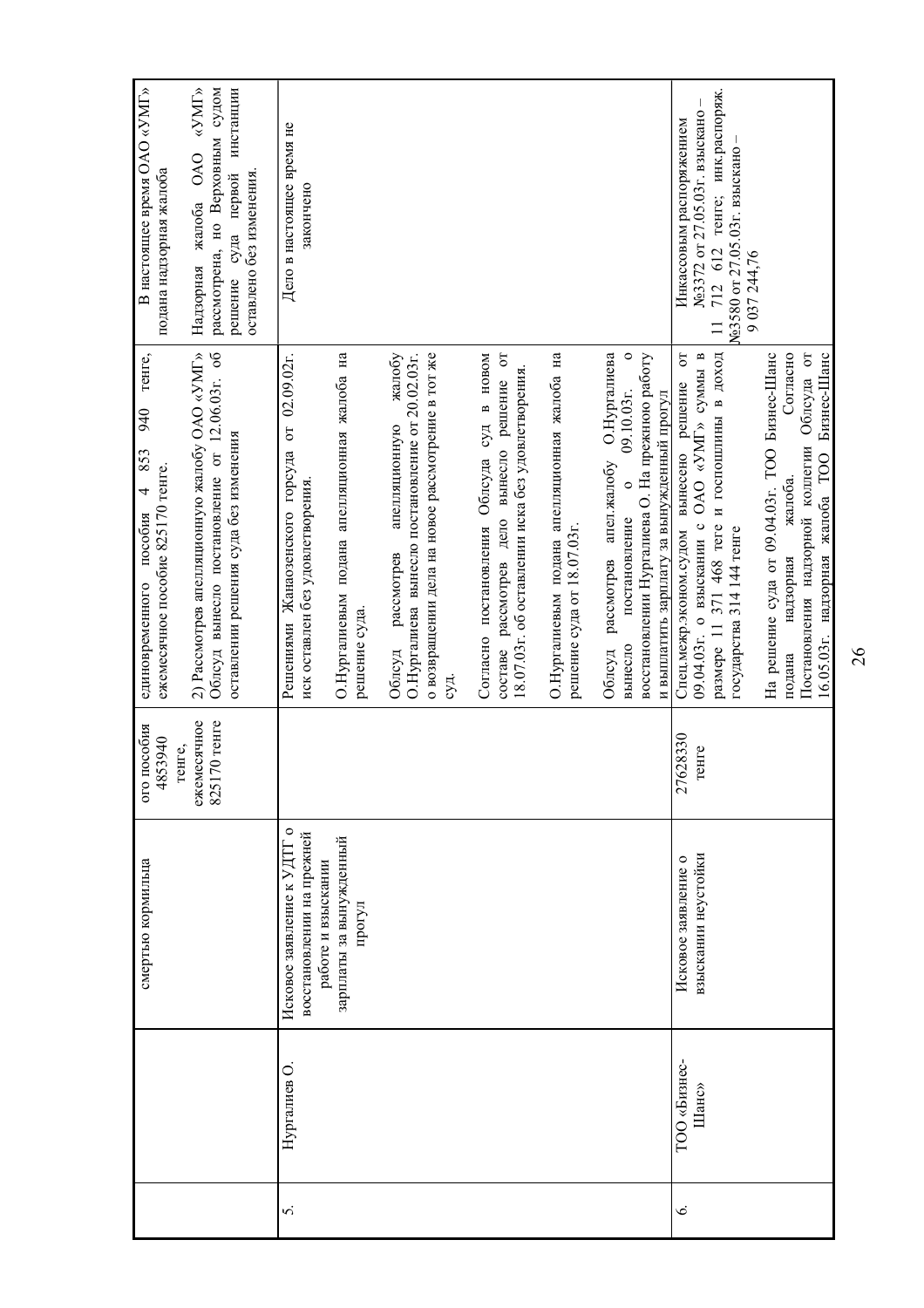|          |                              |                                                           |                         | была удовлетворена частично, была довзыскана с<br>госпошлина<br>263220,76 тенге, всего 9 037 244 тенге<br>$\alpha$ yMT» 8774024 тенге и<br>OAO                                                     |                                                                                                                           |
|----------|------------------------------|-----------------------------------------------------------|-------------------------|----------------------------------------------------------------------------------------------------------------------------------------------------------------------------------------------------|---------------------------------------------------------------------------------------------------------------------------|
| J.       | ТОО Солекс-Ойл               | дополнение к исковому<br>Исковое заявление и<br>заявлению | 179290<br>енге<br>158   | 01.04.03г. о взыскании с ОАО «УМГ» 158779290<br>Спец.межр.эконом.судом вынесено решение от<br>тенге и госпошлина в сумме 4763379 тенге                                                             | I<br>Инк.расп. №23425 - 34171348 тенге<br>№20392 от 09.06.03г. взыскано<br>Согласно инк.распоряжения<br>128 356 735 тенге |
|          |                              |                                                           |                         | был подан<br>апелляционый протест прокуратурой от 16.04.03г.<br>$01.04.03$ r.<br>$\sigma$<br>суда<br>решение<br>Нa                                                                                 | Инк.расп. №5483 По постановлению<br>взыскано<br>от 16.10.03г.<br>341713,48 тенге<br>суда                                  |
|          |                              |                                                           |                         | вынесено Постановление о снижении суммы до<br>протеста<br>5<br>по гражданским делам Облсуда<br>124618190 тенге и госпошлины 3738545 тенге<br>апелляционного<br>согласно<br>Коллегией<br>29.05.03r. |                                                                                                                           |
|          |                              |                                                           |                         | была подана<br>На постановление от 29.05.03г.<br>Надзорная жалоба ТОО Солекс ойл                                                                                                                   |                                                                                                                           |
|          |                              |                                                           |                         | Рассмотрев надзорную жалобы Надзорная коллегия<br>вынесло Постановление от 18.07.03г. об оставлении<br>в силе решения суда от 01.04.03г.                                                           |                                                                                                                           |
| $\infty$ | МУ Дезинфекция<br>Г.Жанаозен | $\circ$<br>Исковое заявление<br>взыскании суммы           | 390 тенге<br>21843      | 22.05.03г. о взыскани с ОАО «УМГ» 2081930 тенге<br>$\overline{c}$<br>решение<br>Спец.межр.эконом.судом вынесено                                                                                    | $\overline{5}$<br>$-2184390$<br>No1767<br>была взыскана<br>пл.поручения<br>Согласно<br>04.08.03r.                         |
|          |                              |                                                           |                         | расходы<br>представительские<br>102460 тенге, всего 2 184 390 тенге<br>госпошлина и                                                                                                                | тенге                                                                                                                     |
| ٩        | TOO «Ел-Али»                 | взыскании задолженности<br>Исковое заявление о            | 9421400 тенге           | 15.04.03г. о взыскании с ОАО «УМГ» 9421400<br>Спец.межр.эконом.судом вынесено решение от<br>тенге и госпошлина 282642 тенге                                                                        | Инк.расп. №3470 от 17.06.03г.<br>взыскано - 9704042 тенге                                                                 |
| $\Xi$    | TOO Brillance                | $\circ$<br>Исковое заявление<br>взыскании суммы           | $772$ тенге<br>8827     | Спец.межр.эконом.судом вынесено решение суда<br>от 30.05.03г. взыскано в пользу истца - 9381589<br>тенге и госпошлина 281448 тенге                                                                 | Пл. поручен. №1357 от 24.06.03г.<br>взыскано - 9663037 тенге                                                              |
| $\equiv$ | Медетбаева Роза              | Исковое заявление к ОАО<br>«УМГ» (водитель                | Взыскать с<br>ответчика | решение от 26.06.03г. об удовлетворении иска, т.е.<br>Жанаозенским городским судом вынесено<br>$\Box$                                                                                              | вдова<br>потерпевшего Блахаева Ербол<br>Posa<br>Медетбаева                                                                |
|          |                              | автомашины ЗИЛ является<br>работником УОС-2 )о            | связанной с<br>сумму,   | 607100 тенге (567100 тенге + 40000 тенге<br>взыскать с Ответчика в пользу ОАО «УМГ»                                                                                                                |                                                                                                                           |
|          |                              | возмещении ущерба в связи                                 | потерей                 | представительские расходы) и в доход государства                                                                                                                                                   | Согласно Постановления Облсуда от                                                                                         |
|          |                              | со смертью кормильца<br>(Блахаев ербол бвший              | кормильца,<br>моральный | 6751 тенге, а также моральный вред 1000000 тенге<br>и взыскать с Ответчика до совершеннолетия сына                                                                                                 | B<br>размере 607100 тенге и моральный<br>сумма<br>выплачена<br>18.09.03r.                                                 |
|          |                              |                                                           |                         |                                                                                                                                                                                                    |                                                                                                                           |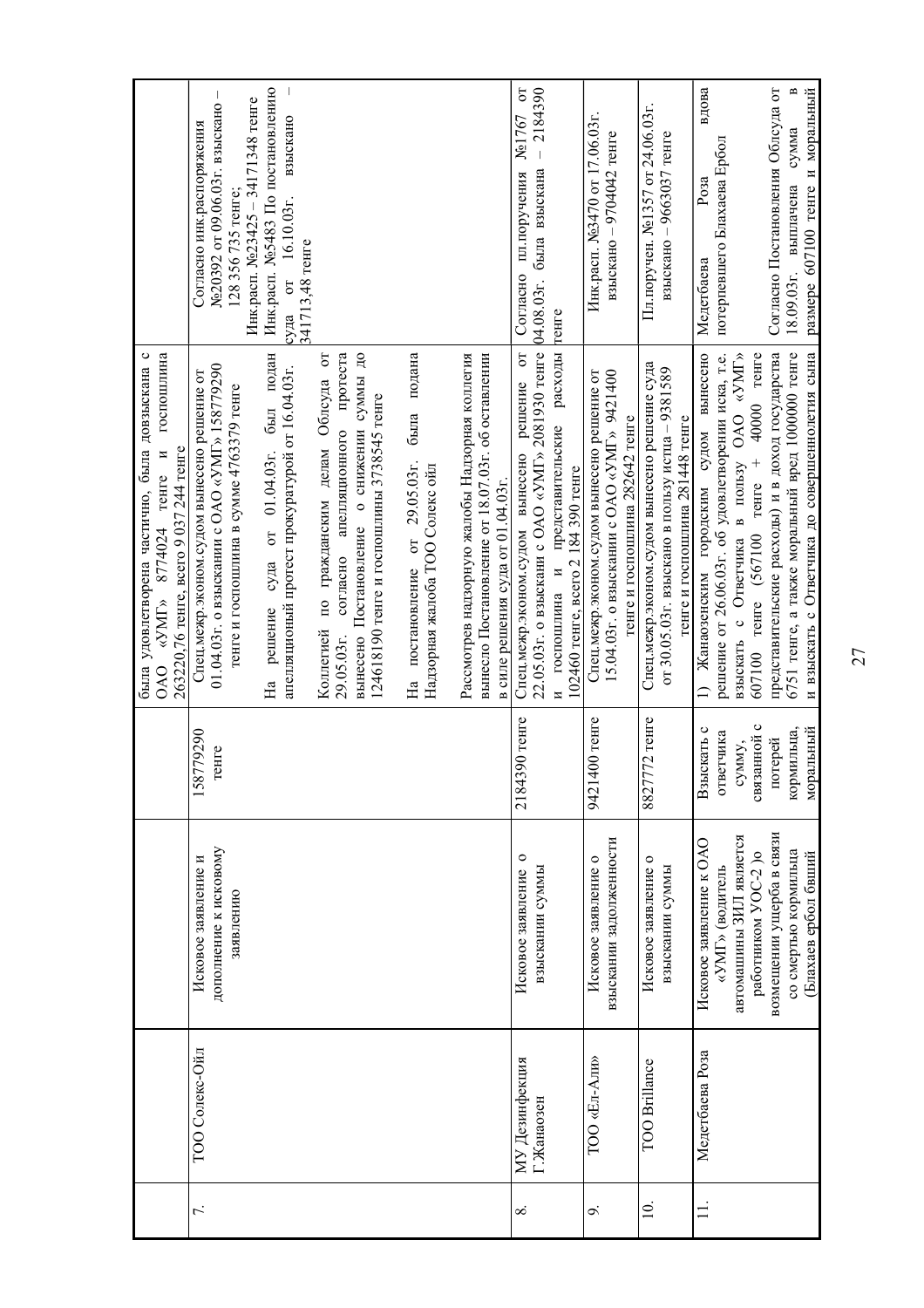| 02.12.03г. взыскана - 119492,65 тенге<br>Инк.расп.№22108 от 26.06.03г.<br>размере 183045420 тенге<br>лист<br>Исполнительный<br>22684<br>31634257 тенге<br>pasmepe<br>$YOC-2$<br>тенге<br>а решение в остальной части<br>Нью Стар Лтд основной долг 177714000 тенге,<br>N<br>вынесло Постановление от 18.09.2003г., т.е. размер<br>морального вреда сумме 1000000 тенге, уменьшить<br>В<br>И<br>Решением от 02.06.03г. также взыскана неустойка в<br>Решение суда от 29.01.03г. взыскана в пользу ТОО<br>$\circ$<br>жалобу Облсуд<br>от 19.05.03г. о взыскании с ОАО «УМГ» 1 160 132<br>Спец.межр.эконом.судом вынесено решение суда<br>суд.расходы 5331420 тенге, всего 183045420 тенге<br>Спец.межр.эконом.судом вынесено решение суда<br>о взыскании<br>решение суда от 26.05.03г.<br>30712871 тенге<br>TeHTe<br>тенге и госпошлина 34803 тенге<br>135472540<br>взыскании с ОАО УМГ суммы расходов<br>решение от 02.06.03г.<br>2) Рассмотрев апелляционную<br>c OAO YMT<br>Баккараган<br>госпошлина 4064176 тенге<br>госпошлина 921386 тенге<br>оставить без изменения<br>размере 13520159 тенге<br>Судом вынесено<br>500000 тенге,<br>TO <sub>O</sub><br>взыскании<br>Вынесено<br>пользу<br>$\overline{A}$<br>потерпевшего<br>1160132 тенге<br>176 тенге<br>и 40000 тенге<br>500000 тенге<br>представител<br>суд.расходы<br>госпошлина<br>тенге, всего<br>183045420<br>177714000<br>135472540<br>в размере<br>Основной<br>520159<br>5331420<br>расходы<br>тенге и<br>30931970<br>$\mbox{LOIT}$ $-$<br>reнге,<br>ьские<br>15994260<br>тенге<br>тенге<br>тенге<br>4064<br>$\overline{13}$<br>$\circ$<br>$\circ$<br>$\circ$<br>представительских расходов<br>неисполнении договорных<br>Заявление о взыскании<br>Исковое заявление о<br>Исковое заявление о<br>взыскании убытков,<br>заявление<br>заявление<br>заявление<br>взыскании неустойки<br>обязательств<br>взыскании расходов<br>неустойки,<br>неустойки<br>взыскании суммы<br>Исковое<br>Исковое<br>Исковое<br>ТОО Нью Стар ЛТД<br>ТОО Нью Стар Лтд<br>ТОО Нью Стар Лтд<br>ОАО КСБ Групп<br>ТОО Баккараган<br>ТОО Баккараган<br>Ξ.<br>$\vec{4}$<br>13. |  | работник НГДУ-1) | на погребение<br>вред 1000000<br>тенге, сумма | тенге<br>размере 22684<br>$\mathbf{a}$<br>суммы<br>$\dot{=}$<br>Медетбаевой<br>ежемесячно | вред в размере 500000 тенге в пользу<br>Медетбаевой Р. и 6751 тенге в доход<br>государства. |
|-----------------------------------------------------------------------------------------------------------------------------------------------------------------------------------------------------------------------------------------------------------------------------------------------------------------------------------------------------------------------------------------------------------------------------------------------------------------------------------------------------------------------------------------------------------------------------------------------------------------------------------------------------------------------------------------------------------------------------------------------------------------------------------------------------------------------------------------------------------------------------------------------------------------------------------------------------------------------------------------------------------------------------------------------------------------------------------------------------------------------------------------------------------------------------------------------------------------------------------------------------------------------------------------------------------------------------------------------------------------------------------------------------------------------------------------------------------------------------------------------------------------------------------------------------------------------------------------------------------------------------------------------------------------------------------------------------------------------------------------------------------------------------------------------------------------------------------------------------------------------------------------------------------------------------------------------------------------------------------------------------------------------------------------------------------------------------------------------------------------|--|------------------|-----------------------------------------------|-------------------------------------------------------------------------------------------|---------------------------------------------------------------------------------------------|
|                                                                                                                                                                                                                                                                                                                                                                                                                                                                                                                                                                                                                                                                                                                                                                                                                                                                                                                                                                                                                                                                                                                                                                                                                                                                                                                                                                                                                                                                                                                                                                                                                                                                                                                                                                                                                                                                                                                                                                                                                                                                                                                 |  |                  |                                               |                                                                                           |                                                                                             |
|                                                                                                                                                                                                                                                                                                                                                                                                                                                                                                                                                                                                                                                                                                                                                                                                                                                                                                                                                                                                                                                                                                                                                                                                                                                                                                                                                                                                                                                                                                                                                                                                                                                                                                                                                                                                                                                                                                                                                                                                                                                                                                                 |  |                  |                                               |                                                                                           | касательно<br>$\mathbf{m}$<br>ежемесячного возмещения суммы                                 |
|                                                                                                                                                                                                                                                                                                                                                                                                                                                                                                                                                                                                                                                                                                                                                                                                                                                                                                                                                                                                                                                                                                                                                                                                                                                                                                                                                                                                                                                                                                                                                                                                                                                                                                                                                                                                                                                                                                                                                                                                                                                                                                                 |  |                  |                                               |                                                                                           | B<br>тенге направлен                                                                        |
|                                                                                                                                                                                                                                                                                                                                                                                                                                                                                                                                                                                                                                                                                                                                                                                                                                                                                                                                                                                                                                                                                                                                                                                                                                                                                                                                                                                                                                                                                                                                                                                                                                                                                                                                                                                                                                                                                                                                                                                                                                                                                                                 |  |                  |                                               |                                                                                           |                                                                                             |
|                                                                                                                                                                                                                                                                                                                                                                                                                                                                                                                                                                                                                                                                                                                                                                                                                                                                                                                                                                                                                                                                                                                                                                                                                                                                                                                                                                                                                                                                                                                                                                                                                                                                                                                                                                                                                                                                                                                                                                                                                                                                                                                 |  |                  |                                               |                                                                                           |                                                                                             |
|                                                                                                                                                                                                                                                                                                                                                                                                                                                                                                                                                                                                                                                                                                                                                                                                                                                                                                                                                                                                                                                                                                                                                                                                                                                                                                                                                                                                                                                                                                                                                                                                                                                                                                                                                                                                                                                                                                                                                                                                                                                                                                                 |  |                  |                                               |                                                                                           | Согласно пл.поручения №1976                                                                 |
|                                                                                                                                                                                                                                                                                                                                                                                                                                                                                                                                                                                                                                                                                                                                                                                                                                                                                                                                                                                                                                                                                                                                                                                                                                                                                                                                                                                                                                                                                                                                                                                                                                                                                                                                                                                                                                                                                                                                                                                                                                                                                                                 |  |                  |                                               |                                                                                           | от 14.03.03г. выплачена сумма в                                                             |
|                                                                                                                                                                                                                                                                                                                                                                                                                                                                                                                                                                                                                                                                                                                                                                                                                                                                                                                                                                                                                                                                                                                                                                                                                                                                                                                                                                                                                                                                                                                                                                                                                                                                                                                                                                                                                                                                                                                                                                                                                                                                                                                 |  |                  |                                               |                                                                                           |                                                                                             |
|                                                                                                                                                                                                                                                                                                                                                                                                                                                                                                                                                                                                                                                                                                                                                                                                                                                                                                                                                                                                                                                                                                                                                                                                                                                                                                                                                                                                                                                                                                                                                                                                                                                                                                                                                                                                                                                                                                                                                                                                                                                                                                                 |  |                  |                                               |                                                                                           |                                                                                             |
|                                                                                                                                                                                                                                                                                                                                                                                                                                                                                                                                                                                                                                                                                                                                                                                                                                                                                                                                                                                                                                                                                                                                                                                                                                                                                                                                                                                                                                                                                                                                                                                                                                                                                                                                                                                                                                                                                                                                                                                                                                                                                                                 |  |                  |                                               |                                                                                           | Инк.распоряжением №22228 от                                                                 |
|                                                                                                                                                                                                                                                                                                                                                                                                                                                                                                                                                                                                                                                                                                                                                                                                                                                                                                                                                                                                                                                                                                                                                                                                                                                                                                                                                                                                                                                                                                                                                                                                                                                                                                                                                                                                                                                                                                                                                                                                                                                                                                                 |  |                  |                                               |                                                                                           | 01.07.03г. взыскана сумма 16474088                                                          |
|                                                                                                                                                                                                                                                                                                                                                                                                                                                                                                                                                                                                                                                                                                                                                                                                                                                                                                                                                                                                                                                                                                                                                                                                                                                                                                                                                                                                                                                                                                                                                                                                                                                                                                                                                                                                                                                                                                                                                                                                                                                                                                                 |  |                  |                                               |                                                                                           |                                                                                             |
|                                                                                                                                                                                                                                                                                                                                                                                                                                                                                                                                                                                                                                                                                                                                                                                                                                                                                                                                                                                                                                                                                                                                                                                                                                                                                                                                                                                                                                                                                                                                                                                                                                                                                                                                                                                                                                                                                                                                                                                                                                                                                                                 |  |                  |                                               |                                                                                           | Инк.расп. №21060 взыскана сумма                                                             |
|                                                                                                                                                                                                                                                                                                                                                                                                                                                                                                                                                                                                                                                                                                                                                                                                                                                                                                                                                                                                                                                                                                                                                                                                                                                                                                                                                                                                                                                                                                                                                                                                                                                                                                                                                                                                                                                                                                                                                                                                                                                                                                                 |  |                  |                                               |                                                                                           |                                                                                             |
|                                                                                                                                                                                                                                                                                                                                                                                                                                                                                                                                                                                                                                                                                                                                                                                                                                                                                                                                                                                                                                                                                                                                                                                                                                                                                                                                                                                                                                                                                                                                                                                                                                                                                                                                                                                                                                                                                                                                                                                                                                                                                                                 |  |                  |                                               |                                                                                           |                                                                                             |
|                                                                                                                                                                                                                                                                                                                                                                                                                                                                                                                                                                                                                                                                                                                                                                                                                                                                                                                                                                                                                                                                                                                                                                                                                                                                                                                                                                                                                                                                                                                                                                                                                                                                                                                                                                                                                                                                                                                                                                                                                                                                                                                 |  |                  |                                               |                                                                                           |                                                                                             |
|                                                                                                                                                                                                                                                                                                                                                                                                                                                                                                                                                                                                                                                                                                                                                                                                                                                                                                                                                                                                                                                                                                                                                                                                                                                                                                                                                                                                                                                                                                                                                                                                                                                                                                                                                                                                                                                                                                                                                                                                                                                                                                                 |  |                  |                                               |                                                                                           |                                                                                             |
|                                                                                                                                                                                                                                                                                                                                                                                                                                                                                                                                                                                                                                                                                                                                                                                                                                                                                                                                                                                                                                                                                                                                                                                                                                                                                                                                                                                                                                                                                                                                                                                                                                                                                                                                                                                                                                                                                                                                                                                                                                                                                                                 |  |                  |                                               |                                                                                           | взыскана сумма - 1194936,59 тенге<br>Инк.расп.№1644 от 22.07.03г.                           |
|                                                                                                                                                                                                                                                                                                                                                                                                                                                                                                                                                                                                                                                                                                                                                                                                                                                                                                                                                                                                                                                                                                                                                                                                                                                                                                                                                                                                                                                                                                                                                                                                                                                                                                                                                                                                                                                                                                                                                                                                                                                                                                                 |  |                  |                                               |                                                                                           | 10% исп. санкция инк. р. №5483 от                                                           |
|                                                                                                                                                                                                                                                                                                                                                                                                                                                                                                                                                                                                                                                                                                                                                                                                                                                                                                                                                                                                                                                                                                                                                                                                                                                                                                                                                                                                                                                                                                                                                                                                                                                                                                                                                                                                                                                                                                                                                                                                                                                                                                                 |  |                  |                                               |                                                                                           | Инк.расп.№22108 от 26.06.03г.                                                               |
|                                                                                                                                                                                                                                                                                                                                                                                                                                                                                                                                                                                                                                                                                                                                                                                                                                                                                                                                                                                                                                                                                                                                                                                                                                                                                                                                                                                                                                                                                                                                                                                                                                                                                                                                                                                                                                                                                                                                                                                                                                                                                                                 |  |                  |                                               |                                                                                           | взыскана - 153462480 тенге                                                                  |
|                                                                                                                                                                                                                                                                                                                                                                                                                                                                                                                                                                                                                                                                                                                                                                                                                                                                                                                                                                                                                                                                                                                                                                                                                                                                                                                                                                                                                                                                                                                                                                                                                                                                                                                                                                                                                                                                                                                                                                                                                                                                                                                 |  |                  |                                               |                                                                                           |                                                                                             |
|                                                                                                                                                                                                                                                                                                                                                                                                                                                                                                                                                                                                                                                                                                                                                                                                                                                                                                                                                                                                                                                                                                                                                                                                                                                                                                                                                                                                                                                                                                                                                                                                                                                                                                                                                                                                                                                                                                                                                                                                                                                                                                                 |  |                  |                                               |                                                                                           |                                                                                             |
|                                                                                                                                                                                                                                                                                                                                                                                                                                                                                                                                                                                                                                                                                                                                                                                                                                                                                                                                                                                                                                                                                                                                                                                                                                                                                                                                                                                                                                                                                                                                                                                                                                                                                                                                                                                                                                                                                                                                                                                                                                                                                                                 |  |                  |                                               |                                                                                           |                                                                                             |
|                                                                                                                                                                                                                                                                                                                                                                                                                                                                                                                                                                                                                                                                                                                                                                                                                                                                                                                                                                                                                                                                                                                                                                                                                                                                                                                                                                                                                                                                                                                                                                                                                                                                                                                                                                                                                                                                                                                                                                                                                                                                                                                 |  |                  |                                               |                                                                                           |                                                                                             |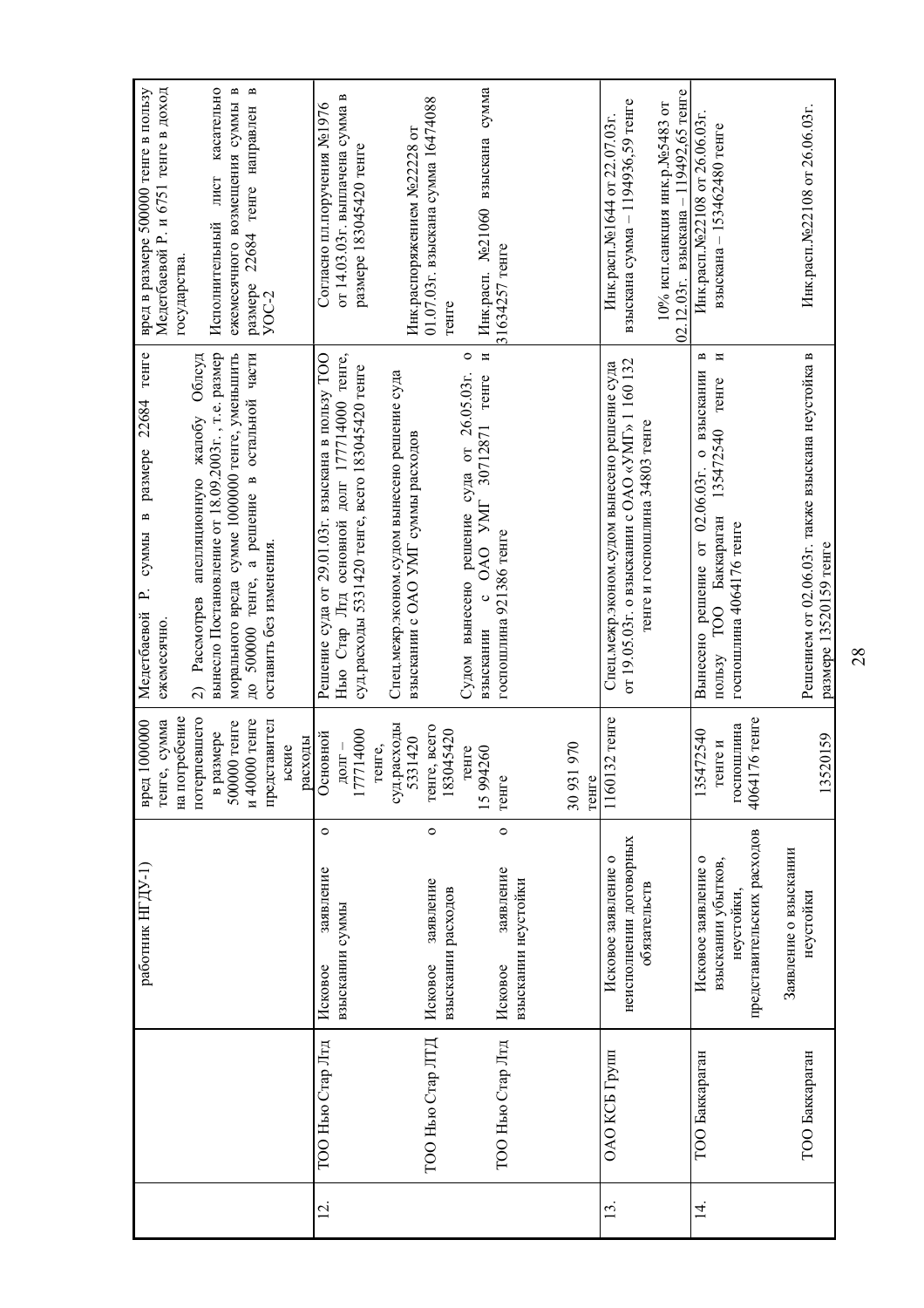| Инк.расп. №28678 от 24.11.03г.<br>взыскана - 15 346 248 тенге<br>в пользу ТОО                                                                                        | Пл. поручением №1828 от 13.08.03г.<br>взыскана сумма 58938,36 тенге                                                       | Взыскано сумма 4 732 108 тенге<br>Инк.расп. №1 от 01.10.03г.                                                                                                                                                                           | Инк.расп. №3563 от 10.11.03г.<br>взыскано 2798478 тенге                                                                                                                      |                                                                                                         |                                                                                   |                                                                                                            |                                                                                                               |
|----------------------------------------------------------------------------------------------------------------------------------------------------------------------|---------------------------------------------------------------------------------------------------------------------------|----------------------------------------------------------------------------------------------------------------------------------------------------------------------------------------------------------------------------------------|------------------------------------------------------------------------------------------------------------------------------------------------------------------------------|---------------------------------------------------------------------------------------------------------|-----------------------------------------------------------------------------------|------------------------------------------------------------------------------------------------------------|---------------------------------------------------------------------------------------------------------------|
| Решение суда от 22.10.03г. взыскана сумма по<br>Баккараган в размере 14899270 тенге, госпошлина<br>446978 тенге, всего 15346248 тенге.<br>представительским расходам | 24.06.03г. о взыскании с ОАО «УМГ» 57221,36<br>Спец.межр.эконом.судом вынесено решени от<br>тенге и госпошлина 1717 тенге | Вынесено решение от 05.08.2003г. о взыскании с<br>оплате госпошлины 137828 тенге, всего 4732108<br>тенге, неустойку 417661 и судебные расходы по<br>ОАО «УМГ» сумму основного долга 4176619<br>тенге в пользу ТОО Сонар мунай онимдери | Вынесено решение суда от 20.08.03г. о взыскании в<br>пользу ТОО НВИ основного долга 2714250 тенге и<br>сумму судебных расходов в размере 84228 тенге,<br>всего 2798478 тенге | искового заявления в пользу ТОО МВ и ТОО Оз<br>Вынесено решение от 22.10.03г. об удовлетворении<br>ethn | Дело прекращено производством из-за отзыва<br>истцом искового заявления           | Вынесено определение от 14.08.03г. об оставлении<br>представления без рассмотрения                         | Вынесено определение от 14.08.03г. об оставлении<br>представления без рассмотрения                            |
| 14899269,90<br>госпошлину<br>446979,10<br>тенге и<br>тенге<br>reнге                                                                                                  | 68308,36<br>генге                                                                                                         | 4594280<br>генге                                                                                                                                                                                                                       | 2765367 тенге<br>и госпошлину<br>82961 тенге<br>в сумме                                                                                                                      |                                                                                                         |                                                                                   | 9037244 тенге                                                                                              |                                                                                                               |
| $\circ$<br>заявление<br>взыскании суммы<br>Исковое                                                                                                                   | $\circ$<br>Исковое заявление<br>взыскании суммы                                                                           | Исковое заявление о<br>взыскании суммы                                                                                                                                                                                                 | Исковое заявление о<br>взыскании суммы                                                                                                                                       | Исковое заявление                                                                                       | $\circ$<br>взыскании материального и<br>заявление<br>морального ущерба<br>Исковое | исполнительской санкции<br>по ТОО Бизнес-Шанс<br>0<br>ст.суд.исполнителя<br>взыскании 10%<br>Представление | исполнителькой санкции по<br>делу ТОО Солекс ойл<br>0<br>ст.суд.исполнителя<br>взыскании 10%<br>Представление |
| ТОО Баккараган                                                                                                                                                       | Водоснабжение<br>ГKП                                                                                                      | ТОО Сонар мунай<br>онимдери                                                                                                                                                                                                            | TOO «HBIA»<br>Г.Актау                                                                                                                                                        | ТОО МВ и ТОО Оз<br>Елим                                                                                 | Оразалиева<br>Климовна<br>Гульзина                                                | Спец.межр.эконом.с<br>уд г.Актау                                                                           | Спец.межр.эконом.с<br>уд г.Актау                                                                              |
|                                                                                                                                                                      | <u>15</u>                                                                                                                 | $\overline{16}$ .                                                                                                                                                                                                                      | 17.                                                                                                                                                                          | 18.                                                                                                     | $\overline{19}$ .                                                                 | 20.                                                                                                        | $\overline{21}$ .                                                                                             |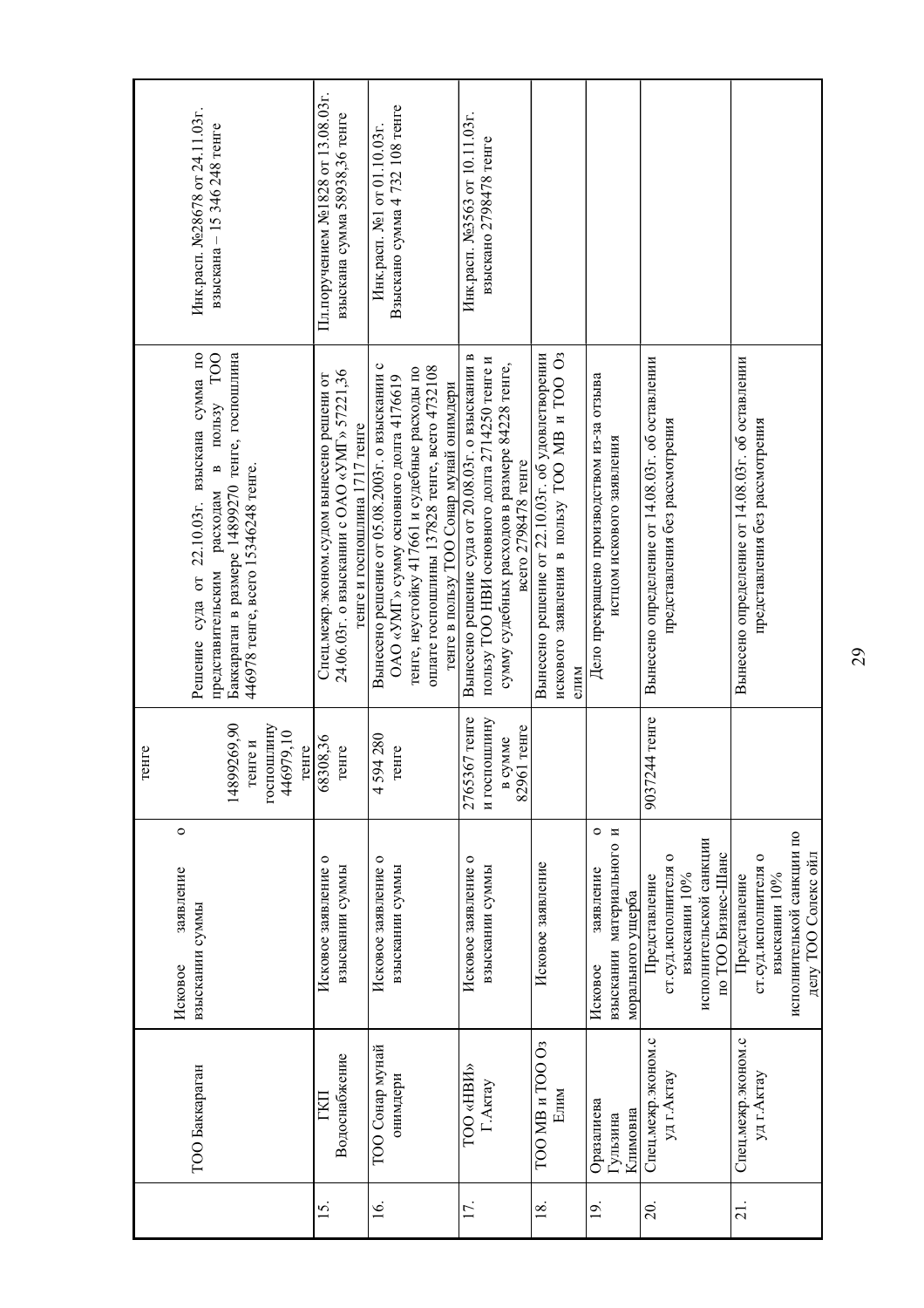|                                                                                                                      |                                                                                                                 |                                                                                                             |                                                                                                                                                         | Дело в настоящее время не<br>закончено                                                            | Проведено служебное расследование<br>Бернеевым считать связанным с<br>и подготовлен АКТ о том, что<br>трудовое увечье полученное<br>производством<br>8 <sup>o</sup> |                                                                                                                                                                                 |
|----------------------------------------------------------------------------------------------------------------------|-----------------------------------------------------------------------------------------------------------------|-------------------------------------------------------------------------------------------------------------|---------------------------------------------------------------------------------------------------------------------------------------------------------|---------------------------------------------------------------------------------------------------|---------------------------------------------------------------------------------------------------------------------------------------------------------------------|---------------------------------------------------------------------------------------------------------------------------------------------------------------------------------|
| Вынесено определение от 14.08.03г. об оставлении<br>представления без рассмотрения                                   | Вынесено определение от 14.08.03г. об оставлении<br>представления без рассмотрения                              | Вынесено определение от 14.08.03г. об оставлении<br>представления без рассмотрения                          | Вынесено решение жанаозенского городского суда<br>рассмотрения в связи с отзывом Истца искового<br>от об оставлении искового заявления без<br>заявления | Вынесено решение суда от 06.11.03г. о взыскании с<br>ОАО «УМГ» в пользу Манабаева Б. 37 348 тенге | удовлетворении иска и об обязывании ОАО «УМГ»<br>$08.10.03$ r.<br>$\sigma$<br>суда<br>составить акт формы Н-1<br>решение<br>Вынесено                                | «УМГ» и ОАО «Кентауским трансформаторным<br><b>OAO</b><br>рег. №16/1104 от 17.11.03г. на сумму<br>между<br>соглашение<br>мировое<br>128378773,60 тенге<br>Заключено<br>заводом» |
| 261 тенге<br>1171                                                                                                    | 425<br>3163<br>тенге                                                                                            | 345248<br>тенге<br>15                                                                                       | 179085 тенге<br>– 4000 тенге,<br>автомашины<br>госпошлина<br>долг 173351<br>стоимость<br>1734 тенге)<br>(основной<br>оценки<br>генге,<br>Ë              |                                                                                                   |                                                                                                                                                                     | 128378773,60<br>15872284,11<br>судебные<br>издержки<br>тенге и                                                                                                                  |
| исполнителькой санкции по<br>делу ТОО Бизнес-Шанс<br>$\circ$<br>ст.суд.исполнителя<br>взыскании 10%<br>Представление | исполнителькой санкции по<br>делу ТОО Нью Стар Лтд<br>0<br>ст.суд.исполнителя<br>взыскании 10%<br>Представление | исполнителя о взыскании<br>10% исполнительской<br>Представление ст.суд<br>санкции по делу ТОО<br>Баккараган | взыскании материального и<br>Исковое заявление о<br>морального ущерба                                                                                   | возмещении вреда ДТП<br>Исковое заявление о                                                       | понуждении составления<br>Исковое заявление о<br>акта формы Н-1                                                                                                     | Исковое заявление о<br>взыскании суммы                                                                                                                                          |
| Спец.межр.эконом.с<br>уд г.актау                                                                                     | Спец.межр.эконом.с<br>уд г.Актау                                                                                | Спец.межр.эконом.с<br>Г.Актау                                                                               | Сисенбаев<br>Ахмедхан                                                                                                                                   | Манабаев Баянгул                                                                                  | Бернеев Игорь<br>Султанович                                                                                                                                         | трансформаторный<br>ОАО «Кентауский<br>завод»                                                                                                                                   |
| 22.                                                                                                                  | 23                                                                                                              | $\overline{24}$                                                                                             | 25.                                                                                                                                                     | 26.                                                                                               | 27.                                                                                                                                                                 | 28.                                                                                                                                                                             |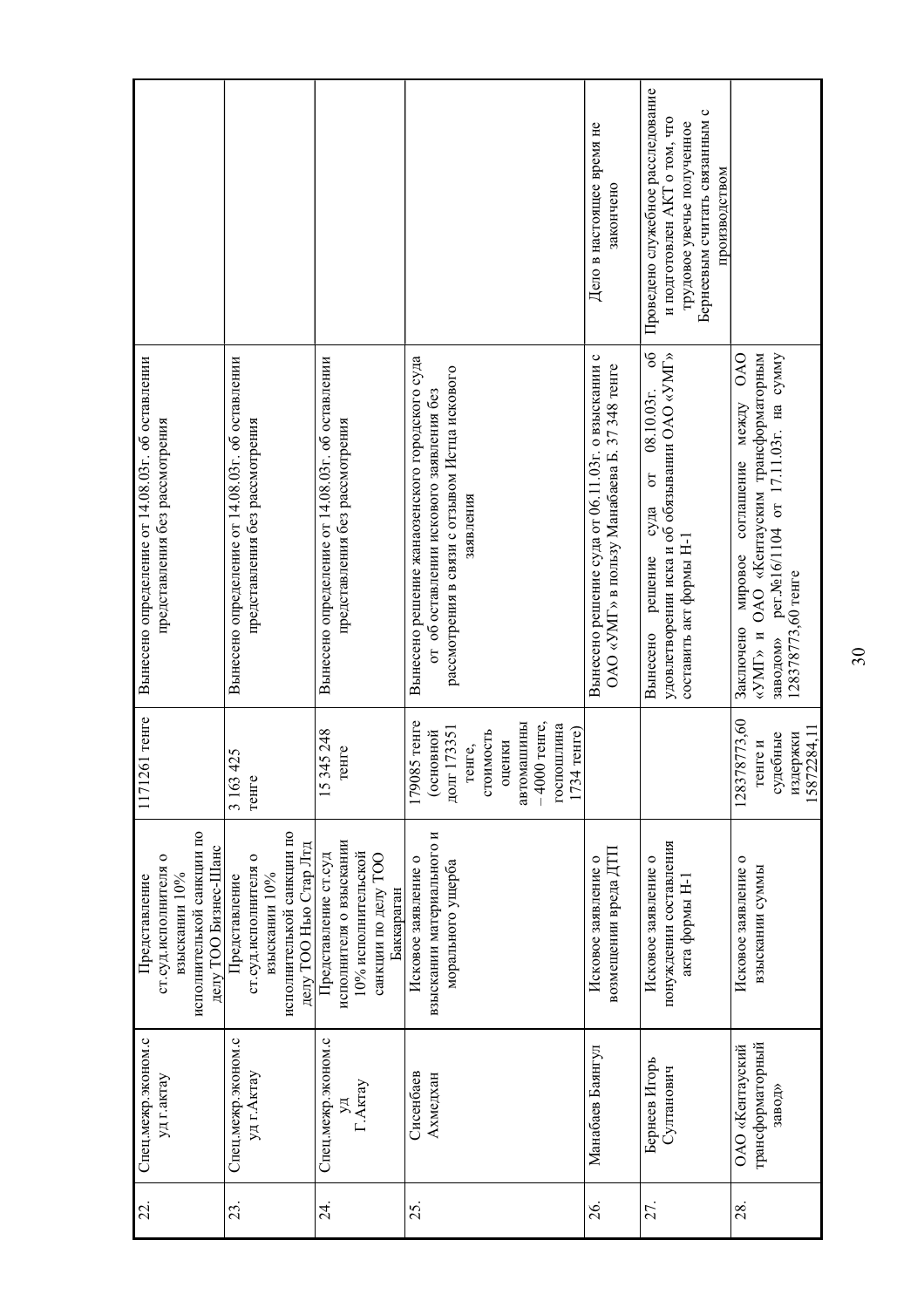|                 |                                              |                                                     | тенге                |                                                                                               |                                                    |
|-----------------|----------------------------------------------|-----------------------------------------------------|----------------------|-----------------------------------------------------------------------------------------------|----------------------------------------------------|
| $\overline{29}$ | Министерство<br>охраны                       | Протокол-претензия                                  | 126 904 320<br>тенге | Подготовлен и направлен ответ в МОУООС за<br>№104-165-5/4271 от 03.10.03г. о необоснованности | Оплата не произведена                              |
|                 | окружающей среды<br>№1/1922 от<br>29.09.03r. |                                                     |                      | предъявленных требований                                                                      |                                                    |
| 30.             | TOO «MIIK»                                   | Исковое заявление о                                 |                      | об оставлении<br>20.10.03r.<br>$\sigma$<br>решение<br>Вынесено                                |                                                    |
|                 |                                              | признании повторного                                |                      | <b>be3</b><br><b>MIIK</b><br>TO <sub>O</sub><br>требования<br>искового                        |                                                    |
|                 |                                              | 06.08.03г. состоявшимся и<br>открытого конкурса от  |                      | удовлетворения                                                                                |                                                    |
|                 |                                              | признании победителем<br><b>TOO MIK</b>             |                      |                                                                                               |                                                    |
| $\overline{31}$ | Жанаозенский                                 | Постановление от 25.09.03г.                         | 647408               |                                                                                               | Согласно инк.распоряжения №5483                    |
|                 | городской суд                                | о взыскании $10\%$                                  | тенге                |                                                                                               | 1647<br>взыскана сумма 1<br>or $02.10.03$ r.       |
|                 | No.7225 or 02.10.03r.                        | по иску ТОО Нью стар Лтд<br>исполнительской санкции |                      |                                                                                               | 408 тенге                                          |
| 32.             | Министерство                                 | Протокол-претензия                                  | 2937600              | ДОТОС иЧС подготовили ответ за №104-165-                                                      | Оплата не произведена                              |
|                 | охраны                                       |                                                     | тенге                | 5/4783 от 04.11.03г. об увеличении суммы                                                      |                                                    |
|                 | окружающей среды<br>№3/1952 от               |                                                     |                      | претензии                                                                                     |                                                    |
|                 | 03.10.03r.                                   |                                                     |                      |                                                                                               |                                                    |
| 33.             | Жолдыбаева А.                                | Исковое заявление о                                 |                      | 1. Вынесено решение судом от 28.10.03г. об                                                    | 1) Оплата суммы в размере 300 096                  |
|                 |                                              | возмещении ущерба в связи                           |                      | удовлетворении искового заявления, т.е. признать                                              | тенге (немедленное исполнение)                     |
|                 |                                              | с потерей кормильца и                               |                      | несчастный случай происшедший с Жолдыбаевым                                                   | произведена пл.поручением №2165 от                 |
|                 |                                              | дополнение к исковому                               |                      | Е. Связанным с производством, взыскать с ОАО                                                  | 11.11.03r.                                         |
|                 |                                              | заявлению                                           |                      | «УМГ» единовременное пособие в сумме 12003822                                                 |                                                    |
|                 |                                              |                                                     |                      | тенге, ежемесячное пособие в сумме 500159 тенге и                                             |                                                    |
|                 |                                              |                                                     |                      | госпошлину в доход государства в сумме 125039                                                 | 2) Пл.поручением №2695 от                          |
|                 |                                              |                                                     |                      | тенге, моральный вред 300000 тенге и 436 тенге в                                              | 29.12.03г. оплачена сумма в                        |
|                 |                                              |                                                     |                      | доход государства,                                                                            | размере 14 701 928 тенге (сумма                    |
|                 |                                              |                                                     |                      | Немедленное исполнение за три месяца в сумме                                                  | единовременного пособия,                           |
|                 |                                              |                                                     |                      | $\blacksquare$<br>ежемесячные выплаты<br>300096 тенге, начать                                 | ежемесячного пособия,                              |
|                 |                                              |                                                     |                      | размере 40013 тенге                                                                           | морального вреда).                                 |
|                 |                                              |                                                     |                      |                                                                                               | делу<br>данному<br>$\overline{\Pi}$<br>Примечание: |
|                 |                                              |                                                     |                      | 2. Рассмотрев апелляционную жалобу коллегия по                                                | излишняя сумма была возвращена                     |
|                 |                                              |                                                     |                      | гр.делам вынесло Постановление от 11.12.03г. об                                               |                                                    |
|                 |                                              |                                                     |                      | изменении решения суда в части ежемесячного                                                   |                                                    |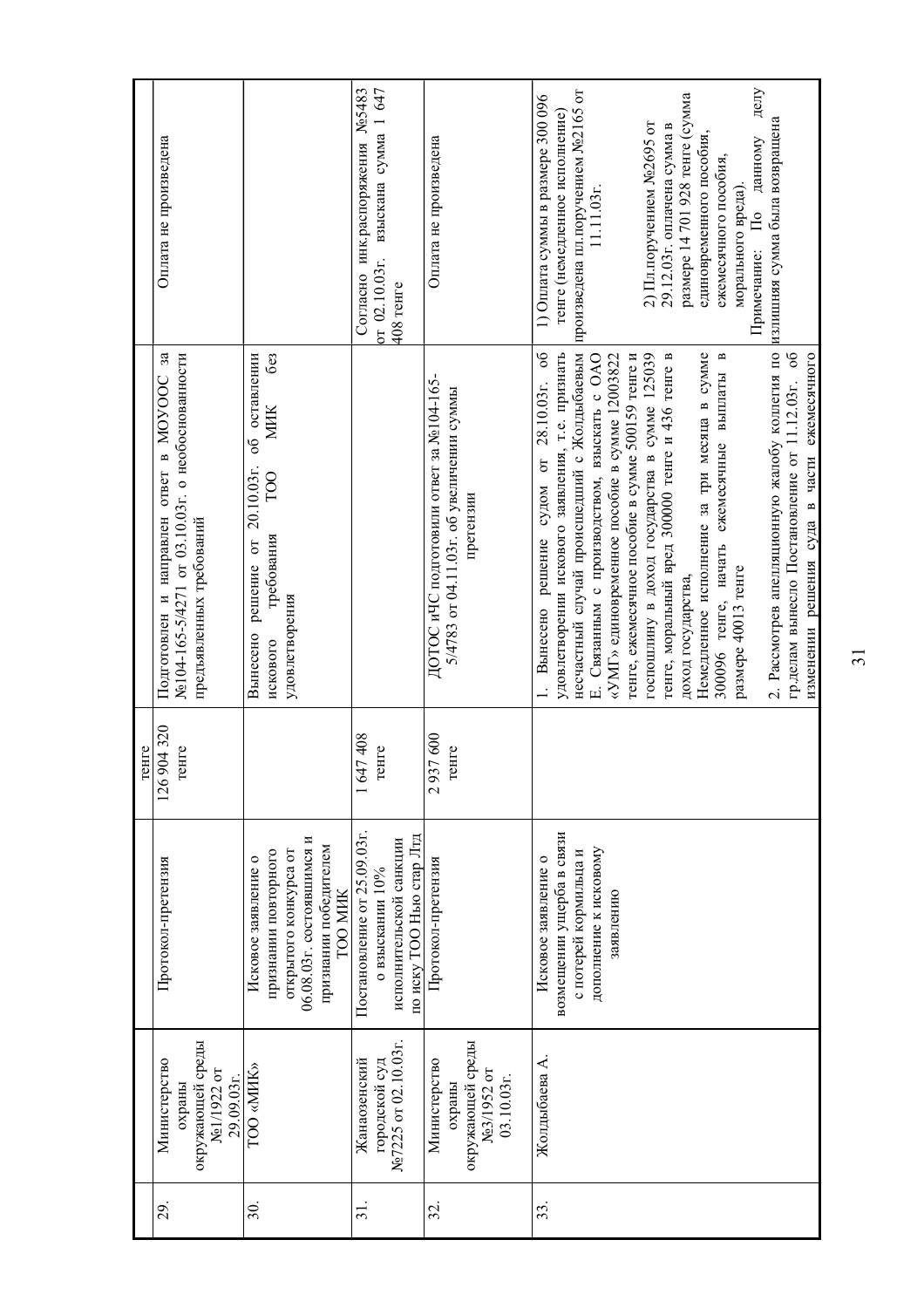|     |                                                                    |                                                                             |                                                                              | пособия иждевенцам по октябрь 2003г. повысив<br>сумму до 700 224 тенгеи госпошлина до 127 040<br>тенге, и начать выплату детям с ноября 2003 года<br>по 25 008 тенге                                                                                                                                                                                                                                                                                                                                                                  |                                                                                                                                                                                                                                                                                                                                                             |
|-----|--------------------------------------------------------------------|-----------------------------------------------------------------------------|------------------------------------------------------------------------------|---------------------------------------------------------------------------------------------------------------------------------------------------------------------------------------------------------------------------------------------------------------------------------------------------------------------------------------------------------------------------------------------------------------------------------------------------------------------------------------------------------------------------------------|-------------------------------------------------------------------------------------------------------------------------------------------------------------------------------------------------------------------------------------------------------------------------------------------------------------------------------------------------------------|
| 34  | No299 or 09.10.03r<br>ТОО Жанрос-2                                 | Претензия                                                                   | 716,94<br>снге<br>574                                                        |                                                                                                                                                                                                                                                                                                                                                                                                                                                                                                                                       | В настоящее время рассматривается                                                                                                                                                                                                                                                                                                                           |
| 35. | ТОО ОйлСнаб Лтд<br>№45/2003 от<br>21.10.03r.                       | Претензия                                                                   | 3691444,12<br>reнre                                                          |                                                                                                                                                                                                                                                                                                                                                                                                                                                                                                                                       | В настоящее время рассматривается                                                                                                                                                                                                                                                                                                                           |
| 36. | Байгубенова<br>Адемхан                                             | О взыскании материального<br>ущерба и морального вреда<br>Исковое заявление | 100000 тенге<br>602000 тенге<br>материальны<br>моральный<br>й вред и<br>вред |                                                                                                                                                                                                                                                                                                                                                                                                                                                                                                                                       | В настоящее время дело не<br>закончено                                                                                                                                                                                                                                                                                                                      |
| 57. | производство ОАО<br>№334 от 18.11.03г<br>Конкурсное<br>Куат-сервис | Уведомление претензия                                                       | 18774,56<br>снге                                                             |                                                                                                                                                                                                                                                                                                                                                                                                                                                                                                                                       | Оплата произведена                                                                                                                                                                                                                                                                                                                                          |
| 38. | Суесинов С                                                         | Исковое заявление о не<br>компенсации суточных<br>расходов                  | 29 860 тенге                                                                 |                                                                                                                                                                                                                                                                                                                                                                                                                                                                                                                                       | В настоящее время не закончено                                                                                                                                                                                                                                                                                                                              |
| 39. | Кзылбаева Заря<br>г.Жанаозен                                       | возмещении вреда по потере<br>Исковое заявление о<br>кормильца              | 1000000 тенге<br>ное пособие и<br>Единовремен<br>моральный<br>вред           | ОАО «УМГ» суммы един.пособие в размере 12 018<br>моральный вред 1 млн. тенге и госпошлина 120 626<br>удовлетворении иска Кзылбаевой З. И взыскании с<br>изменив в части морального вреда снизить до 500<br>000 тенге и снизить размер суммы немедленного<br>2. Рассмотрев апелляционную жалобу вынесено<br>1. Вынесено решение суда от 24.12.03г. об<br>953 тенге, ежемесяч. пособие 75 118 тенге,<br>оставлении решения без изменения, при этом<br>постановление коллегии от 05.02.03г. об<br>исполнения до 225 355 тенге.<br>тенге. | банка, всего 12 612 845,00 тенге<br>120 626,00 тенге (пл.поручение<br>исполнения в размере 302 727<br>тенге пл.поручение №2868 от<br>2). Единовременное пособие,<br>моральный ущерб и услуги<br>3). Госпошлина в размере<br>1) в части немедленного<br>(пл.поручение №3026 от<br>Произведена оплата:<br>No 3027 or 20.02.04r.)<br>20.02.04r.)<br>26.01.04r. |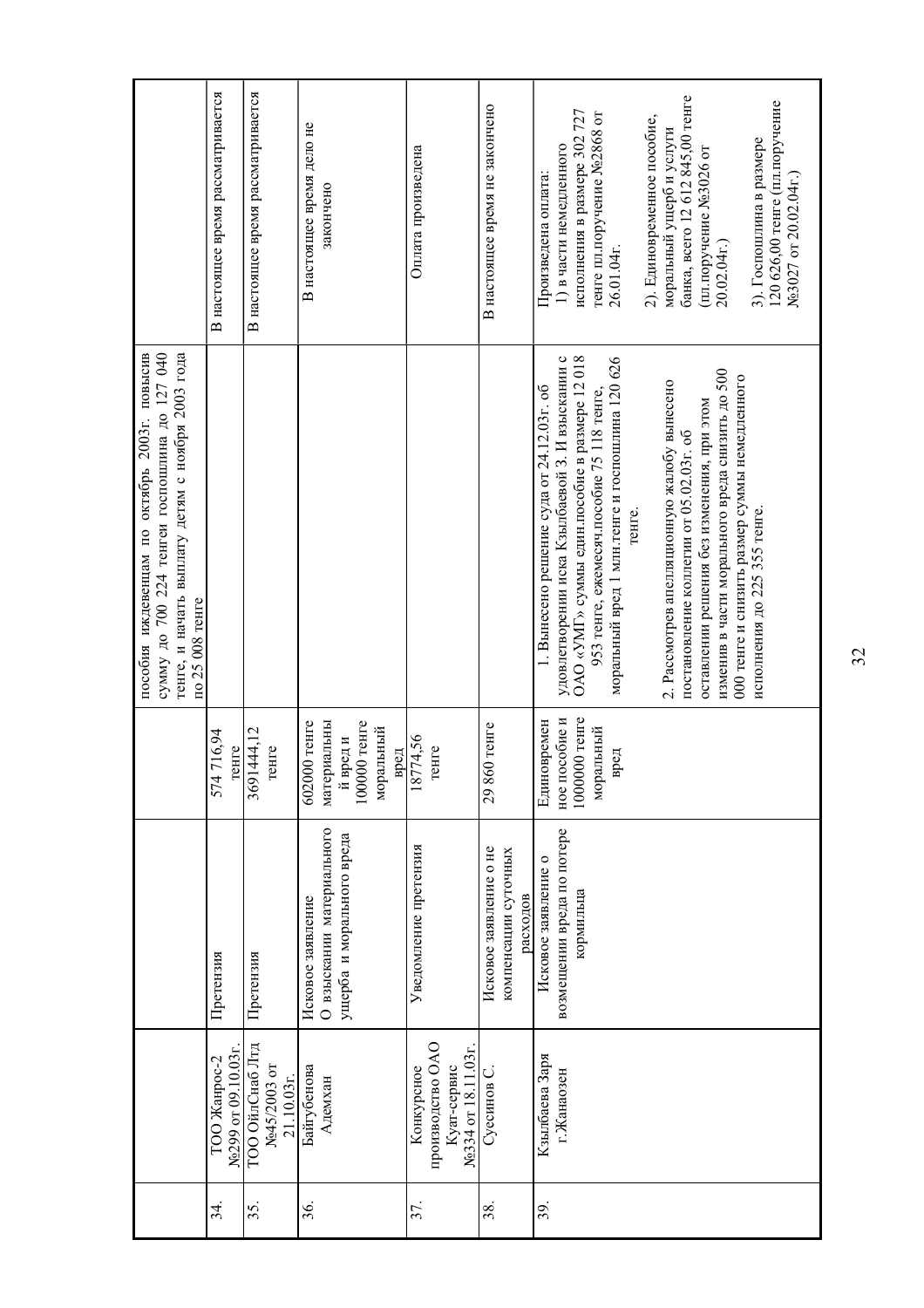| <u>ਤ</u>      | «Каспиймунайкуры<br>лс» г.Актау<br>3AO                  | представительские расходы<br>взыскании суммы на<br>Исковое заявление о                                                                     | 7655909<br>reHTe                                              | в полном объеме и взыскать с OAO «УМГ» сумму в<br>Решение суда от 23.01.04г. об удовлетворении иска<br>размере 7 432 922 тенге и госпошлина 222 987<br>тенге, всего 7 655 909 тенге                                 | Оплата в настоящее время не<br>произведена                                                                               |
|---------------|---------------------------------------------------------|--------------------------------------------------------------------------------------------------------------------------------------------|---------------------------------------------------------------|---------------------------------------------------------------------------------------------------------------------------------------------------------------------------------------------------------------------|--------------------------------------------------------------------------------------------------------------------------|
| $\frac{1}{4}$ | TOO «ASB»<br>г. Актобе                                  | третье лицо OAO «УМГ» о<br>Исковое заявление к ЗАО<br>«Торговый дом КМГ» и<br>конкурсной комиссии<br>признании решения<br>недействительным |                                                               | определение от 23.12.03г. об оставлении искового<br>Спец.межр.экономическим судом вынесено<br>заявления без рассмотрения                                                                                            |                                                                                                                          |
| 42.           | TOO «Солекс Ойл»<br>г.Тараз                             | взыскании суммы ущерба<br>Исковое заявление о                                                                                              | юрид.услуги<br>802 тенге и<br>Пеня 23 231<br>2323180<br>reure | решение от 01.04.03г. об удовлетворении искового<br>ОАО УМГ 158 779 290 тенге и госпошлина 4 763<br>заявления в пользу ТОО Солекс Ойл взыскать с<br>Спец.межр.экономическим судом вынесено<br>379 тенге             | постановления суд.исполнителя<br>Сумма снято инкассовым<br>распоряжением согласно<br>г.Жанаозен                          |
| 43.           | ТОО Солекс Ойл<br>r.T apas                              | представительские расходы<br>Исковое заявление о<br>взыскании суммы за                                                                     | 15877929<br>reHTe                                             | Спец.межр.эконом.судом вынесено решение от<br>19.12.03г. о взыскании с ОАО «УМГ» сумму в<br>размере 15 877 929 тенге                                                                                                | постановления суд.исполнителя<br>Сумма снято инкассовым<br>распоряжением согласно<br>г.Жанаозен                          |
| 4             | производственная<br>Кранэнерго<br>ассоциация<br>Научно- | Претензия на сумму                                                                                                                         | 2091606<br>reнге                                              | Оплата указанной суммы будет производится через<br>Направлен запрос УБиКРС о необходимости<br>погашения суммы в размере 2 091 606 тенге.<br><b>YEHKPC</b>                                                           | оплачена в пользу НПА «Кранэнерго»<br>Сумма в размере 2 154 350,00 тенге<br>платежное поручение №10 от<br>$8.02.2004$ r. |
| 45.           | ОАО «Темиртас»<br>Г.Жанаозен                            | Исковое заявление о<br>взыскании убытков                                                                                                   | 29 466 000<br>reнге                                           | Темиргас взыскать с OAO УМН сумму в размере<br>30.01.04г. об удовлетворении иска в пользу ОАО<br>Спец.межр.эконом.судом вынесено решение от<br>29 326 000 тенге и госпошлина<br>879 780 тенге                       | Оплата в настоящее время не<br>произведена                                                                               |
|               |                                                         |                                                                                                                                            |                                                               | подана<br>$\omega$<br>жалоба за №101-165-16/581<br>«Узеньмунайгаз»<br><b>OAO</b><br>апелляционная<br>стороны<br>13.02.04r.<br>S                                                                                     |                                                                                                                          |
|               |                                                         |                                                                                                                                            |                                                               | $\overline{C}$<br>09.03.2004г. об оставлении решения по данному<br>Коллегия<br>делу без изменения, а апелляционную жалобу без<br>No2A-144/2004<br>жалобу<br>апелляционную<br>постановление<br>Рассмотрев<br>вынесло |                                                                                                                          |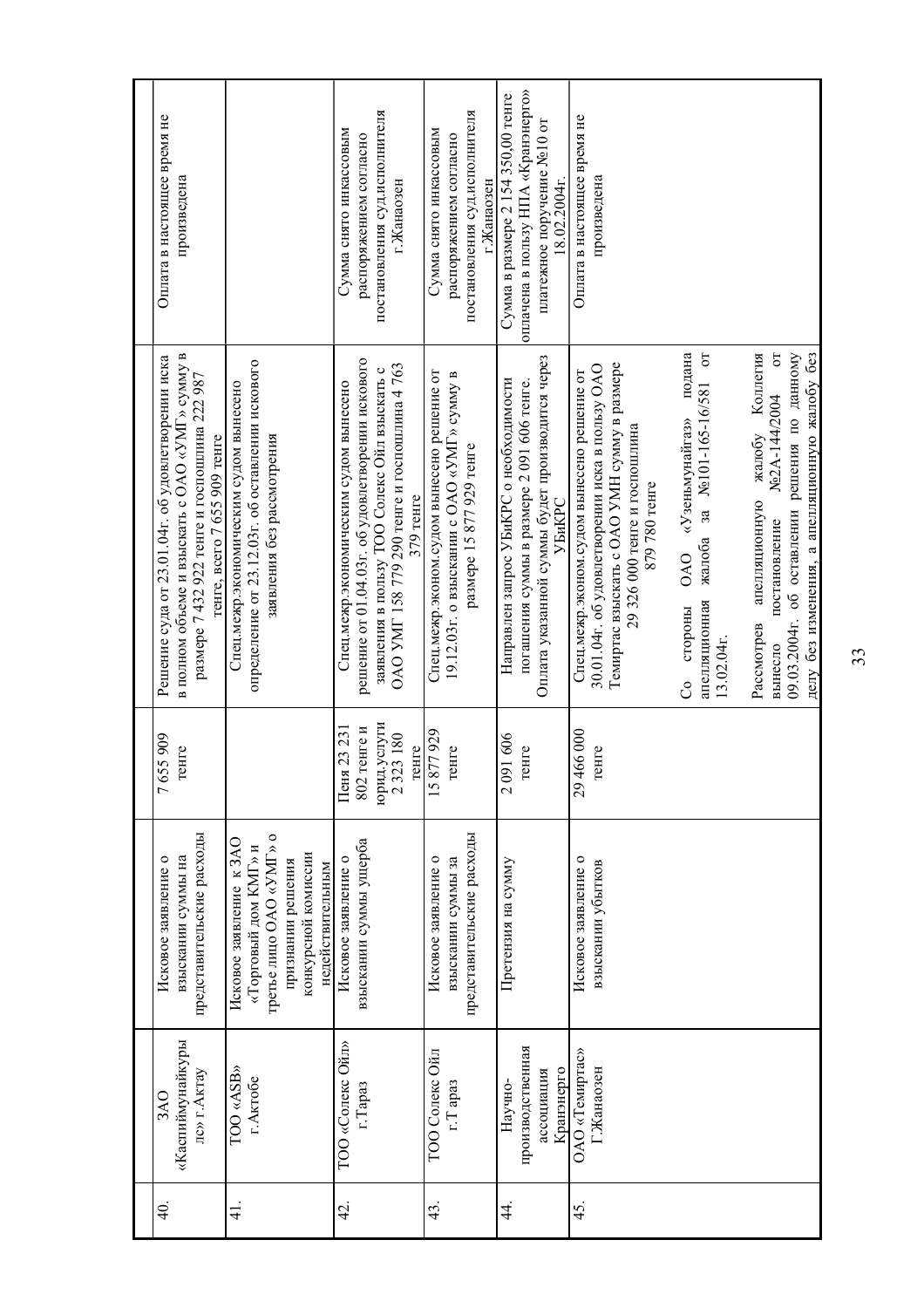|     |                                                                                                                                         |                                                                                                                                                                                                                                                            |                                                                                                                                                                                                                                             | удовлетворения                                                                                        |                                                                                      |
|-----|-----------------------------------------------------------------------------------------------------------------------------------------|------------------------------------------------------------------------------------------------------------------------------------------------------------------------------------------------------------------------------------------------------------|---------------------------------------------------------------------------------------------------------------------------------------------------------------------------------------------------------------------------------------------|-------------------------------------------------------------------------------------------------------|--------------------------------------------------------------------------------------|
| 46. | Калиев Игилик<br>Г.Жанаозен                                                                                                             | возмещении вреда по потере<br>Истцом подано дополнение<br>моральный вред и расходы<br>единовременного пособия,<br>к исковому заявлению о<br>Исковое заявление о<br>трудоспособности<br>возмещение вреда,<br>по оплате услуг<br>представителя<br>возмещении | тенге, ежемеся<br>401 136 тенге,<br>возмещение с<br>340 000 тенге<br>август 2004г.<br>представител<br>моральный<br>Ед.пособие<br>$000$ тенге и<br>вред 1000<br>862 800<br>марта по<br>расходы<br>ьские<br>чное<br>$\widetilde{\phantom{a}}$ |                                                                                                       | В настоящее время рассматривается<br>в суде (незакончено)                            |
| 47. | окружающей среды<br>MOVOOC <sub>r.AkTay</sub><br>Исх.№6/0015 от<br>Мангистауское<br>тре.управление<br>Областное<br>06.01.04r.<br>охраны | Протокол-претензия                                                                                                                                                                                                                                         | 42560 тенге                                                                                                                                                                                                                                 | Е.М. исх.№165-16/13-И от 20.01.04г. об оплате<br>Направлена служебная записка Улукпанову              | произведена пл.поручением №4165<br>Оплата в сумме 42560 тенге была<br>от 21.01.04г.  |
| 48. | Исх.№6/0078 от<br><b>NOVOOC</b><br>13.01.04r.                                                                                           | Протокол-претензия                                                                                                                                                                                                                                         | 39 208 тенге                                                                                                                                                                                                                                | Направлена служебная записка Улукпанову Е.<br>Исх. №165-16/28-И от 03.02.04г. об оплате               | произведена пл.поручением №147 от<br>Оплата в сумме 39208 тенге была<br>06.02.2004r. |
| 49. | PTII «MAGK» No01<br>25-03/32324 OT<br>$02.12.03r$ .                                                                                     | взыскании суммы основного<br>Исковое заявление о<br>долга                                                                                                                                                                                                  | 140,41 тенге<br>131218                                                                                                                                                                                                                      | Судом вынесено заочное решение от 13.01.04г.<br>о взыскании суммы с ОАО «УМГ» 131 218<br>140,41 тенге | Дело в настоящее время не<br>закончено                                               |
| 50. | Г.Жанаозен 5-43-<br>Кдыргалиев<br>Жанболат                                                                                              | Исковое заявление о<br>возмещении вреда                                                                                                                                                                                                                    |                                                                                                                                                                                                                                             |                                                                                                       | Дело в настоящее время<br>рассматривается в суде                                     |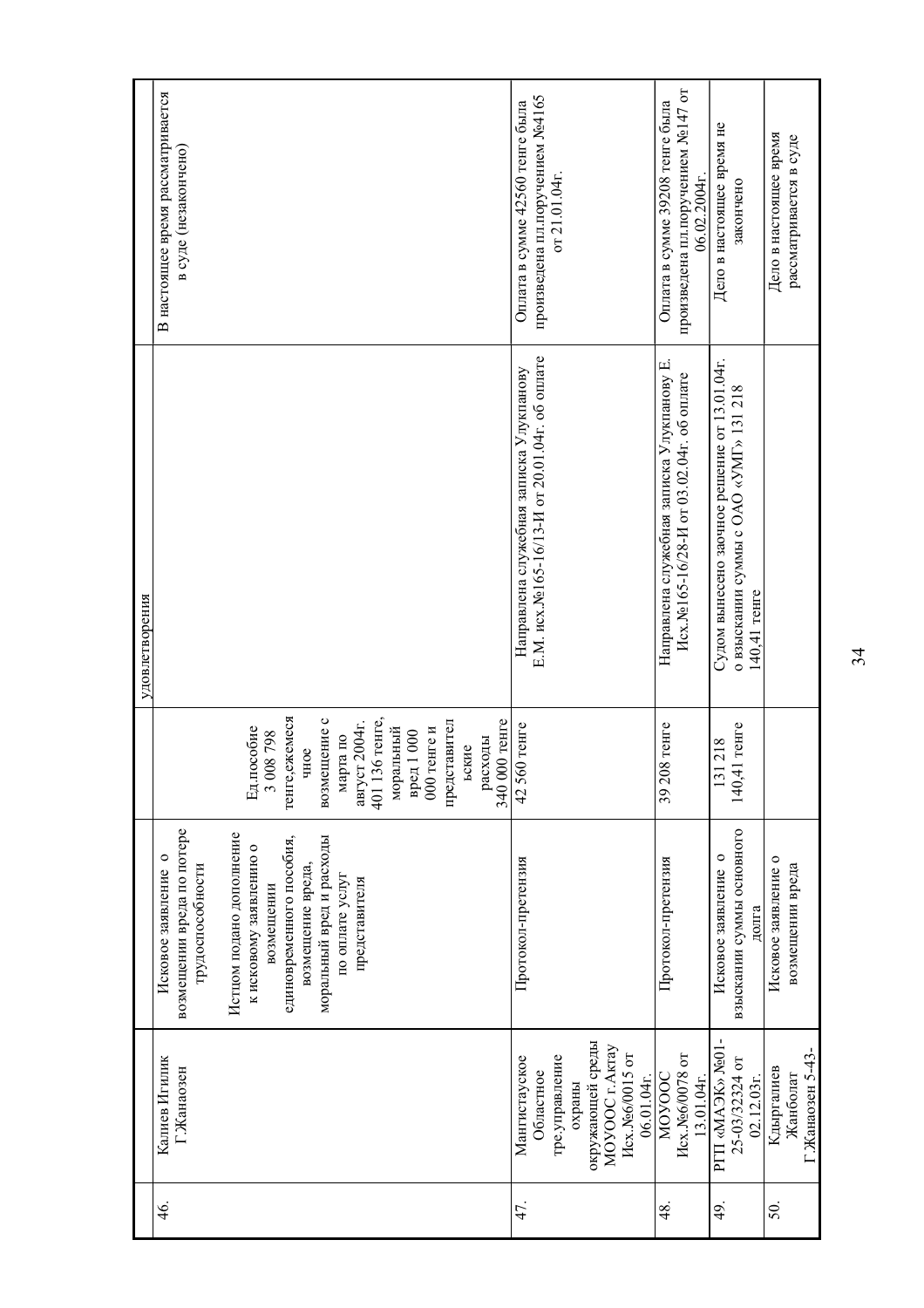|     | 24/25                          |                                   |               |                                             |                                    |
|-----|--------------------------------|-----------------------------------|---------------|---------------------------------------------|------------------------------------|
| 51  | Мангистауское                  | Исковое заявление о               | 37600<br>29   |                                             | В настоящее время рассматривается  |
|     | областное                      | взыскании суммы                   | снге          |                                             | в суде                             |
|     | территориальное                |                                   |               |                                             |                                    |
|     | управление охраны              |                                   |               |                                             |                                    |
|     | окружающей среды               |                                   |               |                                             |                                    |
|     | исх.№2а/0161 от<br>26.01.04r.  |                                   |               |                                             |                                    |
| 52. | Дингалиева                     | Исковое заявление о               |               |                                             | В настоящее время рассматривается  |
|     | Жаркинай                       | возмещении вреда по потере        |               |                                             | в суде                             |
|     | г.Жанаозен 5-22-94             | кормильца                         |               |                                             |                                    |
| 53. | Мангистауское                  | Исковое заявление о               | 904320<br>126 |                                             | В настоящее время рассматривается  |
|     | областное                      | взыскании суммы                   | генге         |                                             | в суде                             |
|     | территориальное                |                                   |               |                                             |                                    |
|     | управление охраны              |                                   |               |                                             |                                    |
|     | окружающей среды               |                                   |               |                                             |                                    |
|     | исх. №2а/0160<br>Or 26.01.04r. |                                   |               |                                             |                                    |
|     |                                |                                   |               |                                             |                                    |
| 54. | TOO «GCMY»                     | Исковое заявление о               | 209,53<br>284 |                                             | В настоящее время рассматривается  |
|     | г.Актау                        | взыскании долга                   | снге          |                                             | в суде (гр.дело не закончено)      |
|     | Конкурсный                     |                                   |               |                                             |                                    |
|     | управляющий                    |                                   |               |                                             |                                    |
| 55. | Мулдабеков                     | Исковое заявление                 |               |                                             | В настоящее время гражданское дело |
|     | Жоламан                        | О восстановлении на               |               |                                             | рассматривается в суде (не         |
|     | Шартыбаевич                    | прежнюю работу и выплаты          |               |                                             | закончено)                         |
|     | г.Жанаозен, 5-70-21            | зарплаты за вынужденный<br>прогул |               |                                             |                                    |
| 56. | TOO «HBIA»                     | Исковое заявление о               |               |                                             | В настоящее время рассматривается  |
|     | г.Актау                        | привлечении к субсидарной         |               |                                             | в суде                             |
|     |                                | ответственности                   |               |                                             | (гр.дело не закончено)             |
| 57. | Мангистауское                  | Протокол претензия                | 1041116,20    | Со стороны юридического департамента        | Оплата в настоящее время не        |
|     | Областное                      |                                   | reнге         | Улукпанову Е.М. направлена сл.записка за    | произведена                        |
|     | территориальной                |                                   |               | исх. №165-16/64-И от 15.04.2004г. об оплате |                                    |
|     | управление охраны              |                                   |               | суммы в размере 1 041 116,20 тенге          |                                    |
|     | окружающей среды               |                                   |               |                                             |                                    |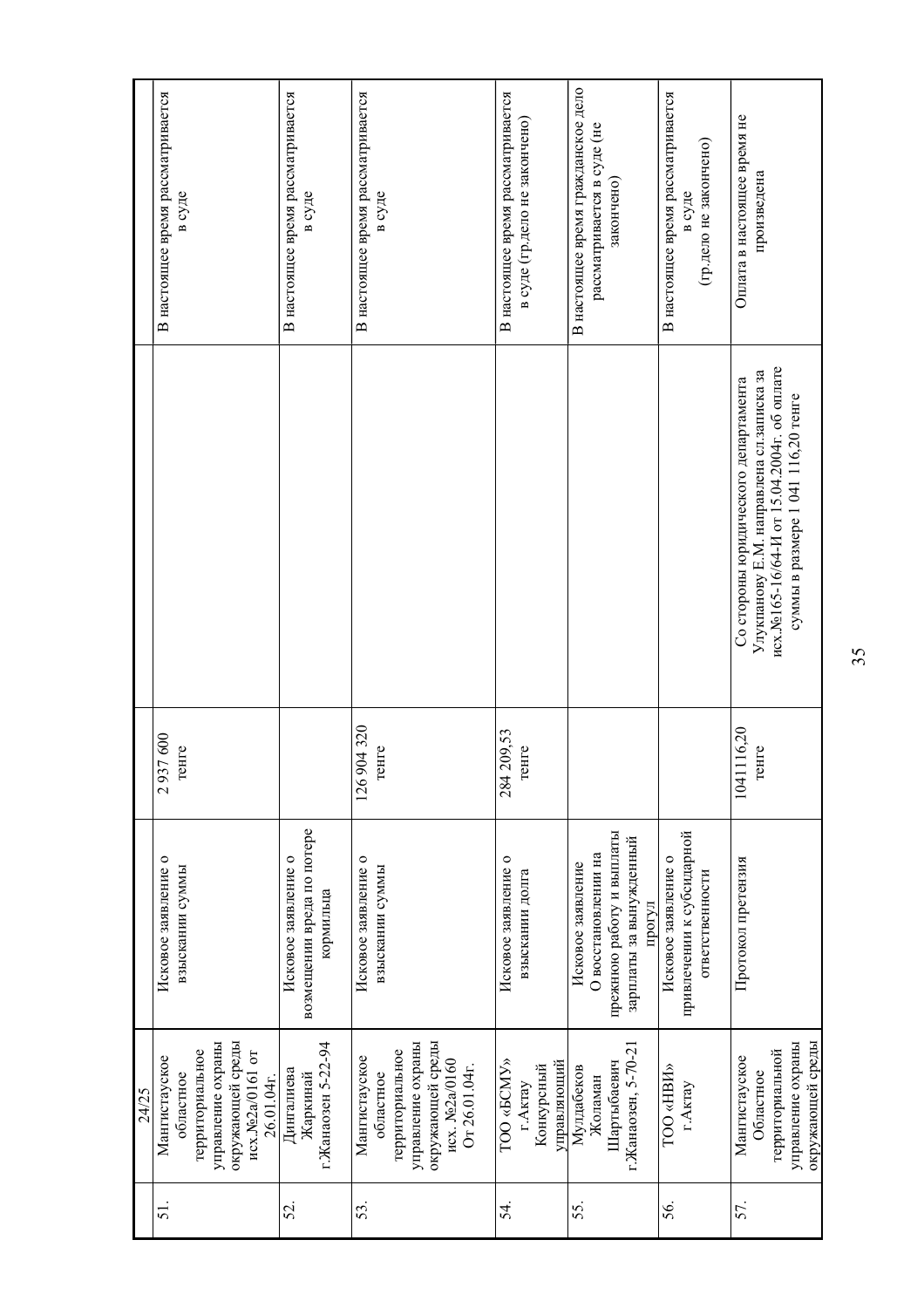| Сумма иска<br>(претензии)<br>11869118<br>021200<br>снге<br>reHTe<br>претензии и исковые заявления, предъявленные ОА<br>56<br>претензии и иск.заявлений<br>Основание предъявления<br>Исковое заявление о<br>согласно договорам<br>судебных расходов<br>исковое заявление<br>исковое заявление<br>согласно договору<br>взыскании долга<br>г. Жанаозен 4-32-39<br>ТОО Корпорация<br>ЗАО «Актаугаз»<br>Наименование<br>хоз.субъекта<br>ТОО Компас<br>Модульная<br>технология<br>Аманбиби<br>Г.Алматы<br>Г.Актау |                                                                         |                                                                                                                   | В настоящее время рассматривается<br>в суде        |
|-------------------------------------------------------------------------------------------------------------------------------------------------------------------------------------------------------------------------------------------------------------------------------------------------------------------------------------------------------------------------------------------------------------------------------------------------------------------------------------------------------------|-------------------------------------------------------------------------|-------------------------------------------------------------------------------------------------------------------|----------------------------------------------------|
|                                                                                                                                                                                                                                                                                                                                                                                                                                                                                                             |                                                                         |                                                                                                                   |                                                    |
|                                                                                                                                                                                                                                                                                                                                                                                                                                                                                                             |                                                                         | О «Узеньмунайгаз» к другим юр.лицам в 2002-2003г.г.                                                               |                                                    |
|                                                                                                                                                                                                                                                                                                                                                                                                                                                                                                             |                                                                         | Результаты рассмотрения                                                                                           | Примечание                                         |
|                                                                                                                                                                                                                                                                                                                                                                                                                                                                                                             | 1. Вынесено решение от 10.07.03г.<br>удовлетворении искового заявления. | о частичном                                                                                                       |                                                    |
|                                                                                                                                                                                                                                                                                                                                                                                                                                                                                                             | жалоба №102-165-16/3332 от 22.07.03г.                                   | 2. Со стороны ОАО «УМГ» подана апелляционная                                                                      |                                                    |
|                                                                                                                                                                                                                                                                                                                                                                                                                                                                                                             | решения суда без изменения.<br>Постановление                            | 3. Рассмотрев апелляционную жалобу суд вынесло<br>оставлении<br>$\frac{6}{6}$<br>от 10.09.03г.                    |                                                    |
|                                                                                                                                                                                                                                                                                                                                                                                                                                                                                                             | жалоба №101-165-16/4011 от 16.09.03г.                                   | 4. Со стороны ОАО «УМГ» подана надзорная                                                                          |                                                    |
|                                                                                                                                                                                                                                                                                                                                                                                                                                                                                                             | надзорную жалобу ОАО «УМГ»                                              | Ha<br>5. Ответ Алматинского горсуда от 03.10.03г.                                                                 |                                                    |
|                                                                                                                                                                                                                                                                                                                                                                                                                                                                                                             |                                                                         | утверждении мирового соглашения в размере 73<br>Судом вынесено определение от 13.02.03г. об<br>167 235,44 тенге   |                                                    |
|                                                                                                                                                                                                                                                                                                                                                                                                                                                                                                             | 1) Судом вынесено решение от<br>154 544 100 тенге.                      | $\circ$<br>2). Надзорная жалоба на Постановление коллегии<br>30.07.03r.<br>взыскании с ТОО Компас суммы в размере | В настоящее время гражданское дело<br>не закончено |
|                                                                                                                                                                                                                                                                                                                                                                                                                                                                                                             |                                                                         | по гражданским делам Алматинского суда                                                                            |                                                    |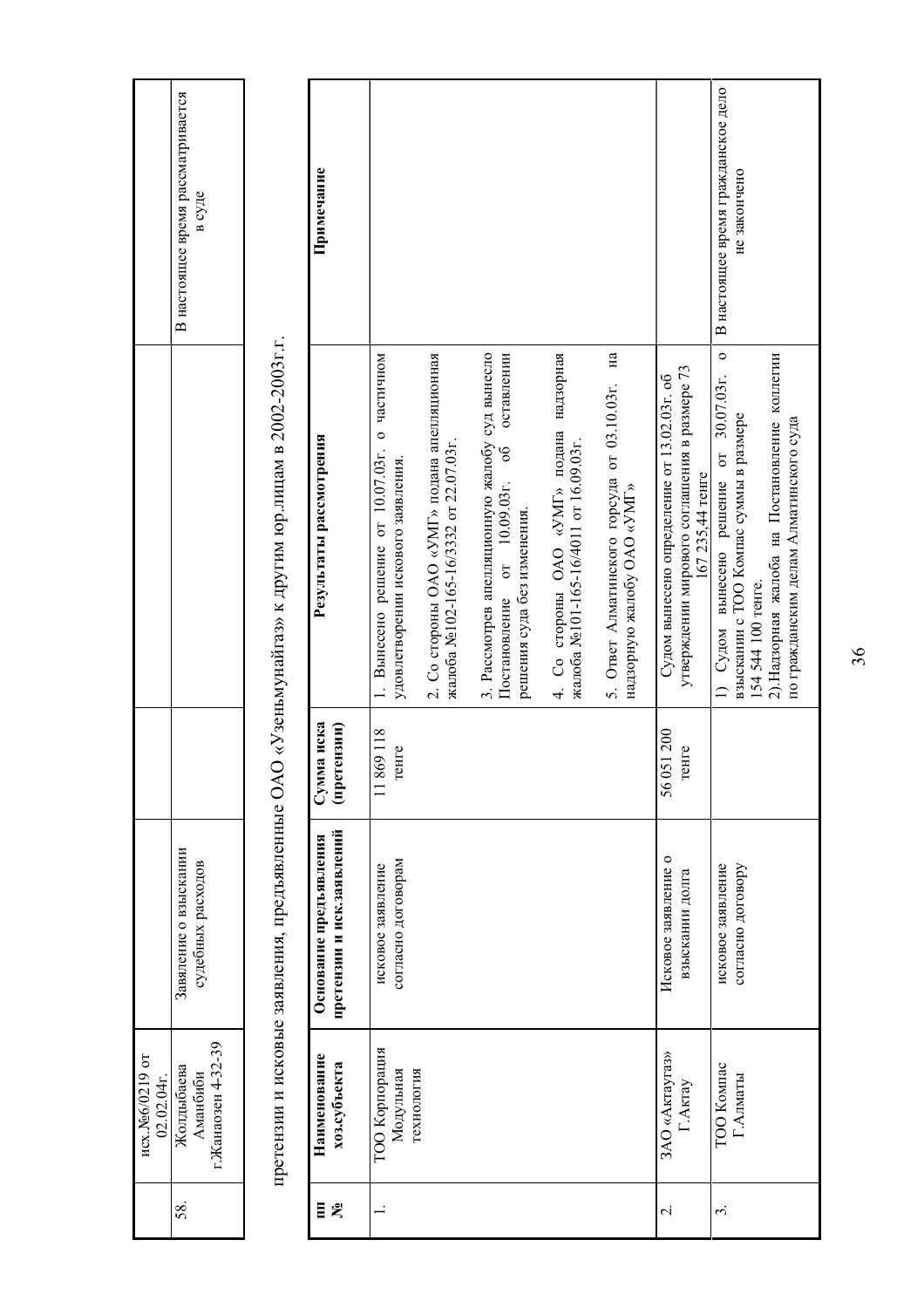| Судом вынесено постановление об оставлении иска<br>без рассмотрения |                                                                              |                                                                                                               |                                              |                                                |                                                           |                                                                        | Со стороны ОАО «УМГ» подготовлено исковое<br>заявление в отношении ТОО Астана-Авто-Строй в<br>Претензия осталась без ответа<br>судебные органы | 1) Судом вынесено решение от 04.12.03г. об<br>удовлетворении иска, т.е. расторгнуть договор<br>между ОАО «УМГ» и ТОО астана-авто-Строй и<br>взыскать в пользу ОАО «УМГ» пеню в размере 2<br>475 000 тенге и госпошлина 75122 тенге. |
|---------------------------------------------------------------------|------------------------------------------------------------------------------|---------------------------------------------------------------------------------------------------------------|----------------------------------------------|------------------------------------------------|-----------------------------------------------------------|------------------------------------------------------------------------|------------------------------------------------------------------------------------------------------------------------------------------------|-------------------------------------------------------------------------------------------------------------------------------------------------------------------------------------------------------------------------------------|
|                                                                     |                                                                              |                                                                                                               | 741 741<br>тенге<br>$\tilde{\zeta}$          |                                                |                                                           |                                                                        |                                                                                                                                                |                                                                                                                                                                                                                                     |
| согласно хозяйственным<br>взаимоотношениям<br>Исковое заявление     | исполнение договора<br>No16/743 or 09.12.02r<br>На ненадлежащее<br>Претензия | договору рег. No <sub>16/811</sub> от<br>исполнение договора по<br>На ненадлежащее<br>Претензия<br>28.12.02r. | электроэнергии<br>На отключение<br>Претензия | недоброкачественных<br>О поставке<br>Претензия | редукторов                                                | исполнение обязательств по<br>На ненадлежащее<br>Претензия<br>договору | По поводу ненадлежащего<br>исполнения договора<br>Претензия                                                                                    | Исковое заявление                                                                                                                                                                                                                   |
| ТОО Химпром<br>r.Tapa3                                              | TOO «Шарайна»<br>Г.Жанаозен                                                  | TOO «Желкен»<br>Г.Жанаозен                                                                                    | Казатомпром»<br>-XEAM» OOT                   | $1)$ TOO TH<br><b>N3TM</b>                     | КМГ (для сведения)<br>Правления ЗАО ТД<br>2) Председателю | «Уралтехнострой»<br>Россия г. Уфа<br>$rac{1}{2}$                       | ТОО «Астана-авто-<br>Строй» г. Астана                                                                                                          | ТОО «Астана-авто-<br>Строй» г.Астана                                                                                                                                                                                                |
| 4.                                                                  | 5.                                                                           | Ġ.                                                                                                            | 7.                                           | $\infty$                                       |                                                           | o,                                                                     | $\overline{a}$                                                                                                                                 |                                                                                                                                                                                                                                     |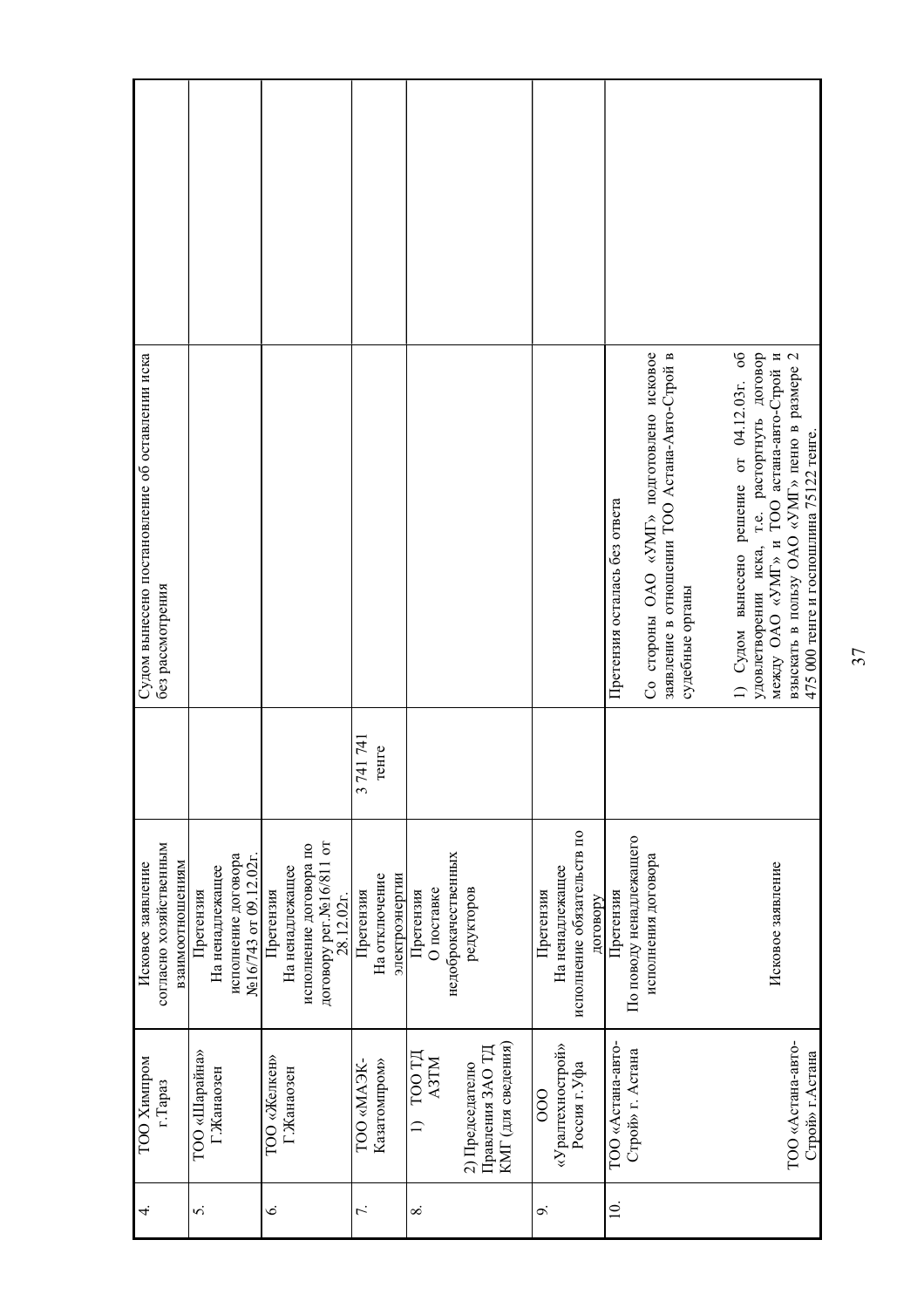|                |                           |                                                                                                                                                                                                                       |                                                                                              | 2). Со стороны ТОО Астана-авто-Строй подана<br>апелляцион. жалоба                                                                                                                                                                                                                  |                                                      |
|----------------|---------------------------|-----------------------------------------------------------------------------------------------------------------------------------------------------------------------------------------------------------------------|----------------------------------------------------------------------------------------------|------------------------------------------------------------------------------------------------------------------------------------------------------------------------------------------------------------------------------------------------------------------------------------|------------------------------------------------------|
|                | TOO Bora-1<br>г.Астана    | взыскании с ТОО Бота-1<br>Исковое заявление о<br>сумму за просрочку                                                                                                                                                   | $113$ $T$ e $H$ re<br>413                                                                    | $\circ$<br>ТОО Бота-1 произвела оплату неустойки в размере<br>прекращении<br>413 013 тенге, в связи с чем со стороны ОАО<br>22.12.03r.<br>$\circ$<br>$\circ$<br>прекращении дела производством<br>Судом вынесено определение<br>заявление<br>производства по делу.<br>«УМГ» подано |                                                      |
| $\overline{5}$ | ЗАО «Эргомаш»<br>г.Москва | взыскании суммы долга и<br>Исковое заявление о<br>госпошлины                                                                                                                                                          | руб.госпошли<br>США и 4200<br>долларов<br>961,01<br>$H\ddot{a}$<br>27                        | Вынесено Определение от 12.01.04г. Федеральная<br>судья гагаринского суда об отказе в принятии<br>искового заявления                                                                                                                                                               |                                                      |
| $\Xi$          | TOO «CK «Есения»          | заявлению исх. №107-165-<br>дополнение к исковому<br>No16/126 от 24.01.03г. и<br>взыскания неустойки и<br>расторжении договора<br>16/5657 от 20.12.03г. и<br>№107-165-16/5741 от<br>Исковое заявление о<br>24.12.03r. | 625 тенге<br>Неустойка 5<br>045 625 тенге<br>аванс 9 378<br>$150$ re $are$<br>$\overline{M}$ | есенияз сумму аванса в размере 9105000 тенге и<br>Вынесено решение от 24.12.03г. о взыскании с ТОО<br>штраф 4898665 тенге, госпошлина 420110 тенге                                                                                                                                 |                                                      |
| .<br>न         | TOO «Кокнайза»            | взыскании неустойки и<br>расторжении договора<br>Исковое заявление о                                                                                                                                                  | неустойки<br>2 273 861<br>умма<br>генге                                                      | со стороны ОАО «УМГ» исх. №107-<br>Судом вынесено определение от 12.01.04г. об<br>заявление<br>оставлении искового заявления без рассмотрения<br>исковое<br>12.01ю03г.<br>$\sigma$<br>Заявлением<br>165-16/132<br>отозвано.                                                        | Дело по исковому заявлению ТОО<br>Кокнайза закончено |
|                | TOO «Кокнайза»            | расторжения договора не<br>заявлению о требовании<br>Дополнение к исковому<br>рассматривать                                                                                                                           |                                                                                              |                                                                                                                                                                                                                                                                                    |                                                      |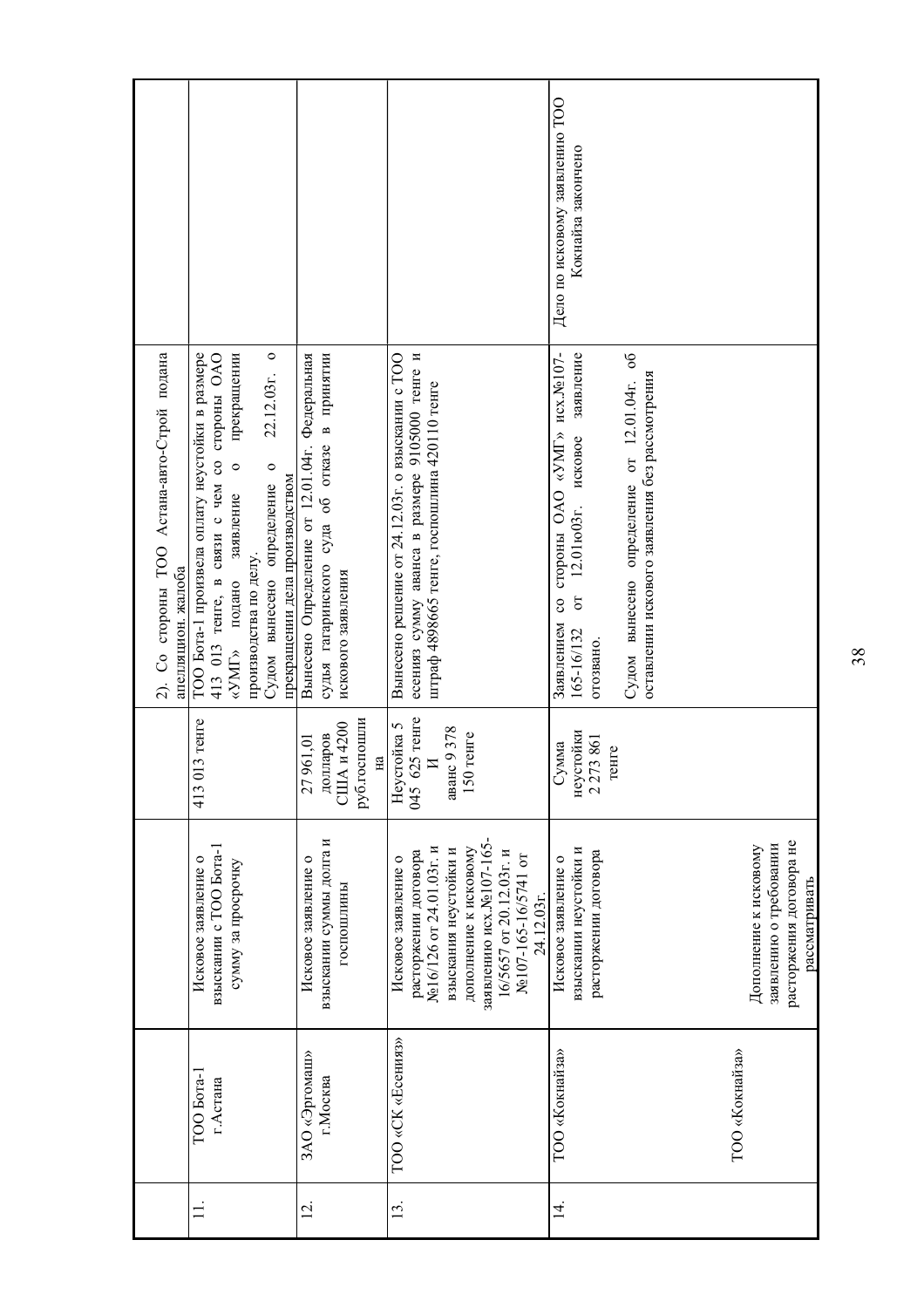4) *сведения обо всех административных взысканиях, налагавшихся на акционерное общество и его должностных лиц уполномоченными государственными органами и*  $(u\pi u)$  судом в течение последнего года;

административные взыскания, на акционерное общество и его должностных лиц не налагались.

5) факторы риска. Необходимо представить подробный анализ рисков:

а) Суверенные риски:

Данная категория рисков связана с возможными изменениями в стране, которые могут неблагоприятно повлиять на финансовое положение Эмитента, результаты его хозяйственной деятельности, а так же на осуществление Эмитентом своей стратегии. Возможности Эмитента контролировать такого рода риски ограничены.

б) Макроэкономические риски. Ввиду того, что Эмитент оперирует на рынке Казахстана, результаты его деятельности подвержены влиянию макроэкономических факторов в стране. Теоретически возможный рост нестабильности в регионе, в том числе и в соседних странах, таких как Россия, может оказать негативное влияние на его финансовое положение и результаты работы.<br>Между тем. риски неблагоприятн

Межлу тем, риски неблагоприятного развития экономики Казахстана представляются на данный момент незначительными. Экономика Казахстана отличается сравнительно высокими темпами роста, которые согласно экспертным прогнозам в среднесрочной перспективе будут относительно стабильными. Так, в соответствии с прогнозами Международного Валютного Фонда темпы роста экономики страны в среднесрочной перспективе останутся на уровне  $7-8\%$ .

в) Политические риски связаны с возможностью изменения политического строя в стране, что может привести к ухудшению инвестиционного климата. Учитывая стабильность политического строя в Казахстане более чем 13 лет с момента распада Советского Союза, а также существующие тенденции в эффективно проводимой Государством политики, риск незначительный.

г) Законодательные и регулятивные риски. Данная категория рисков связана с возможностью изменений законодательной и нормативной базы в Республике, в частности законодательных актов, регулирующих вопросы охраны окружающей среды, а так же таможенного и налогового законодательств. Эмитент исправно платит налоги, в том числе, как недропользователь, осуществляет выплаты в бюджет, связанные с недропользованием.

д) Индустриальные риски:

Данная категория рисков несет в себе возможность ухудшения финансового положения Эмитента, в случае неблагоприятного развития в нефтегазовой отрасли. Способность Эмитента контролировать подобного рода риски ограничена, но он может принимать максимально возможные меры по их минимизации:

Цены на нефть. Финансовое состояние Эмитента и результаты его деятельности зависят от преобладающих цен на нефть. Исторически, нефтегазовый рынок отличается значительной волатильностью. Эффективное управление позволило Эмитенту снизить себестоимость добычи нефти, что в свою очередь допускает значительное снижение цен на сырье прежде, чем Эмитент будет нести существенные убытки. В соответствие с существующими на данный момент прогнозами и ожиданиями в отношении цен на нефть, эксперты считают критическое снижение цен маловероятным.

Спрос и предложение. Рассматривая мировые тенденции на рынке нефти, необходимо упомянуть о наблюдающемся превышении спроса над предложением на протяжении нескольких лесятилетий. При этом эксперты сходятся во мнении, что данная тенденция будет только усиливаться. Начало эксплуатации месторождений Каспийского шельфа и возвращение иракской нефти на мировые рынки создают риск снижения спроса на нефть Эмитента. Однако, данные риски представляются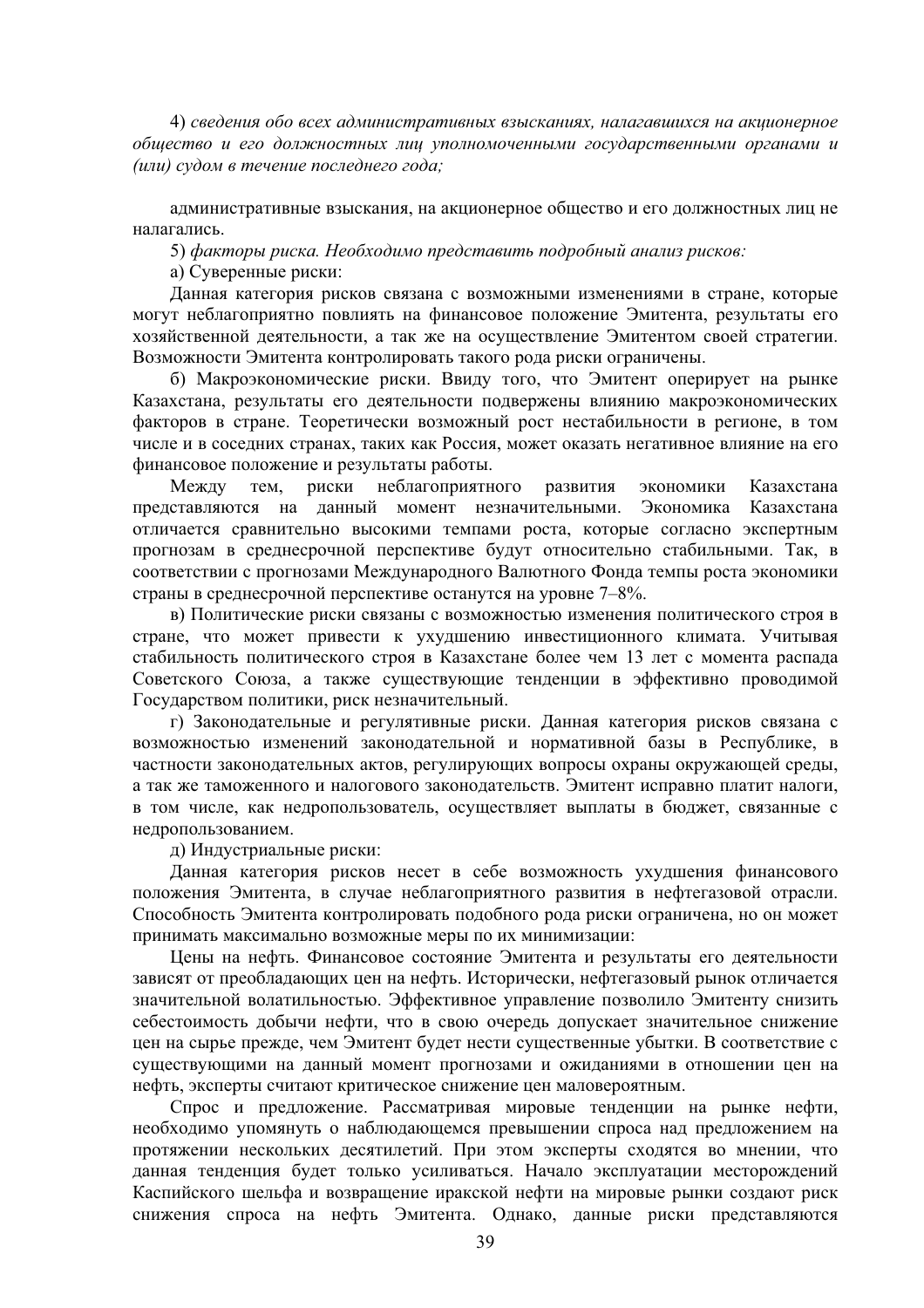незначительными и в обозримом будущем не грозят Эмитенту. Следует также учитывать перспективным направлением поставки на Китай, где спрос значительно превышает предложение по данному виду сырья.

Риски транспортировки. Производимая Эмитентом сырая нефть транспортируется по трубопроводу и морскими путями. Существуют риски связанные с возможным ограничением доступа к данным транспортным каналам, с нарушением их функционирования, а так же с изменением тарифов на транспортировку, что может нарушить стабильность в деятельности Эмитента. По мнению Эмитента, данный риск незначителен. На данный момент пропускная способность казахстанской и российской, на которую приходится более половины казахстанского сырья, трубопроводных систем позволяет транспортировать всю добываемую в Казахстане нефть.

В последнее время, в Казахстане и России ведутся мероприятия по наращиванию транспортных возможностей, а так же по разработке дополнительных экспортных маршрутов, что снижает риски транспортировки для Эмитента. Также следует учесть расширение существующих нефтепроводов, таких как Атырау-Самара, и КТК.

Учитывая также открытие экспортного маршрута Баку–Лжейхан и соответственно высвобождение пропускной возможности маршрута Баку–Супса, у Эмитента появятся дополнительные транспортные альтернативы.

е) Корпоративные риски:

Данная категория рисков связана с вероятностью ухудшения финансового состояния Эмитента в результате негативных изменений, которые могут произойти в результате его деятельности, а также в аффилиированных с ним структурах. Эмитент имеет все возможности напрямую влиять на вероятность возникновения этих негативных изменений, а также максимально снижать возможное отрипательное воздействие на свое финансовое состояние в результате этих изменений.

ж) Технологические и операционные риски связаны в первую очередь с деятельностью Эмитента по бурению и добыче нефти. Риск и опасности включают в себя: пожары, взрывы, выход из строя оборудования, выброс и разлив нефти, что может привести к нанесению существенного ущерба нефтяным и газовым скважинам, производственному оборудованию, прочему имуществу, а также окружающей среде и к травмам. Благодаря введенной 5-ти ступенчатой системы контроля техники безопасности, не было зафиксировано ни одной чрезвычайной ситуации.

з) Риски прекращения действия лицензий. Эмитент осуществляет разработку и добычу на месторождениях на основании 44 выданных ему лицензий и контрактов на добычу углеводородов, которые предусматривают соблюдение Эмитентом определенных требований. Нарушение данных требований может повлечь за собой приостановку или прекращение лицензий, что в свою очередь может неблагоприятно отразиться на деятельности Эмитента. В ходе предыдущей деятельности оснований для прекращения действия лицензий не возникало. В основном по существующим лицензиям и контрактам на недропользование минимальные рабочие программы выполнены. Риск минимальный.

Риски нанесения ущерба окружающей среде. Добыча углеводородов несет в себе риски нанесения урона окружающей среде, что влечет за собой существенные затраты на устранение последствий. Благодаря соблюдению техники безопасности, которой Эмитент уделяет повышенное внимание, на предприятии за последние годы не случалось крупных аварий, которые могли бы оказать значительное негативное влияние на экологию и финансовое положение Эмитента. Кроме того, Эмитент регулярно и в достаточном объеме производит обязательные платежи в фонд охраны природы. Используемые на месторождении новые технологии также в значительной степени снижают риски возникновения аварийных ситуаций, которые могли бы нанести значимый ущерб экологии.

Социальные риски. Сложность и специфика нефтепромысла обуславливают значительную зависимость Эмитента от социального благоустройства трудовых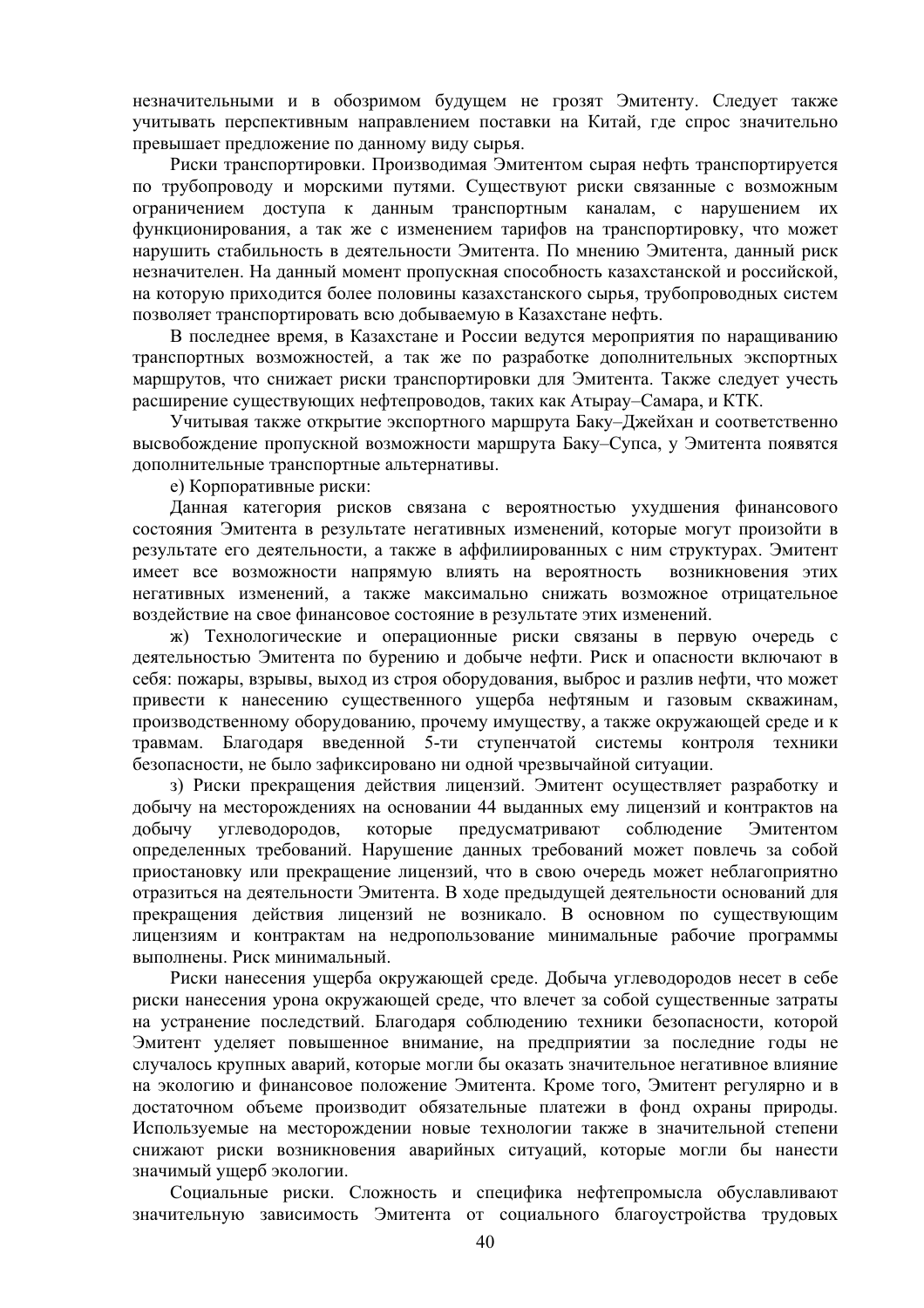ресурсов предприятия. Теоретически возможные недовольства трудового коллектива условиями труда, заработной платы, социальной поддержки, могут оказать существенное влияние на стабильность работы производства и платежеспособность Эмитента в целом. Социальные риски, по мнению Эмитента, минимальны ввиду обеспечения приемлемых условий труда, регулярно выплачиваемой конкурентной заработной платы персоналу всех уровней. Важными вопросами Эмитента являются повышение квалификации и обучение, создание правильных и безопасных условий работы, обеспечение благоприятных условий жизнедеятельности, мониторинга здоровья персонала предприятия и их семей.

Валютный риск возникает в результате колебания курса валют, в которых номинированы активы и обязательства, а также денежные потоки компании. Данный риск, по мнению Эмитента, минимален, ввиду того, что выручка, большая часть активов и пассивов являются долларовыми, курс которого, за исключением последнего года, исторически укреплялся относительно казахстанского тенге. Также следует учесть, что в Казахстане разница между официальным и рыночным курсами тенге к другим валютам незначительна. Ожилания в отношении темпов инфляции также оптимистичны, ввиду недавно установленной политики «инфляционного таргетирования», то есть контролирования темпов инфляции Национальным Банком Республики Казахстан.

Риски конкуренции в отношении к нефтегазодобывающим компаниям ограничены, ввиду того, что нефть является относительно однородным товарным продуктом, мировой спрос на который превышает предложение. В то же время, в условиях недостаточности транспортных мощностей, компании могут конкурировать в борьбе за доступ к ним, что к казахстанским компаниям и к Эмитенту, в частности, малоприменимо (см. Риски Транспортировки). Наряду с этим, Эмитент занимает второе место по запасам и добыче нефти в Казахстане, и может формировать достаточно существенную рыночную конкуренцию другим производителям.

|                | 24. Инвестиции.            |                                             |                       |                                   |                                                                                                       |
|----------------|----------------------------|---------------------------------------------|-----------------------|-----------------------------------|-------------------------------------------------------------------------------------------------------|
| $\Pi/\Pi$      | № Наименование организации | Оплаченный уставный<br>капитал (тыс. тенге) | Доля AO «РД «КМГ» в % | Доля АО «РД «КМГ» в тыс.<br>генге | Основной вид деятельности                                                                             |
| -1             | «ТОО «Эмбасаулеткурылыс»   | 172 674                                     | 100%                  | 172 674                           | строительство, ремонт жилых и<br>коммунальных объектов,<br>обустройство нефтегазовых<br>месторождений |
| $\overline{c}$ | ТОО «Барыс»                | 65 441                                      | 100%                  | 65 441                            | дорожное строительство,<br>обустройство нефтегазовых<br>месторождений                                 |
| 3              | ТОО "Жигермунайсервис"     | 697 463                                     | 100%                  | 697 463                           | ремонт и техническое<br>обслуживание<br>нефтепромыслового<br>оборудования                             |
| $\overline{4}$ | ТОО "Доссормунаймаш"       | 238 522                                     | 100%                  | 238 522                           | ремонт и техническое<br>обслуживание<br>нефтепромыслового<br>оборудования                             |

# 4. Финансовое состояние нефинансовых организаций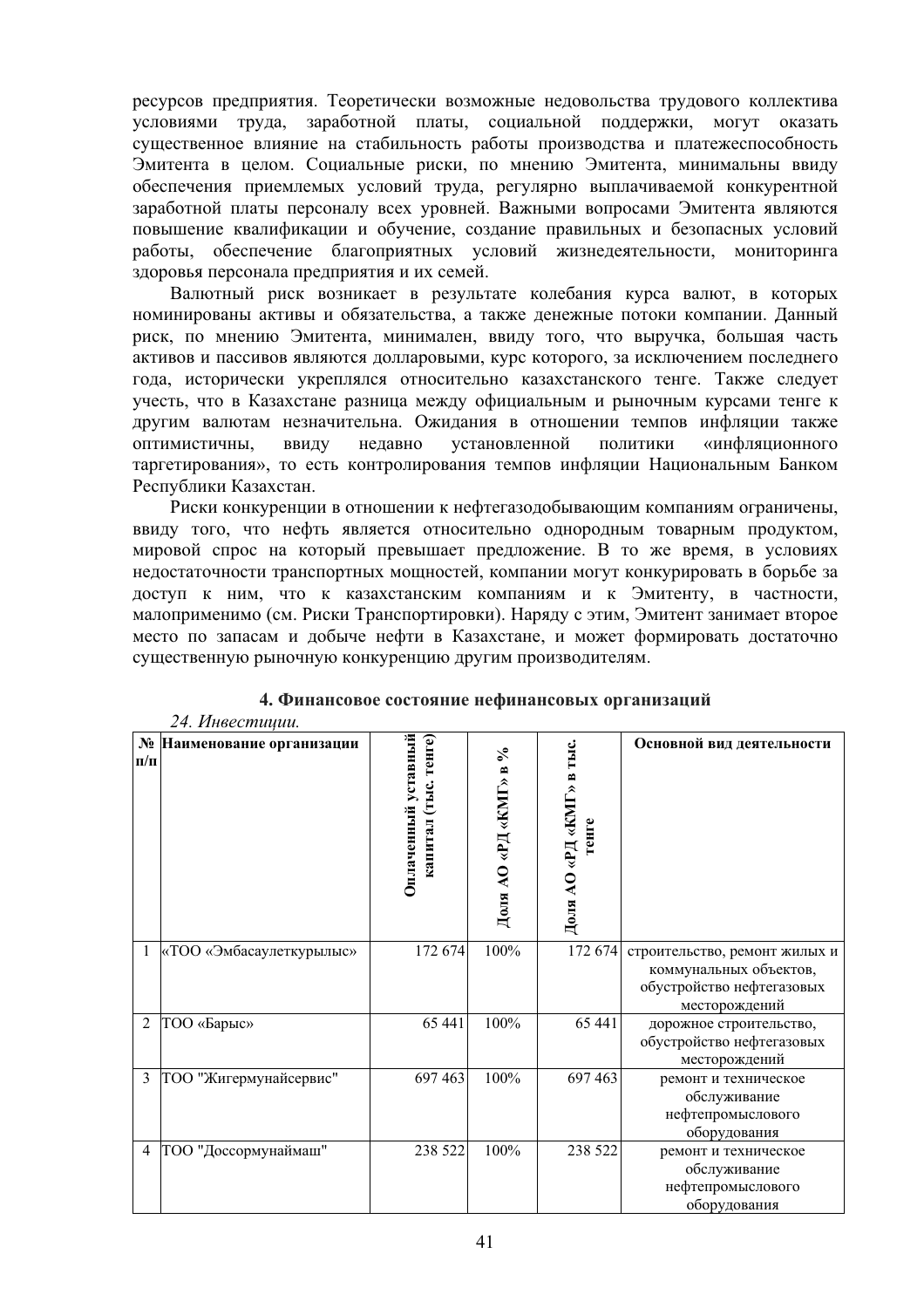| 5  | ТОО "Эмбамунайавтоматика"                    | 202 876          | 100%      |                     | 202 876 автоматизация, телемеханизация                                                                        |
|----|----------------------------------------------|------------------|-----------|---------------------|---------------------------------------------------------------------------------------------------------------|
| 6  | ТОО "ЦБКО"                                   | 76 145           | 100%      | 76 145              | хранение, складирования и<br>реализация ТМЦ                                                                   |
| 7  | ТОО "Акниет-Эмба"                            | 85 095           | 100%      | 85 095              | хранение, складирования и<br>реализация ТМЦ                                                                   |
| 8  | ТОО "Урал"                                   | 4861             | 100%      | 4 8 6 1             | производство, переработка,<br>хранение и реализация с/х<br>продукции                                          |
| 9  | ОАО "Жанатан"                                | 11 700           | 51%       | 5 9 6 7             | животноводство и<br>растениеводство                                                                           |
|    | 10 ТОО "Эмбаэнергомунай"                     | 1715636          | 100%      | 1715636             | строительство, ремонт, монтаж,<br>наладка и эксплуатация электр-х<br>и тепловых сетей,<br>электрооборудования |
|    | 11 ТОО "Эмбаокуорталыгы"                     | 2 2 7 3          | 100%      | 2 2 7 3             | оказание услуг по обучению<br>производственно-<br>промышленного персонала                                     |
|    | 12 ТОО "Кирпичный завод"                     | 267 582          | 100%      | 267 582             | выпуск и реализация кирпича                                                                                   |
|    | 13 ТОО "Санаторий "Камыскуль"                | 233 002          | 100%      | 233 002             | сан.-курортное лечение                                                                                        |
|    | 14 ОАО "Санаторий<br>Атырауский"             | 666 121          | 99,2%     | 660 792             | сан.-курортное лечение,<br>оказание медицинских и<br>гостиничных услуг                                        |
|    | 15   ТОО "Каспий"                            | 345 794          | 88,7%     | 306 719             | гостиничные услуги                                                                                            |
|    | 16 ЗАО "СП "Матин"                           | 488 757          | 50%       | 244 379             | добыча нефти                                                                                                  |
|    | 17 000 "Мигнон s.r.o"                        | 1 151 800        | 50%       | 575 900             | посредническая деятельность в<br>области торговли и услуг,<br>гостиничные услуги                              |
|    | 18 ТОО "СБП "КазМунайГаз-<br>Бурение"        | 259 335          | 33%       | 85 581              | Бурение и КРС                                                                                                 |
|    | 19  ТОО "КазМунайГаз-Сервис"                 | 2087<br>700, 235 | 43,3%     | 1 2 7 4<br>373, 989 | сервисное обслуживание, услуги<br>по оздоровлению работников и<br>их детей                                    |
|    | 20 ТОО "Бургылау"                            | 2 453 347, 788   | 100,0%    | 2 453 347,<br>788   | строительство (бурение<br>скважин)                                                                            |
|    | 21 TOO "KPY3"                                | 640,0            | 100,0%    | 640,0               | капитальный ремонт скважин                                                                                    |
|    | 22 ТОО "Жондеу"                              | 387 963, 11      | $100,0\%$ | 387 963, 11         | капитальный ремонт скважин                                                                                    |
| 23 | ТОО "Мунайэнергосервис"                      | 62,0             | 75,0%     | 46,500              | Капитальный ремонт и наладка<br>оборудования                                                                  |
|    | 24 ТОО "Кен-Курылыссервис"                   | 650,0            | 50,0%     | 325,000             | Обустройство скважин,<br>выкидных линий                                                                       |
|    | 25 ТОО "Газ-Сервис"                          | 600,0            | 55,0%     | 330,000             | добыча и транспортировка газа<br>на месторождении Каламкас                                                    |
|    | 26 ТОО "Инженерно-<br>технологический центр" | 585,0            | 51,0%     | 298,350             | маркшейдерские работы                                                                                         |
|    | 27 ТОО "Авторемонтное<br>управление"         | 22 581, 453      | 100,0%    | 22 581, 453         | ремонт транспортных средств,<br>сборка и замена агрегатов и<br>узлов                                          |
|    | 28 ТОО "Ауыз-Су"                             | 585,0            | 100,0%    | 585,000             | выпуск минеральной воды<br>"Мангыстау"                                                                        |
|    | 29 ТОО "Шарайна"                             | 550,0            | 100,0%    | 550,000             | организация общественного<br>питания работников Узеньского<br>филиала                                         |
|    | 30 ТОО "Желкен"                              | 80,0             | 100,0%    | 80,000              | организация общественного<br>питания работников Узеньского<br>филиала и досуга на побережье<br>Кендирли       |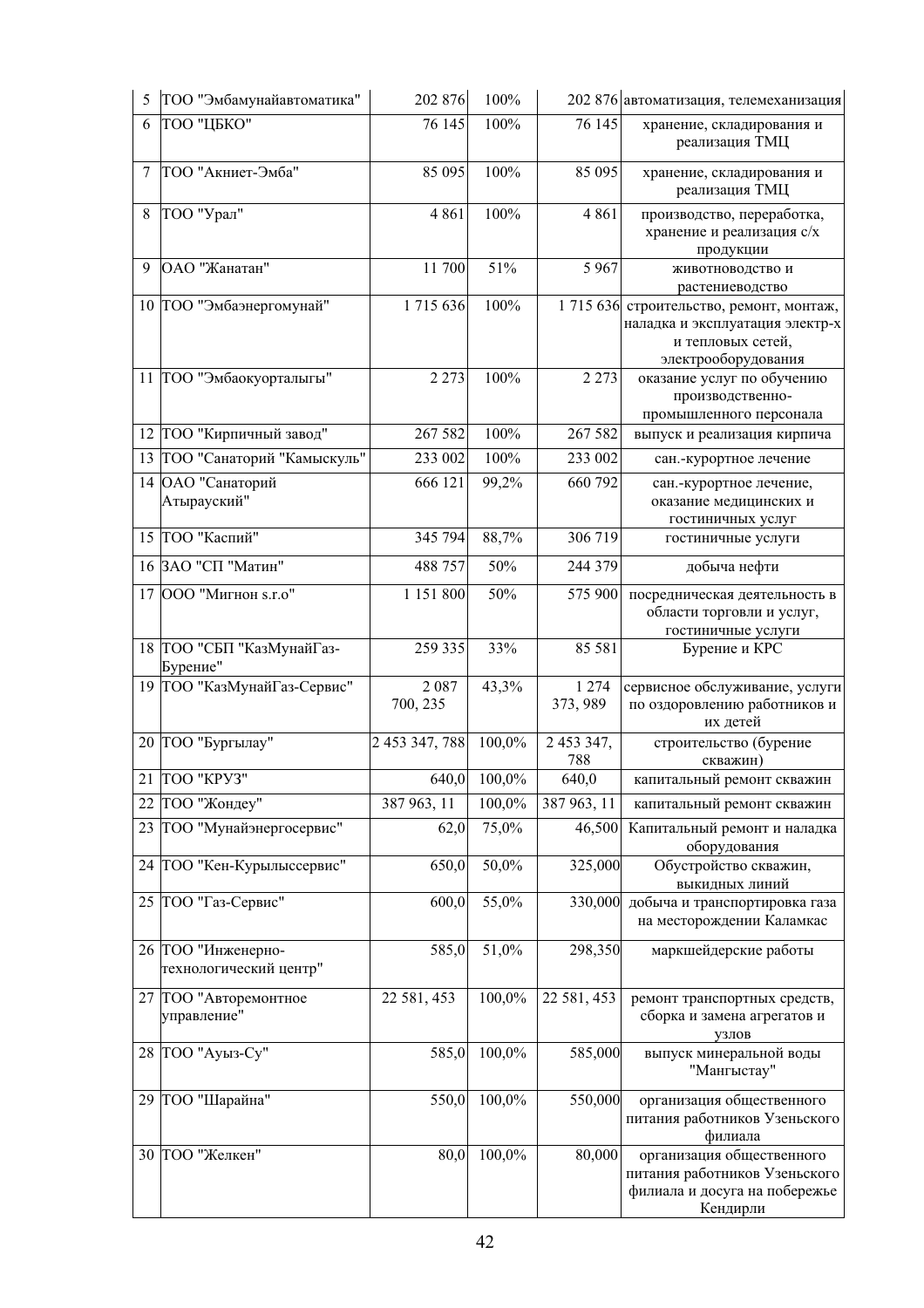| 31   ТОО "Озен-Елес" | 500.0     | $100.0\%$ | 500,000   | гостиничный бизнес,<br>обслуживание офиса Узеньского |
|----------------------|-----------|-----------|-----------|------------------------------------------------------|
|                      |           |           |           | филиала, газовых и котельных                         |
|                      |           |           |           | установок                                            |
| 32 ТОО "Озен-Турмыс" | 400,0     | $100,0\%$ | 400,000   | Обслуживание "Зоны отдыха                            |
|                      |           |           |           | Кендирли"                                            |
| 133.  АО «КИНГ»      | 1 576 000 | 9,8%      | 154 448.0 | Разработка научно-технической                        |
|                      |           |           |           | и проектно-сметной                                   |
|                      |           |           |           | документации                                         |

 $25.$  Дебиторская задолженность.

#### $B$  данном пункте раскрываются:

1) наименования организаций и их место нахождения, имеющих перед акционерным обществом дебиторскую задолженность в размере более пяти процентов от общей суммы дебиторской задолженности, либо список наиболее крупных дебиторов акционерного общества;

 $2)$  по срокам погашения дебиторской задолженности;

3) суммы к погашению в течение ближайших двенадцати месяцев делятся поквартально, остальные суммы указываются с разбивкой по годам.

|                |                 |                               |                                |                                            |                     |                       | <b>ТЬС.ТЕНГЕ</b>       |
|----------------|-----------------|-------------------------------|--------------------------------|--------------------------------------------|---------------------|-----------------------|------------------------|
|                |                 |                               |                                |                                            |                     | $2004 \,\mathrm{rot}$ |                        |
| $\mathbf{N}$ ' | ПФ              | Наименование предприятия      | <b>CVMMEL</b><br>ЗАДОЛЖЕННОСТИ | МЕСТОНАХОЖДЕНИЕ ДОЛИНИКА                   | <b>II -квар</b> тал |                       | III-квартал IV-квартал |
|                | llэмг           | ОАО Альрауский НГВ            | 127279                         | <b>Г. Альрау ул. Говорова, 1</b>           |                     | 43881                 | 83398                  |
|                |                 |                               |                                | Г. Астана пос. Чубары ул. Космонавтов д.62 |                     |                       |                        |
|                | 2 <sub>3M</sub> | ТООТорговый дом НККазМунайГаз | 342910                         | $\alpha x$                                 | 342910              |                       |                        |
|                | 3 <sub>5M</sub> | Trade House KazMunaigaz AG    | 5251218                        | 480100 г. Алманы пр. Доснык 43 офис 211    | 5251218             |                       |                        |
| ΔΙ             | УMГ             | Trade House Kazmunaigaz       | 8512989                        | 480100 г. Алманы пр. Доснык 43 офис 211    | 8512989             |                       |                        |
|                |                 | <b>YMT ITBTMAO</b>            | 946254                         | 642023 г.Петропавловск пр.Г.Янека 1        | 946254              |                       |                        |
|                |                 | <b>MTIAHTBOAO</b>             | 322306                         | г. Альрау ул Говорова 1                    | 322306              |                       |                        |
|                |                 | <b>B</b> cero                 | 15502956                       |                                            | 15375677            | 43881                 | 83398                  |

#### $26.$  Уставный капитал общества.

Размер уставного капитала, согласно Устава общества, составляет 10 340 268 750 (десять миллиардов триста сорок миллионов двести шестьдесят восемь тысяч семьсот пятьдесят) тенге.

#### 27. Займы.

В данном пункте раскрывается информация о действующих выпусках облигаций, банковских займах и кредитных линиях. Информация о займах излагается в разрезе валюты обязательств и по срокам их исполнения. По видам валют указывается средняя процентная ставка в годовом измерении, суммы к погашению в течение ближайших двенадцати месяцев разделяются поквартально, остальные суммы представляются с разбивкой по годам.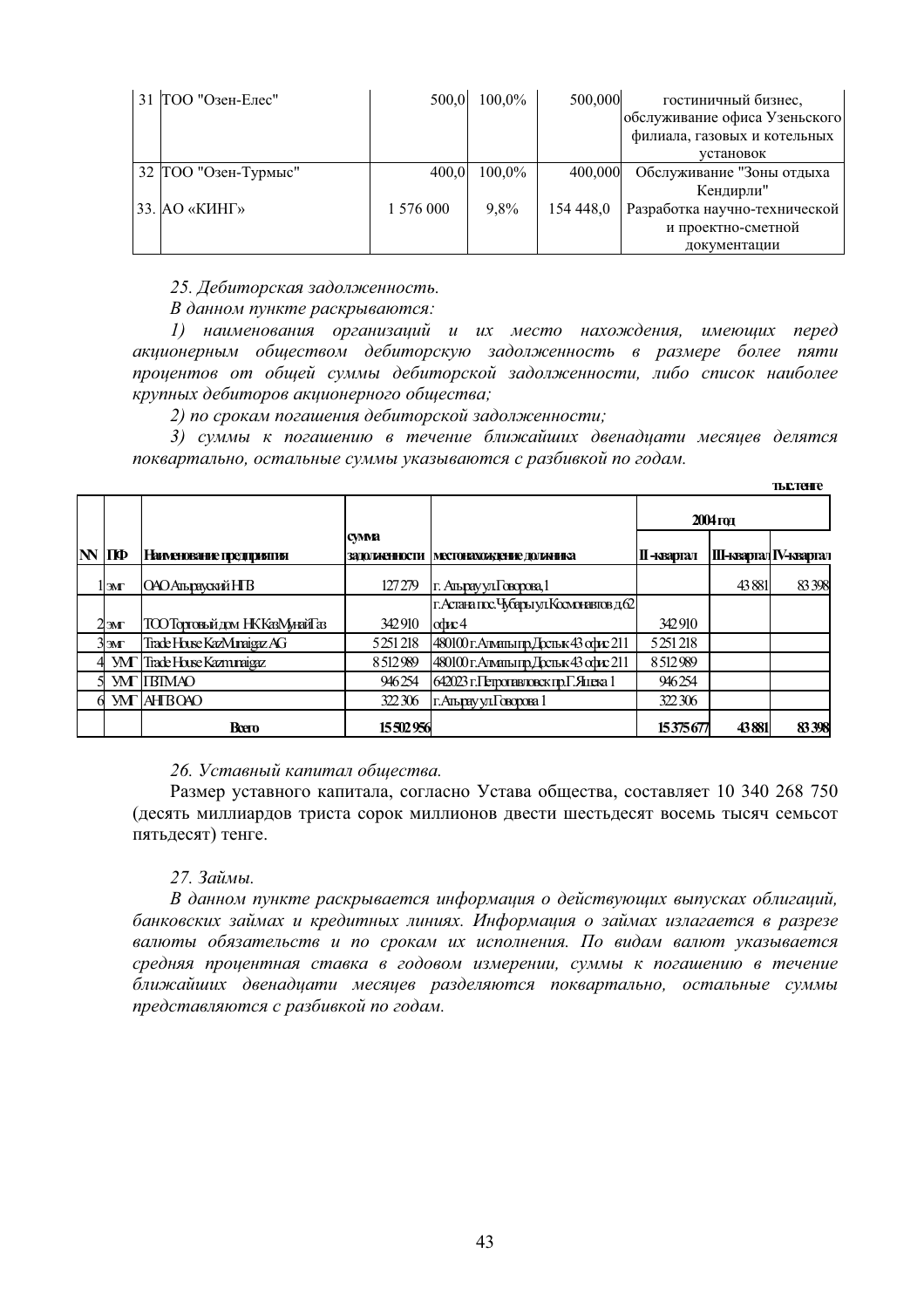|                | Займ №1                     |                         |                                                                                                                                                                                |
|----------------|-----------------------------|-------------------------|--------------------------------------------------------------------------------------------------------------------------------------------------------------------------------|
| A              | Заем 3744-КZ                | ОАО "Узеньмунайгаз"     | примечание                                                                                                                                                                     |
|                | Валюта займа                | лолл. США               |                                                                                                                                                                                |
|                | Сумма займа долл. США       | 4 944 200,00            |                                                                                                                                                                                |
|                | Процентная ставка           | 7%                      | на сумму непогашенного основного долга по ставке, равной<br>стоимости квалифицированных заимствований за предыдущий<br> семестр +0,5%, и маржи 2% годовых в пользу ЗАО НК КМГ. |
| $\overline{4}$ | Срок погашения              | 1998-2010               |                                                                                                                                                                                |
| 5              | Льготный период (в месяцах) |                         |                                                                                                                                                                                |
| 6              | Целевое назначение займа    | консультационные услуги |                                                                                                                                                                                |

|                                         | Сумма        | $2 -$ KB. | $3 - KB$ . | $4 - KB$ . | 2 0 0 5    | 2 0 0 6              | 2 0 0 7 | 2 0 0 8    | 2 0 0 9             | 2010    |
|-----------------------------------------|--------------|-----------|------------|------------|------------|----------------------|---------|------------|---------------------|---------|
| Сумма освоения                          | 4 593 995,53 |           |            |            |            |                      |         |            |                     |         |
| выплачено по<br>основному долгу         | 2 440 385,24 |           |            |            |            |                      |         |            |                     |         |
| Остаток на<br>$01.04.04$ r.<br>Долл.США | 2 153 610,29 | 176 600   | 0.00       | 176 600    | 353 200    | 353 200              | 353 200 | 287 239,41 | 253 200             | 200 370 |
|                                         |              |           |            |            |            |                      |         |            |                     |         |
| выплата<br>процентов                    | 546 118,52   | 75 376,36 |            | 69 195,36  | 126 028,72 | 101 304,72 76 580,72 |         | 51 856,72  | 31 749,96 14 025,96 |         |

# Займ №2

| A                       | Султанат Оман               |              | ОАО "Узеньмунайгаз" |
|-------------------------|-----------------------------|--------------|---------------------|
| $\mathbf{1}$            | Валюта займа                |              | лолл. США           |
| $\mathbf{2}$            | Сумма займа (долл. США)     |              | 11 438 478,00       |
| 3                       | Процентная ставка           |              | либор+3%            |
| $\overline{\mathbf{4}}$ | Срок погашения              |              |                     |
| 5                       | Льготный период (в месяцах) |              |                     |
| 6                       | Целевое назначение займа    |              |                     |
|                         |                             |              |                     |
|                         |                             | Сумма        | примечание          |
|                         | Остаток на                  |              |                     |
|                         | 01.04.04г.долл.США          | 4 120 911,00 | просроченный        |
|                         |                             |              |                     |
|                         | выплата процентов           | 3 703 473,84 | просроченный        |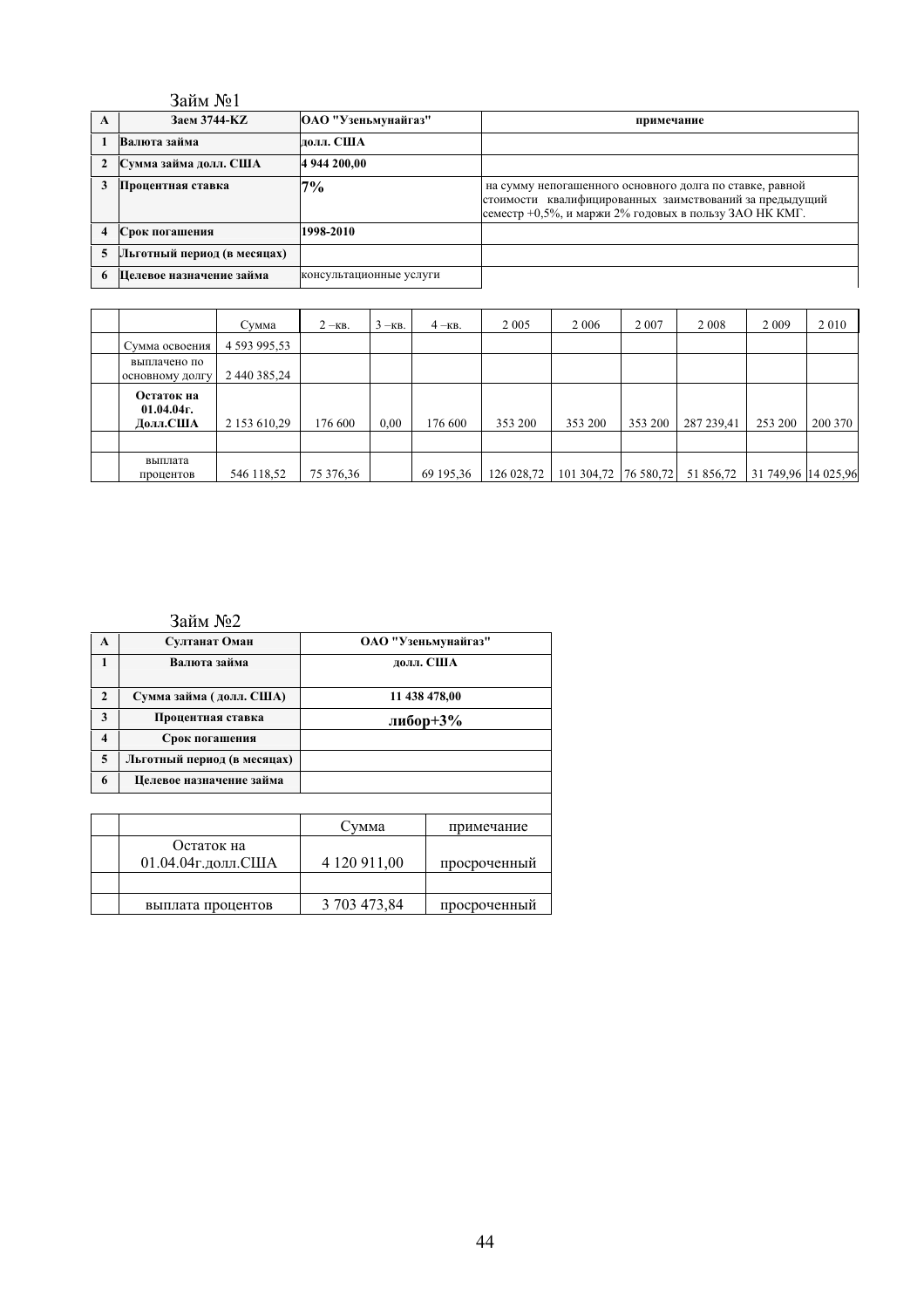# **3aйм No3** Saйм Nº3

| ⋖ | 3aem 4061-KZ                                               | ОЭПУ филиал<br>САО "УМГ" |                         |                                                            |        |                   |                   |          |                   |                   |                   |                   |                   |                   |                   |                   |                 |
|---|------------------------------------------------------------|--------------------------|-------------------------|------------------------------------------------------------|--------|-------------------|-------------------|----------|-------------------|-------------------|-------------------|-------------------|-------------------|-------------------|-------------------|-------------------|-----------------|
| ٣ | Валюта займа                                               | долл. США                |                         |                                                            |        |                   |                   |          |                   |                   |                   |                   |                   |                   |                   |                   |                 |
| 2 | Сумма займа (в тыс.<br>AOJJI. CLUA)                        | 109000.00                |                         |                                                            |        |                   |                   |          |                   |                   |                   |                   |                   |                   |                   |                   |                 |
| ω | Процентная ставка                                          | 6,00%                    |                         |                                                            |        |                   |                   |          |                   |                   |                   |                   |                   |                   |                   |                   |                 |
| 4 | Срок погашения                                             | 2001-2013                |                         |                                                            |        |                   |                   |          |                   |                   |                   |                   |                   |                   |                   |                   |                 |
| 5 | Льготный период (в<br>месяцах)                             | 48                       |                         |                                                            |        |                   |                   |          |                   |                   |                   |                   |                   |                   |                   |                   |                 |
| ဖ | Целевое назначение<br>займа                                |                          |                         | Реабилитация нефтяного Узеньского месторождения (Блок-3А). |        |                   |                   |          |                   |                   |                   |                   |                   |                   |                   |                   |                 |
|   |                                                            | Всего на 1.04.04г        | начало 2004<br>Всего на | выполнение<br>Ожидаемое                                    |        | 2004г. в          | г.ч. по кварталам |          | Проект<br>2005 г. | Проект<br>2006 г. | Проект<br>2007 г. | Проект<br>2008 г. | Проект<br>2009 г. | Проект<br>2010 г. | Проект<br>2011 г. | Проект<br>2012 г. | Проек<br>2013 г |
|   |                                                            |                          | Ľ                       | 2004 r.                                                    | l ke.  | II кв.            | 11 кв.            | IV кв.   |                   |                   |                   |                   |                   |                   |                   |                   |                 |
|   | Финансирование займа                                       |                          |                         |                                                            |        |                   |                   |          |                   |                   |                   |                   |                   |                   |                   |                   |                 |
|   | Сумма финансирования<br>кредита                            | 109 000,0                | 109 000.0               | 3507,5                                                     | 1564,0 | 493,4             | 296,9             | 1153,2   | 31 381,0          |                   |                   |                   |                   |                   |                   |                   |                 |
|   | Основной долг (на<br>конец периода)<br><b>ТЫС.ДОЛЛ.США</b> | 53 092,0                 | 51 528,0                | 47519,5                                                    | 0.0    | 4540,0            | 0.0               | 4540,0   | 9 080,0           | 9080,0            | 9 080,0           | 9 080,0           | 7 692,0           | 0.0               | 0.0               | 0.0               | 0.0             |
|   | Освоение займа                                             |                          |                         |                                                            |        |                   |                   |          |                   |                   |                   |                   |                   |                   |                   |                   |                 |
|   | Сумма освоения кредита                                     | 75676,0                  | 74112.0                 | 3507,5                                                     | 1564.0 | 493,4             | 296,9             | 1153,2   |                   |                   |                   |                   |                   |                   |                   |                   |                 |
|   | Предстоящие платежи<br>по заимствованиям                   |                          |                         |                                                            |        |                   |                   |          |                   |                   |                   |                   |                   |                   |                   |                   |                 |
|   | Выплаты по основному<br>ДОЛГУ                              | 22584,0                  | 22 583,0                | 9080                                                       |        | 4540              |                   | 4540     | 9080              | 9080              | 9080              | 9080              | 9080              | 556               |                   |                   |                 |
|   | Выплаты процентов<br>(купонов)                             | 8427,5                   | 8427,5                  | 2219,80                                                    |        | 1109,90           |                   | 1109,90  | 1757,10           | 1300,40           | 843,70            | 387,90            |                   |                   |                   |                   |                 |
|   | Комиссии                                                   | 1486,6                   | 1486,6                  | 83,54                                                      |        | $\frac{1}{41,77}$ |                   | 41,77    | 83,30             | 83,30             | 83,30             | 83,54             | 83,30             | 83,30             | 83,30             | 83,54             | 83,30           |
|   | Всего платежей                                             | 32498,1                  | 32 497,1                | 11 383,34                                                  | 0,00   | 5691,67           | 0,00              | 5 691,67 | 10920,40          | 10 463,70         | 10 007,00         | 9551,44           | 9 163,30          | 638,80            | 83,30             | 83,54             | 83,30           |

**ɉɪɨɟɤɬ 2013 ɝ.**

45

83,30 83,30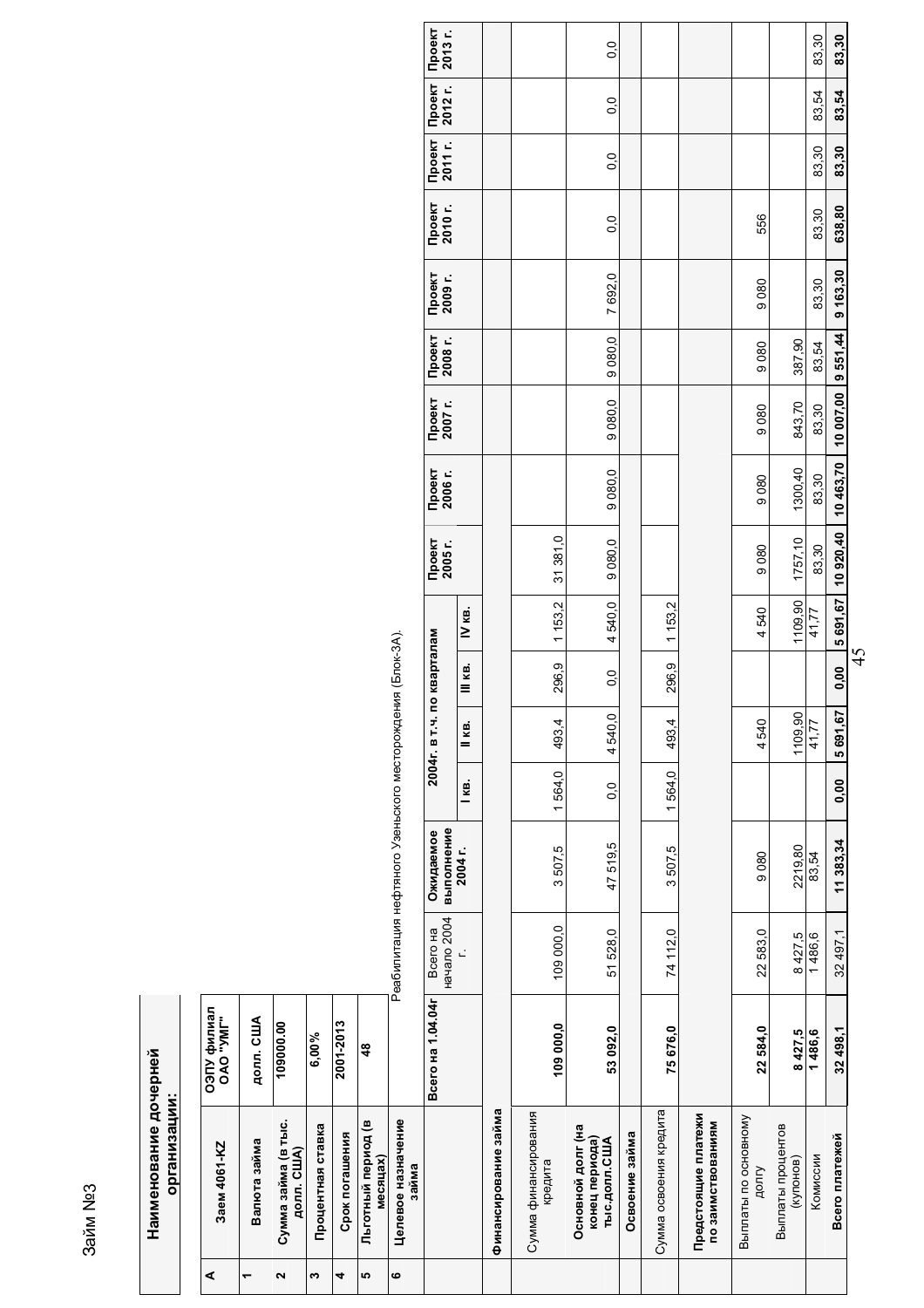| Кредиторская задолженность<br>j<br>INDENWIND<br>28.<br>ٍ<br>بہ | ミミー<br>nucbov | $\circ$ | المستحصل والمحامل المستحقق المتحدث<br>:<br>: | pon | еством основнои деятель | $\sim$ noon international<br>,,,,,,, | сенность перео<br>23.20 | j |
|----------------------------------------------------------------|---------------|---------|----------------------------------------------|-----|-------------------------|--------------------------------------|-------------------------|---|
| ndCMURRAMI noundamno doublet<br>on y sermone de.<br>しゅうしゅう     |               |         |                                              |     |                         |                                      |                         |   |

задолженность в размере пяти и более процентов от общей суммы кредиторской задолженности, либо список наиболее крупных 1) указываются суммы задолженности и наименования организаций и их место нахождения, перед которыми общество имеет задопженность в размере пяти и более процентов от общей суммы кредиторской задолженности, либо список наиболее крупных 1) указываются суммы задолженности и наименования организаций и их место нахождения, перед которыми общество имеет кредиторов общества; *ɤɪɟɞɢɬɨɪɨɜ ɨɛɳɟɫɬɜɚ;*

2) по срокам погашения кредиторской задолженности; суммы к погашению в течение ближайших двенадцати месяцев делятся 2) по срокам погашения кредиторской задолженности; суммы к погашению в течение ближайших двенадцати месяцев делятся поквартально, остальные суммы представляются с разбивкой по годам.  $\boldsymbol{u}$ ыквартально, остальные суммы представляются с разбивкой по годам.

| 235 000 |                         |                                                                                                                                                   |
|---------|-------------------------|---------------------------------------------------------------------------------------------------------------------------------------------------|
|         |                         | 531488,56<br>172000<br>333 810,44                                                                                                                 |
|         |                         | Pasea Estate,PO Box 3149 Road Town,<br>г. Актау, 7мкр., дом 27 "А", 2 этаж.<br>г. Атырау ул. Айтеке Би, 45<br> ул.Сатпаева 62A<br>Tortola, B.V.I. |
|         | 235000                  | 172000<br>531488,56<br>333810,44                                                                                                                  |
|         | ТОО Интерпайт Казахстан | yMr  Lorgate Menagement INC.<br>умг   МунайФилдСервис ТОО<br><b>TOO</b> HHTEK                                                                     |
|         | $3$ ]эмг                | $M$ s 14<br>∊                                                                                                                                     |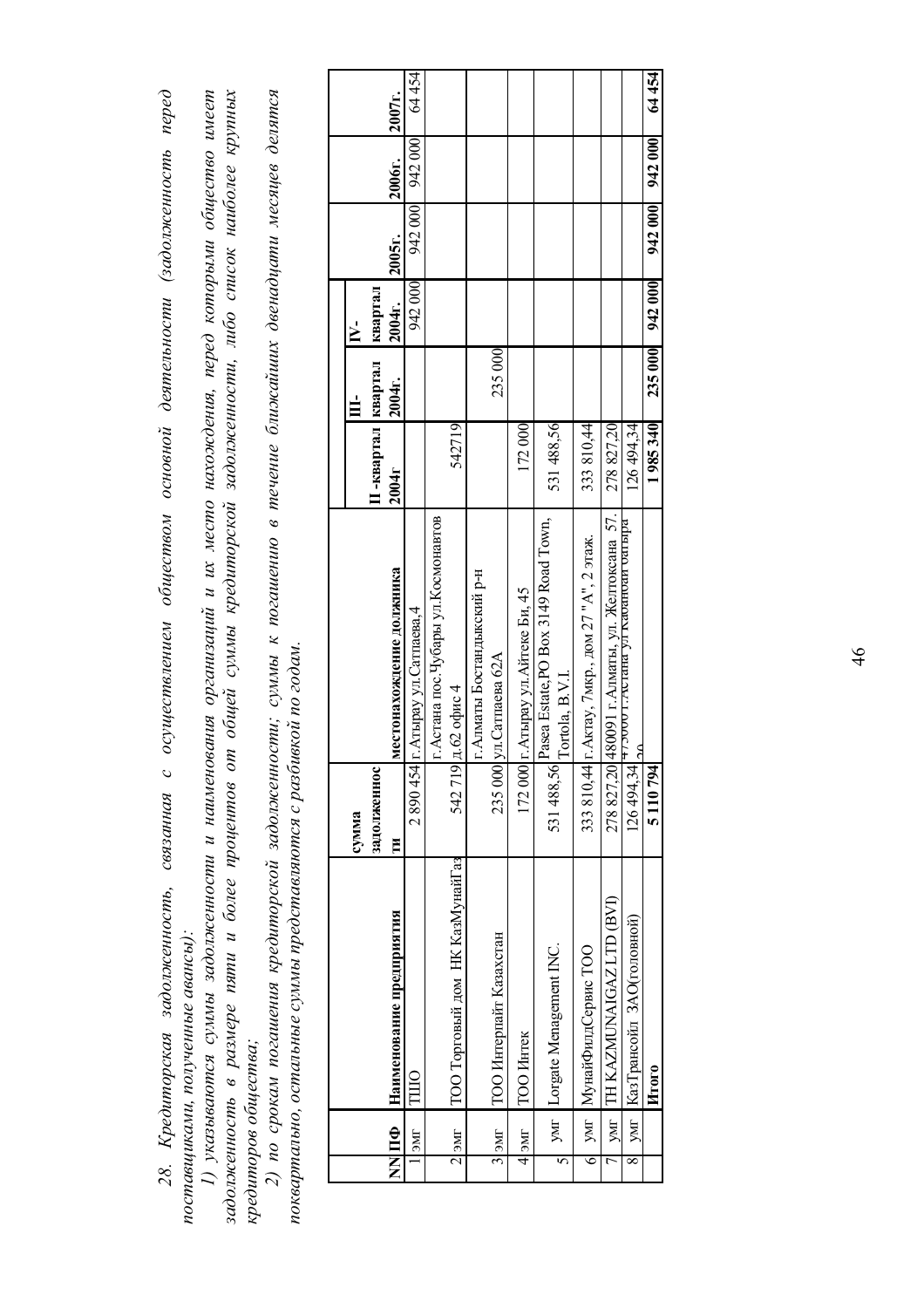29. Анализ финансовых результатов. В данном пункте приводится анализ за лоследние два года наиболее важных финансовых показателей: объем реализованной продукции (оказанных работ, услуг), чистый доход, процентные и непроцентные доходы и расходы. Представляется прогноз исполнения названных показателей на *ближайший год.* 

| Анализ финансовых результатов за 2002-2003 и план на 2004г.г.<br>По ОАО "Узеньмунайгаз" и ОАО «Эмбамунайгаз» |                                                      |                                |                                |                             |  |  |
|--------------------------------------------------------------------------------------------------------------|------------------------------------------------------|--------------------------------|--------------------------------|-----------------------------|--|--|
| N <sub>2</sub>                                                                                               | наименование статей                                  | $2002$ г. Факт<br>(тыс. тенге) | $2003$ г. Факт<br>(тыс. тенге) | 2004г. План<br>(тыс. тенге) |  |  |
|                                                                                                              | Объем реализованной продукции<br>(работ и услуг) УМГ | 99 377 068                     | 122 834 287                    | 96 089 965                  |  |  |
| 2.                                                                                                           | Объем реализованной продукции<br>(работ и услуг) ЭМГ | 45 354 985                     | 58 307 575                     | 47 000 101                  |  |  |
| 3.                                                                                                           | Чистый доход УМГ                                     | 18 178 824                     | 23 369 300                     | 834 224                     |  |  |
| 4.                                                                                                           | Чистый доход ЭМГ                                     | 5 638 298                      | 11 973 450                     | 1 380 618                   |  |  |

#### 5. Финансовое состояние финансовых организаций

Данный раздел (п.п. 30-42) не заполнен, так как Общество не является финансовой организацией.

#### **6. Сведения о выпусках ценных бумаг**

В связи с тем что, акционерное общество «РД «КазМунайГаз» создано в результате реорганизации в форме слияния открытого акционерного общества «Эмбамунайгаз» и открытого акционерного общества «Узеньмунайгаз» и является правопреемником всего имущества, всех прав и обязанностей открытого акционерного общества «Эмбамунайгаз» и открытого акционерного общества «Узеньмунайгаз», в этом разделе указаны сведения об аннулированных акциях ОАО «Эмбамунайгаз» и ОАО «Узеньмунайгаз».

#### 43. В отношении всех зарегистрированных выпусков ценных бумаг указывается:

 $1)$  *общее количество, вид, категория и номинальная стоимость ценных бумаг* каждого выпуска, форма выпуска, а также орган, осуществивший государственную регистрацию выпуска ценных бумаг, государственный регистрационный номер и дата  $20$ сударственной регистрации выпуска ценных бумаг;

Первая эмиссия акций ОАО «Эмбамунайгаз» зарегистрирована Национальным Банком Республики Казахстан за № А4007 15 октября 2002г., разделена на 14 296 708 (четырнадцать миллионов двести девяносто шесть тысяч семьсот восемь) простых именных акций номинальной стоимостью 250 тенге, которым присвоен национальный идентификационный номер KZ1C40070019 и 1 588 523 (один миллион пятьсот восемьдесят восемь тысяч пятьсот двадцать три) привилегированных именных акций номинальной стоимостью 250 тенге, которым присвоен национальный идентификационный номер KZ1P40070115. Выпуск акций осуществлен в безлокументарной форме.

Первая эмиссия акций ОАО «Узеньмунайгаз» зарегистрирована Национальной комиссией Республики Казахстан по ценным бумагам за № А2821 16 октября 1997г., разлелена на 5 732 065 (пять миллионов семьсот трилцать лве тысячи шестьлесят пять) простых именных акций номинальной стоимостью 1000 тенге, которым присвоен национальный идентификационный номер KZ1C28210218 и 636 896 (шестьсот тридцать шесть тысяч восемьсот девяносто шесть) привилегированных именных акций номинальной стоимостью 1000 тенге, которым присвоен национальный илентификационный номер KZ1P28210213. Выпуск акций осуществлен в бездокументарной форме.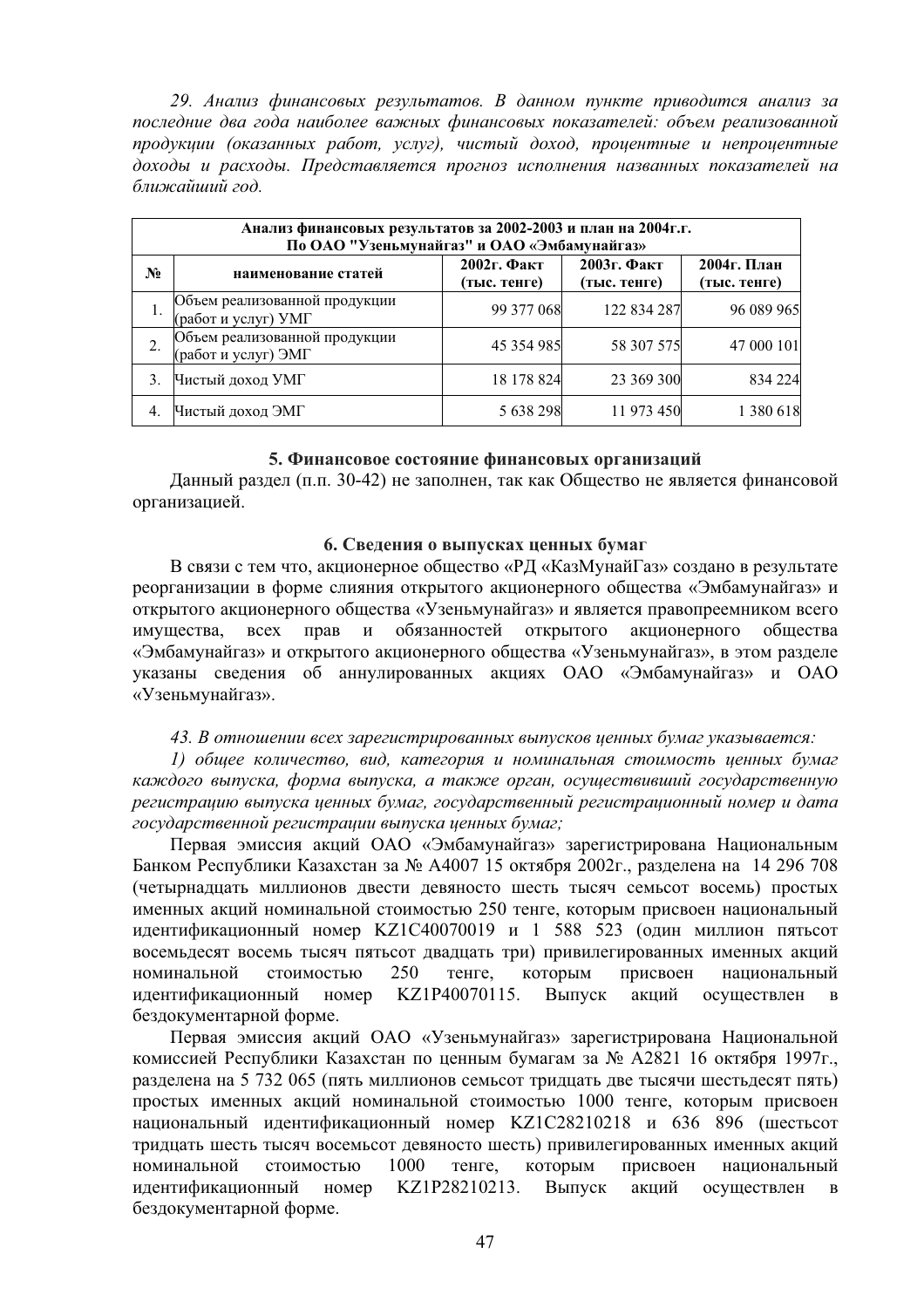Государственная регистрация выпуска объявленных акций АО «РД «КазМунайГаз» зарегистрирована Агентством Республики Казахстан по регулированию и надзору финансового рынка и финансовых организаций зарегистрирована за  $N<sub>®</sub>$  А5146 от 08 июля 2004г. Выпуск разделен на 37 224 968 (тридцать семь миллионов двести двадцать четыре тысячи шестьдесят восемь) простых именных акций, которым присвоен национальный идентификационный номер KZ1C51460018 4 136 107 (четыре миллиона сто тридцать шесть тысяч сто семь) привилегированных именных акций, которым присвоен национальный идентификационный номер KZ1P51460114. Выпуск акций осуществлен в бездокументарной форме.

2) даты начала и окончания размещения ценных бумаг. Если размещение ценных бумаг не завершено, необходимо указать фактическую дату начала размещения и дату  $\alpha$ **кончания размещения ценных бумаг в соответствии с данными, содержащимися в** документах, представленных обществом на государственную регистрацию выпуска иенных бумаг:

дата начала размешения акций ОАО «Эмбамунайгаз» - 23 ноября 1999г. дата окончания размещения акций ОАО «Эмбамунайгаз» - 01 января 2000г.

дата начала размешения акций ОАО «Узеньмунайгаз» - 16 октября 1997г. дата окончания размещения акций ОАО «Узеньмунайгаз» - 01 октяря 1998г.

дата начала размещения акций АО «РД «КазМунайГаз» - 08 июля 2004 года. дата окончания размещения акций АО «РД «КазМунайГаз» - 10 августа 2004 года.

3) сведения о фактах неисполнения обществом своих обязательств перед держателями ценных бумаг, невыплате (задержке в выплате) вознаграждения по  $\delta$ блигациям, невыплате (задержке в выплате) дивидендов по простым и привилегированным акииям, включая информацию о размерах неисполненных  $\delta$ бязательств и дате просрочки их исполнения. В случае наличия задолженности по *ɧɚɱɢɫɥɟɧɢɸ ɢ ɜɵɩɥɚɬɟ ɞɢɜɢɞɟɧɞɨɜ ɭɤɚɡɚɬɶ ɩɪɢɱɢɧɵ;*

Таких фактов не было.

*4*) *в случае если размещение или обращение ценных бумаг было приостановлено или* выпуск ценных бумаг был признан несостоявшимся, необходимо указать  $20$ сударственный орган, принявший данное решение, дату и основание принятия  $peu$ *ешения*;

Таких случаев не было.

5) даты погашения и обший размер выплат по облигашиям; Облигации не выпускались.

*6) сумма дивиденда на одну акцию (простую, привилегированную) и обшая сумма* дивидендов на каждый вид акций за каждый год из двух последних финансовых лет;

Выплата дивидендов ОАО «Узеньмунайгаз» по итогам 2001 года

сумма дивиденда на одну простую акцию - 71,20 тенге и общая сумма дивидендов на простые акций – 408 107 850 тенге.

сумма дивиденда на одну привилегированную акцию - 100 тенге и общая сумма дивидендов на привилегированные акций – 62 377 660 тенге. Дивиденды начислялись на 623 776 экземпляров привилегированных акций находившихся в обращении.

Выплата дивидендов ОАО «Узеньмунайгаз» по итогам 2002 года

сумма дивиденда на одну простую акцию - 236,27 тенге и общая сумма дивидендов на простые акций – 1 354 331 501 тенге.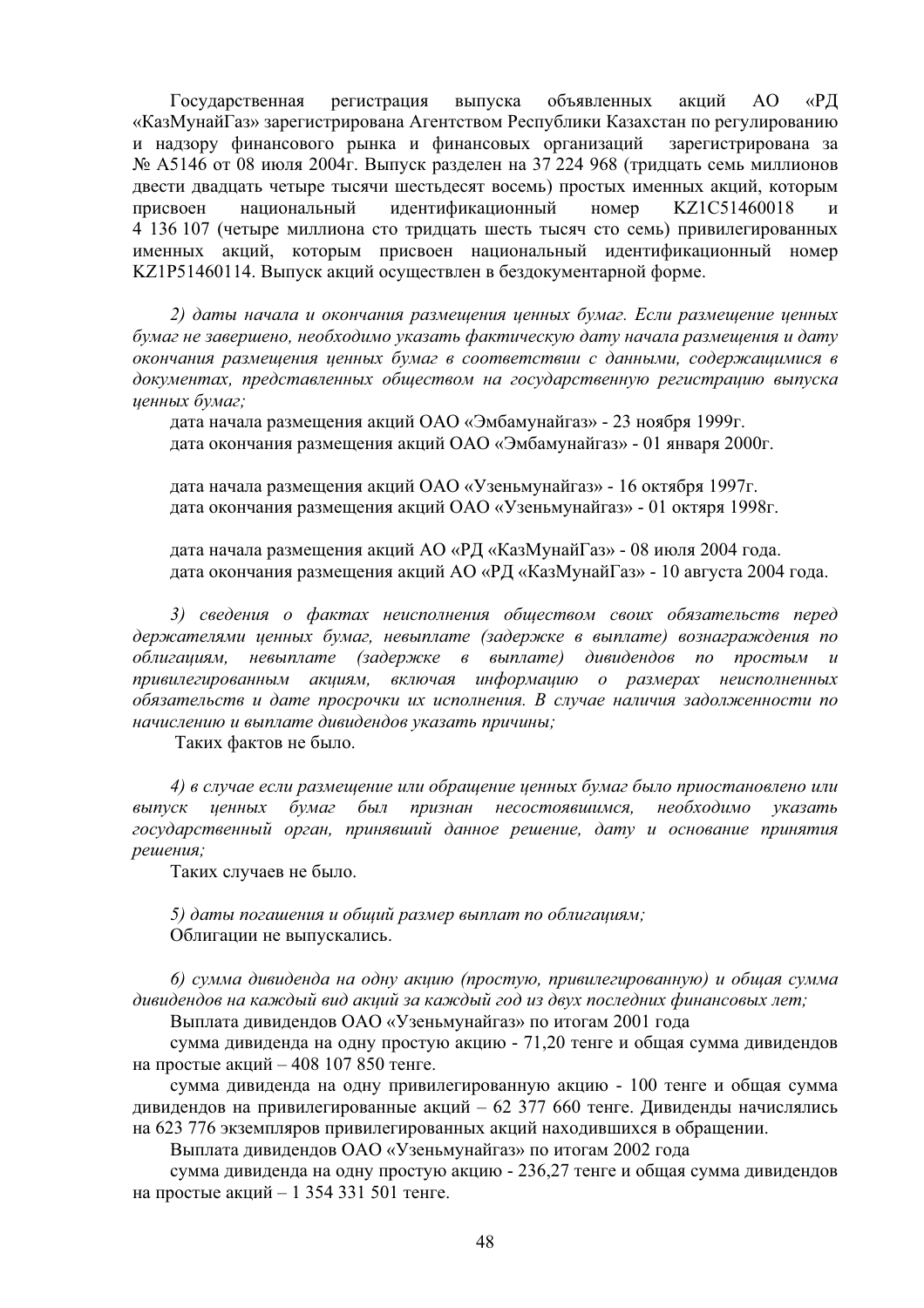сумма дивиденда на одну привилегированную акцию - 241 тенге и общая сумма дивидендов на привилегированные акций – 150 417 499 тенге. Дивиденды начислялись на 624 139 экземпляров привилегированных акций находившихся в обращении.

Выплата дивидендов ОАО «Эмбамунайгаз» по итогам 2001 года

сумма дивиденда на одну простую акцию – 7,969 тенге и общая сумма дивидендов на простые акций –113 930 466 тенге.

сумма дивиденда на одну привилегированную акцию - 25 тенге и общая сумма дивидендов на привилегированные акций – 39 110 475 тенге. Дивиденды начислялись на 1 564 419 экземпляров привилегированных акций находившихся в обращении.

Выплата дивидендов ОАО «Эмбамунайгаз» по итогам 2002 года

сумма дивиденда на одну простую акцию – 32,415 тенге и общая сумма дивидендов на простые акций – 463 427 790 тенге.

сумма дивиденда на одну привилегированную акцию - 32,415 тенге и общая сумма дивидендов на привилегированные акций – 50 716 088 тенге. Дивиденды начислялись на 1 564 587 экземпляров привилегированных акций находившихся в обращении.

Выплата дивидендов ОАО «Узеньмунайгаз» по итогам 2003 года

сумма дивиденда на одну простую акцию – 65,198 тенге и общая сумма дивидендов на простые акций – 1 494 876 695 тенге.

сумма дивиденда на одну привилегированную акцию – 65,198 тенге и общая сумма дивидендов на привилегированные акций – 164 897 217 тенге. Дивиденды начислялись на 2 529 176 экземпляров привилегированных акций находившихся в обращении на дату составления списка акционеров (на 30 сентября 2004 года).

Выплата дивидендов ОАО «Эмбамунайгаз» по итогам 2003 года

сумма дивиденда на одну простую акцию -65,198 тенге и общая сумма дивидендов на простые акций – 932 116 768 тенге.

сумма дивиденда на одну привилегированную акцию - 65,981 тенге и общая сумма дивидендов на привилегированные акций – 103 568 523 тенге.

7) основные рынки, на которых осушествляется торговля иенными бумагами  $o6$ щества, включая наименования организаторов торгов.

Торговля акциями общества ведется на неорганизованном рынке

#### 7. Сведения о выпуске объявленных акций

 $44.$  Сведения об акшиях:

Количество объявленных акций Общества составляет 74 357 042 ( семьдесят четыре миллиона триста пятьдесят семь тысяч сорок две) штуки, из них:

простых акций 70 220 935 (семьдесят миллионов двести двадцать тысяч девятьсот тридцать пять) штук;

привилегированных акций 4 136 107 (четыре миллиона сто тридцать шесть тысяч сто семь) штук.

Акции размещаются среди акционеров в соответствии с Договором о слиянии открытых акционерных обществ «Эмбамунайгаз» и «Узеньмунайгаз» в Общество.

Гарантированный размер дивиденда по привилегированным акциям в размере 10 (десяти) процентов годовых от номинальной стоимости привилегированной акции.

45. Конвертируемые ценные бумаги общества.

Конвертируемые ценный бумаги не выпускаются.

46. Сведения о регистраторе акционерного обшества.

полное наименование регистратора - Закрытое акционерное общество «ФОНДОВЫЙ ЦЕНТР»

сокращенное наименование регистратора – ЗАО «ФОНДОВЫЙ ЦЕНТР» место нахождения – г. Алматы, ул. С. Мауленова, 92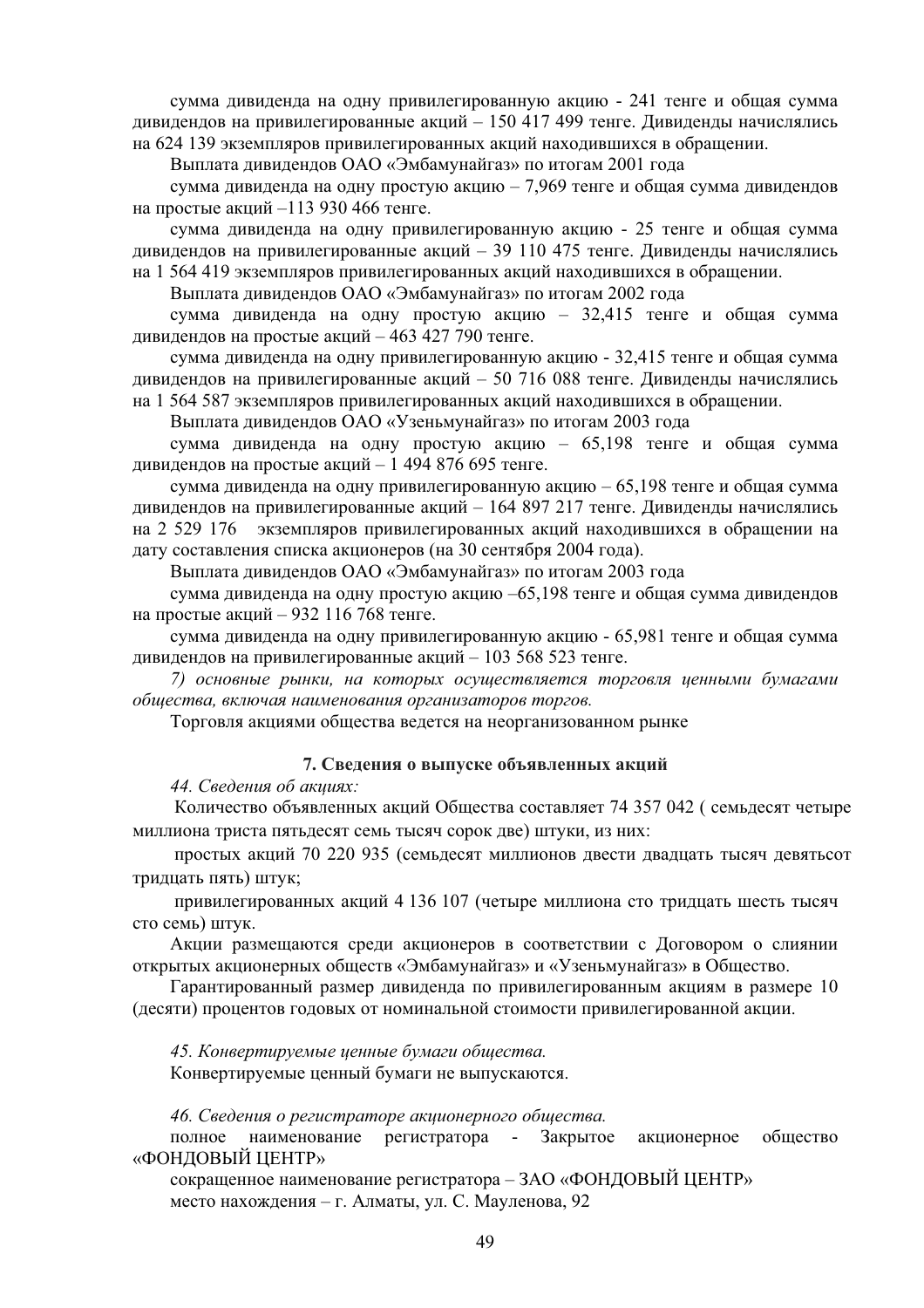контактные телефоны – 67-63-45, 67-63-44, факс 67-63-43

данные о лицензии на осуществление деятельности по ведению реестра держателей ценных бумаг – лицензия №0406200253 от 16.05.2003г. (взамен ранее выданной №20050002 от 12.12.1996г) выдана Национальным Банком Республики Казахстан.

#### 8. Дополнительные положения

47. Сумма затрат на выпуск акций. Затрат на выпуск акций не было.

#### 48. Информация для инвесторов.

Инвесторы могут ознакомиться с копией устава общества и проспектом выпуска акций по адресу:

473000 г. Астана, проспект Кабанбай батыра, дом 20/1, АО «РД «КазМунайГаз», департамент управления активами.

Платежным агентом общества является - АО "Народный Банк Казахстан" Астанинский региональный филиал

## Информация об активах эмитента на дату проспекта выпуска акций: ОАО «Узеньмунайгаз»:

| Долгосрочные активы - составляют              | 136 406 390 тыс. тенге, в том |
|-----------------------------------------------|-------------------------------|
| числе:                                        |                               |
| Остаточная стоимость нематериальных активов - | 281 588 тыс. тенге            |
| Остаточная стоимость основных средств -       | 127 413 270 тыс. тенге        |
| Незавершенное капитальное строительство -     | 1 402 171 тыс. тенге          |
| Инвестиции в зависимые товарищества -         | 3 102 583 тыс. тенге          |
| Прочие инвестиции -                           | 1 576 778 тыс. тенге          |
| Дебиторская задолженность -                   | 2 630 000 тыс. тенге          |
|                                               |                               |

Изменений по нематериальным активам в течении отчетного периода нет, Балансовая стоимость составляет 281 588 тыс. тенге, из них Компьютерная бухгалтерская программа 1 «С» версии 7,7, комплексная система моделирования и программа «Лотос».

Накопленные амортизационные начисления по нематериальным активам на конец отчетного периода 132 743 тыс. тенге

Отношение основных средств к валюте баланса составляет на конец отчетного периода 70,6 %.

Основные средства поступили на баланс Общества в результате покупки и капитального строительства. Приобретено основных средств за отчетный период на 2 433 349 тыс. тенге, в том числе ввод объектов с незавершенного капитального строительства составил 921 024 тыс.тенге. Выбыло основных средств в течении отчетного периода на сумму 5102819 тыс. тенге, из них внесено в уставной капитал дочерних организаций 3745754 тыс.тенге и начислен износ за 3 месяца 2004 года в сумме 1375926 тыс. тенге.

Накопленный износ по основным средствам составляет на конец отчетного периода 15 753 712 тыс.тенге. Сумма амортизации основных средств относящихся к нефтегазовым активам была рассчитана с использованием производственного метода, на основе оценки запасов, подготовленной Государственным Комитетом по оценке запасов. Амортизация основных средств, относящихся к не нефтегазовым, была рассчитана методом равномерного списания стоимости.

Доходы (убытки), возникшие при выбытии основных средств включены при определении чистого дохода.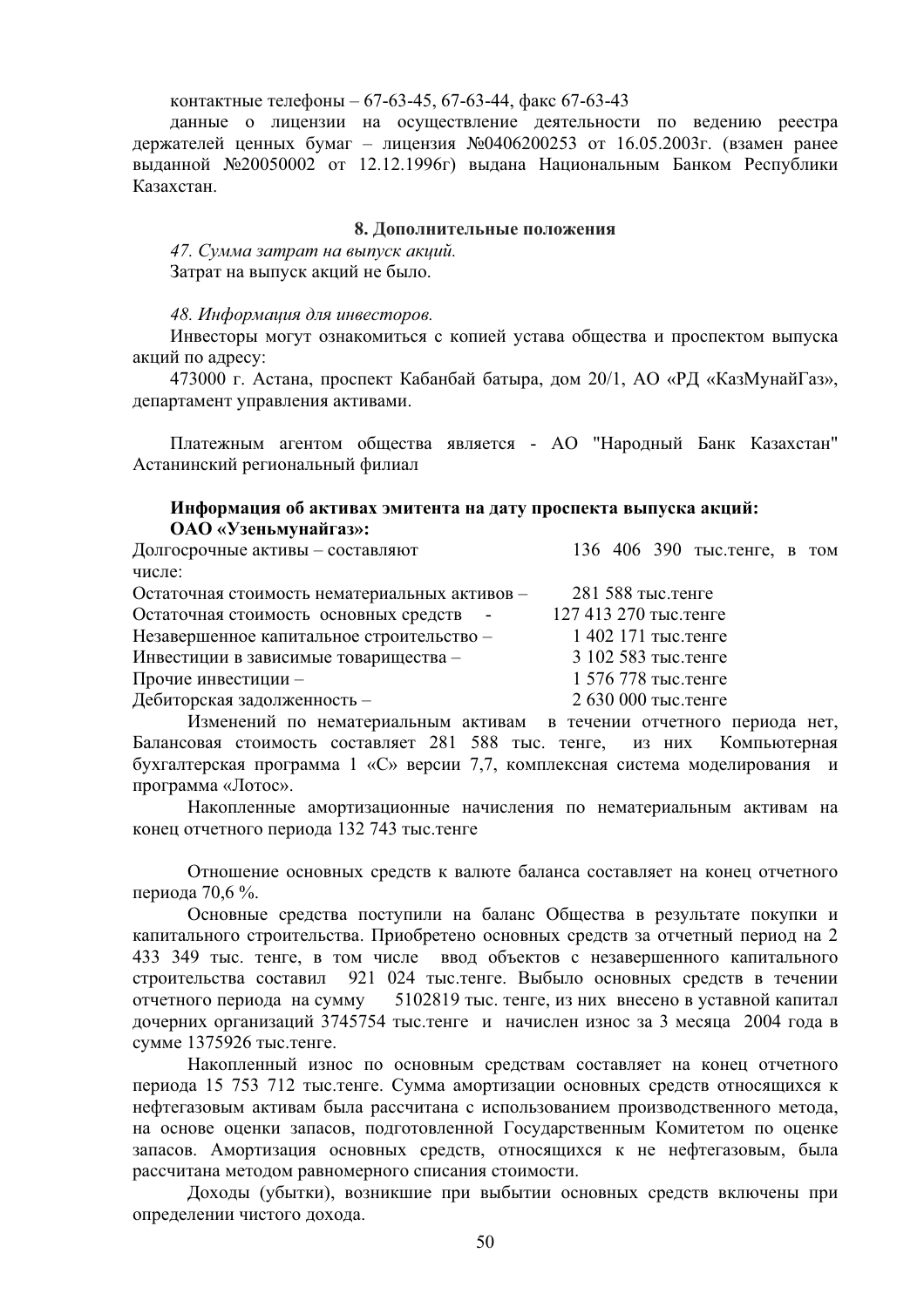Стоимость незавершенного капитального строительства по сравнению с началом года увеличилась на 1258117 тыс.тенге. В течении отчетного периода произведено освоение инвестиций по капитальному строительству и реконструкции в сумме 5081118 тыс. тенге. Ввол законченных объектов составил 921024 тыс. тенге.

УМГ имеет долевое участие более 50 % в 22 дочерних товариществах с ограниченной ответственностью. Инвестиции в дочерние хозяйства на начало года составили 213578 тыс. тенге. За отчетный период выкуплена доля меньшинства по ТОО АТА, Жолсервис, МГКС, внесена денежными средствами в уставный капитал ТОО Кендирли Курылыс 2000 тыс.тенге, внесено в уставный капитал ТОО Бургылау, Жондеу, АРУ основными средствами в сумме 2811097 тыс. тенге. В финансовой отчетности инвестиции отражены с учетом оценки инвестиций методом долевого участия, при этом в случае отрицательной оценки сумма инвестиций обнуляется. Согласно КСБУ в консолидированную финансовую отчетность включены 6 дочерних ТОО (Автобус, Жанаойлсервис, Мунайхимсервис, Ремсервис, УПТЖ, Экология Мунай), по которым начата ликвидация 1 января 2003 года, но еще не завершена. Дочерние ТОО Еркас, Сары-Арка и МЭС по причине непредставления отчетности в течении 3-х лет не включены в финансовую отчетность.

УМГ имело долевое участие в ТОО «КазМунайГаз-Сервис» в сумме 176778 тыс. тенге, за отчетный период внесена предоплата основными средствами в ТОО "КазМунайГаз-Сервис" в сумме 966013 тыс.тенге, которая отражена до перерегистрации Устава в дебиторской задолженности. За отчетный период доля в уставном капитале ТОО ЦТИ была передана АО КИНГ по рыночной стоимости в сумме 51389 тыс.тенге. В отчетности эта сумма отражена в дебиторской залолженности как предоплата за инвестиции.

Долгосрочная дебиторская задолженность увеличилась на сумму 1000000 тыс. тенге - дополнительно выделенной долгосрочной финансовой помощи ОАО "АНПЗ". На конец отчетного периода долгосрочная дебиторская задолженность составляет 2630000 тыс.тенге. По условиям договора срок возврата фин. помощи ОАО "АНПЗ" в сумме 2630000 тыс тенге наступает в 2008 году.

Текущие активы

|                                                                 | Текущие активы составляют - 43 852 564 тыс. тенге и состоят из: |
|-----------------------------------------------------------------|-----------------------------------------------------------------|
| Товарно-материальных запасов - 4 096 870 тыс. тенге             |                                                                 |
| $To$ вары $-$                                                   | 9 444 530 тыс. тенге                                            |
| Краткосрочная дебиторская задолженность – 20 003 464 тыс. тенге |                                                                 |
| Деньги                                                          | 10 307 700 тыс. тенге                                           |

ТМЦ в течение отчетного периода оценивались по методу идентичной спецификации.

Себестоимость, реализованных товарно-материальных запасов и отпущенных в производство, призналась как расход в тот отчетный период, в котором признавался, связанный с ним доход.

Краткосрочная дебиторская задолженность составляет – 20 003 464 тыс. тенге и состоит из:

«Счета к получению» (сч.301,303) – 11 561 582 тыс.тенге

«Задолженность по внутригрупповым операциям между основной организациями входящими к консолидацию ЗАО «НК Казмунайгаз» - 1 744 243 тыс.тенге

«Расходы будущих периодов» (сч.341-343) – 222 727 тыс.тенге, включены аренды, лизинг и полписка.

«Авансовые платежи» (сч.351,352) – 61 789 тыс. тенге, предоплаты под выполнение работ и услуг.

«Прочая дебиторская задолженность» (322-323,332-334)- 5 601 789 тыс.тенге, НДС к возмещению, задолженность бюджета и задолженность работников по прочим операциям.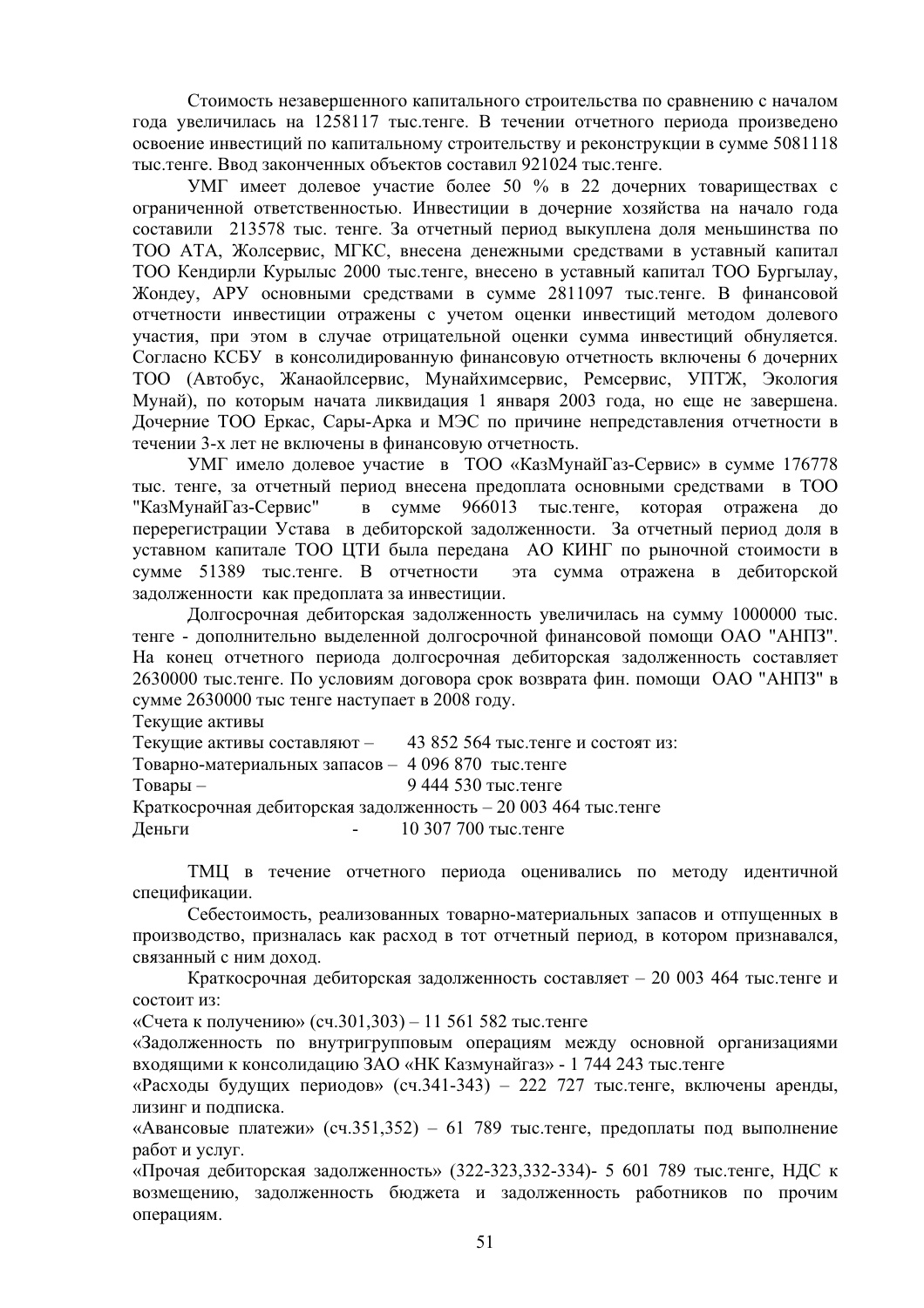«Деньги» (сч.411,421-424,431-432,441,451-452) – 10 307 700 тыс. тенге

### ОАО «Эмбамунайгаз»:

Учетная оценка актива Общества по состоянию на 1.04.2004 г. составила 91 406 504 тыс. тенге.

Долгосрочные активы – составляют 69 066 817 тыс. тенге, в том числе:

Остаточная стоимость нематериальных активов – 2 062 442 тыс. тенге

По статье нематериальные активы отражена стоимость приобретения право владения и право собственности на земельные участки, отведенные под разработку месторождений и другие производственные цели. На сумму 470 228 тыс. тенге. отражены затраты по приобретению права на недоказанные запасы согласно контракта по разработке месторождению « Тайсойган», возмещению исторических затрат по месторождению « Кенбай» – 1 311 998 тыс. тенге.

Незавершенное капитальное строительство – 1 539 231 тыс. тенге Остаточная стоимость основных средств – 57 674 246 тыс. тенге

Отношение основных средств к валюте баланса составляет на конец отчетного периода 63,1 %.

Основные средства поступили на баланс Общества в результате покупки и строительства.

Накопленные амортизационные начисления по нематериальным активам на конец отчетного периода составляют 903 515 тыс. тенге

Накопленный износ по основным средствам составляет на конец отчетного периода 12 334 888 тыс.тенге. Сумма амортизации основных средств относящихся к нефтегазовым активам была рассчитана с использованием производственного метода, на основе оценки запасов, подготовленной Государственным Комитетом по оценке Запасов. Амортизация основных средств, относящихся к не нефтегазовым, была рассчитана методом равномерного списания стоимости.

Доходы (убытки), возникшие при выбытии основных средств включены при определении чистого дохода.

 $M$ нвестиции – 7 397 181 тыс. тенге

ОАО «Эмбамунайгаз» имеет 18 дочерних предприятий со 100% долей участия в уставном капитале, одно предприятие – более 95% и 3 - дочерних предприятия с долей участия более 51% и 2 - зависимых предприятия (ЗАО "СП Матин"-50%, ТОО «СБП КазМунайГаз-Бурение" –33%), а также прочие инвестиции.

Дебиторская задолженность – 393 717 тыс. тенге

Дебиторская задолженность состоит из:

«Прочая дебиторская задолженность» (сч.334) – 384 717 тыс. тенге, за полученные квартиры со сроком погашения на 20 лет.

Текущие активы

Текущие активы составляют – 6 433 166 тыс. тенге и состоят из:

Товарно-материальных запасов – 2 058 392 тыс. тенге

Товары – 4 374 774 тыс.тенге

в том числе нефть – 850 855 тыс. тенге

ТМЦ в течение отчетного периода оценивались по методу ФИФО.

Себестоимость, реализованных товарно-материальных запасов и отпущенных в производство, призналась как расход в тот отчетный период, в котором признавался, связанный с ним доход.

Краткосрочная дебиторская задолженность составляет – 14 468 539 тыс. тенге и состоит из:

«Счета к получению» (сч.301,303) – 6 299 991 тыс. тенге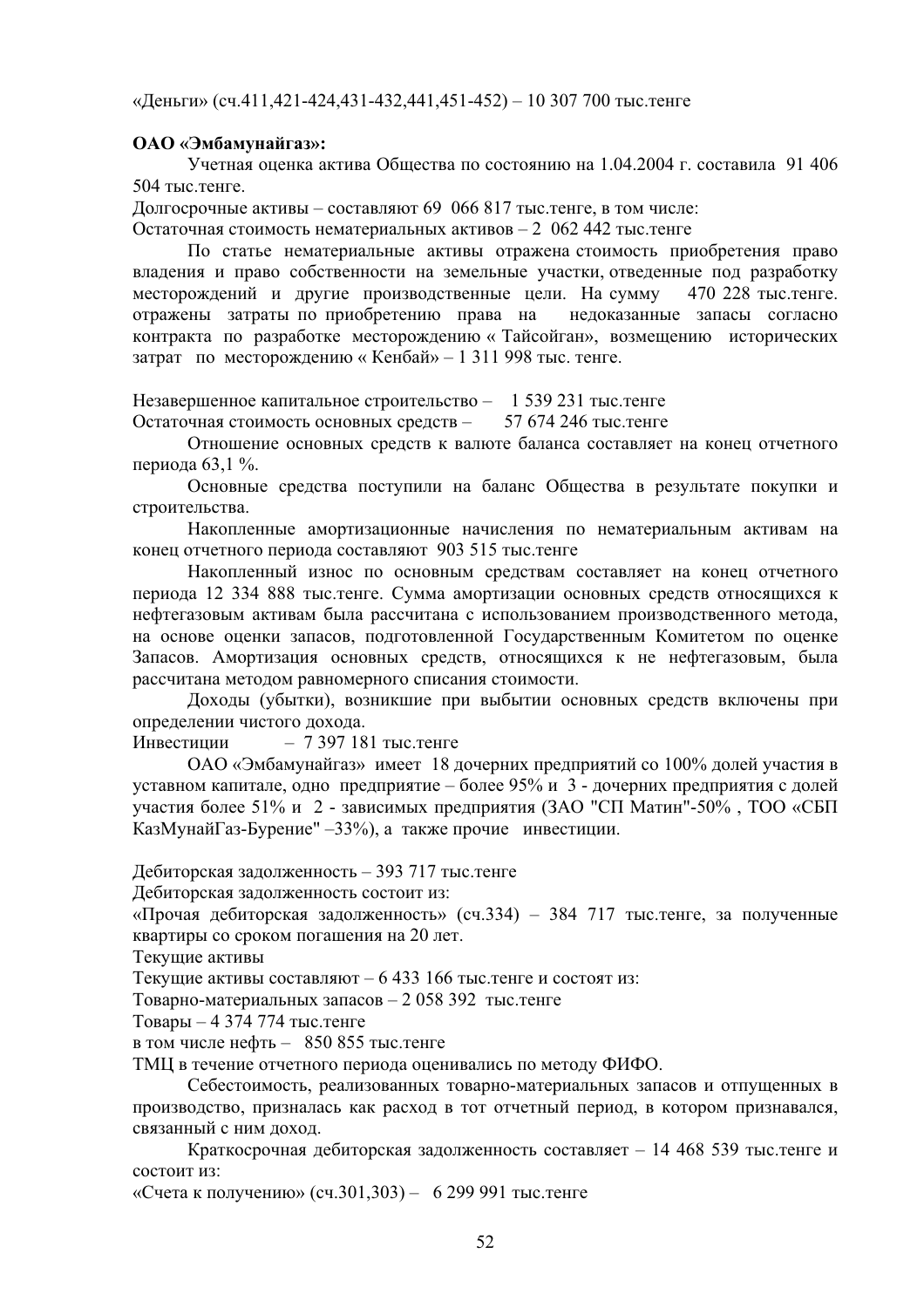Дебиторская задолженность по сравнению с началом года увеличилась 1 330 645 тыс. тенге.

«Задолженность по внутригрупповым операциям между основной организацией и ее дочерними организациями» - 425 078 тыс. тенге

«Задолженность по внутригрупповым операциям между основной организациями входящими к консолидацию ЗАО «НК Казмунайгаз» -

«Расходы будущих периодов» (сч.341-343) – 3 644 тыс. тенге, включены аренды, лизинг. «Авансовые платежи» (сч.351,352) – 3 813 330 тыс. тенге, предоплаты под выполнение работ и услуг.

«Прочая дебиторская задолженность» (322-323,332-334)- 3 926 496 тыс.тенге, НДС к возмещению, задолженность бюджета, дивиденды ЗАО"СП Матин" и задолженность работников по прочим операциям.

| «Деньги» (сч.411,421-424,431-432,441,451-452) – | 1 437 982 тыс. тенге  |
|-------------------------------------------------|-----------------------|
| Денежная средства в иностранной валюте          | 363 000 тыс. тенге    |
| Денежная средства в национальной валюте         | $-1074982$ тыс. тенге |

49. Методика определения стоимости акций при их выкупе Обшеством.

Неотъемлемой частью проспекта выпуска акций является методика определения стоимости акций АО «РД «КазМунайГаз» при их выкупе Обществом, утвержденная решением внеочередного общего собрания акционеров АО «РД «КазМунайГаз» от 23 января 2008 года.

Генеральный директор **С**алжанов А.К.

 **Главный бухгалтер и совмещения и совмещения и совмещения к и совмещения к и совмещения к и совмещения к и совмещения к и совмещения к и совмещения к и совмещения к и совмещения к и совмещения к и совмещения к и совмещ** 

Руководитель службы **внутреннего аудита** и и и и и и и и и и и и и и и и и и ковалевски А.